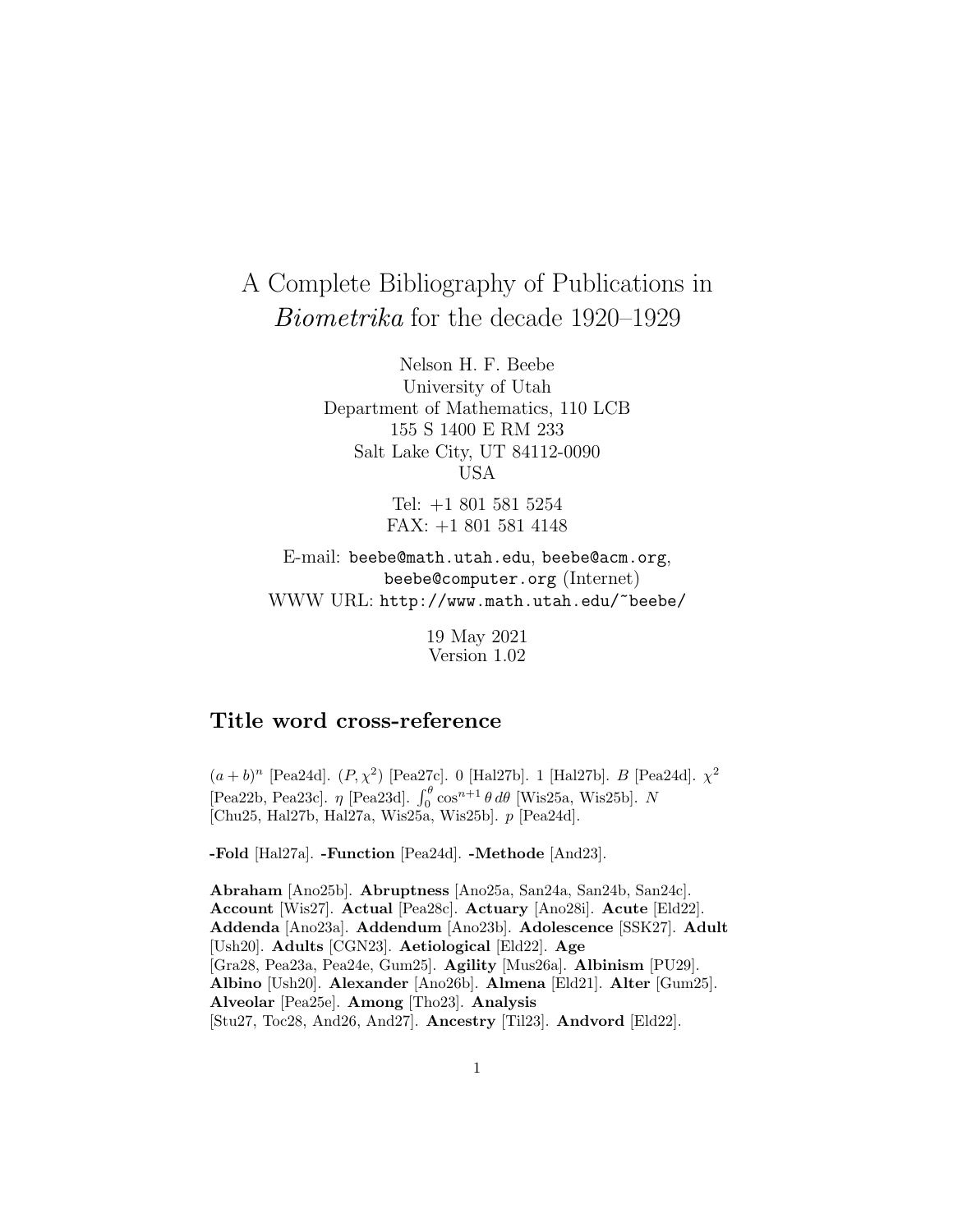**Anglosaxon** [Mor26b]. **Anomaly** [PS23]. **Anthropologie** [Ano25c]. **Anthropometric** [SSK27]. **Anwendung** [And23, And26, And27]. **Any** [Chu26, Mil26, Irw27, Pea24e]. **Appendix** [PE28]. **Application** [Pea25g, Pea27a, Wis25a, And26, And27]. **Applied** [Mor26a]. **applies** [Ano29c]. **Approximate** [Wis27]. **Approximation** [Pea24a]. **Archaeology** [Sto27]. **Area** [Mil26, Pea23a]. **Arrays** [R.23]. **Artificial** [Sun28]. **Artificially** [Pea21d]. **Ascertaining** [Pea24g, Pea28c, Woo29]. **Association** [Toc28, Woo29]. **August** [Pea25g]. **Australian** [Mor27]. **Avuncular** [Pea26b].

**Back** [Ano28b, Ano28a, Ano28c, Ano28d, Ano29a]. **Badarian** [Sto27]. **Barton** [Pea21a]. **Based** [Mor27]. **Basque** [Mor29]. **Baye** [Pea24c, Pea25a]. **Bayes** [Bur24, Wis27]. **be** [Eld22, Rho24]. **Beardsley** [Eld21]. **Bearing** [E.25, Pea28d]. **been** [Pea24g, Rho24]. **Being** [Hal27b, Mor26a, Pea25g, Toc28]. **Bement** [Eld21]. **Bernoulli** [Pea25d]. **Between** [Hal27b, Har26, P.23, SSK27, Art24]. **Bi** [Gra28]. **Bi-Cristal** [Gra28]. **Binomial** [Cam24, Fri25, Pea24d]. **Biometric** [CGN23, Mor26a, PD24, Wic25]. **Biometrika** [Ano24a, Ano25b, Ano25c, Ano26c, Ano26b, Ano28i, Ano29c, Irw29]. **Biometry** [PT28]. **Biserial** [New25]. **Bivariate** [Nar23, Pea25b, Pea28b]. **Body** [San24d]. **Bone** [Ste29]. **Book** [E.25, Eld21, Eld22, I.23, Mor26a, P.23, R.23]. **Born** [Ore20]. **Both** [Mer28, Pea28a]. **Bounding** [Mil26]. **Boys** [Eld29]. **Breeding** [War22]. **British** [HM26, Mor24, Sto27]. **Brothers** [Pea25g]. **Browne** [P.24, Til23]. **Bruce** [Pea24j]. **Buchanan** [Pea26d]. **Burmese** [Til21].

**C** [Pea23a]. **Calculation** [Ano25a, San24a, San24b, San24c]. **Calculus** [Ano29c]. **can** [Rho24]. **Cancer** [Sto24, Sto25]. **Capacity** [CGN23, HP29, Hol24, MY23, PS27, Til27]. **Carbohydrate** [Rab27]. **Case** [Hal27a, Mus26b, Pea21a, PS23, Wic26]. **Cathedral** [Rei26]. **Cephalic** [Ore20, PT24]. **Cereals** [Ano24c]. **Certain** [Art24, Hol24, IR27, Mor24, Mus26b, NP28a, NP28b, Pea24f, Rho23, Wis27]. **Characteristics** [Tap27]. **Characters** [Art24, Hol24]. **Childhood** [Eld22]. **Children** [P.23]. **Chinese** [Ste29]. **Chronology** [PT28]. **Class** [Pea23b]. **Class-Index** [Pea23b]. **closed** [Mor21]. **Coefficient** [Pea21c, Pea24a, Pea26c, PJE29]. **Coefficients** [Ano25a, Hal27a, New25, PE28, Pea28a, PP22, San24a, San24b, San24c, Smi22, Stu21, Tap27, Tho23]. **Components** [Mer28]. **Concerning** [Ano23a, Ano24a]. **Conditions** [Nar23, P.23]. **Congenital** [Ush24]. **Connected** [Pea27a]. **Consideration** [Wis25b]. **Consistent** [Cam25a]. **Constant** [Pea25b]. **Constants** [Ano20a, PD24, PA28, PA29, Sho29]. **Contingency** [Kon29]. **Continuous** [Pea24f]. **Contribution** [Mor29, Pea28b]. **Contributions** [Ano27c, Pea25c, SN25]. **Corpuscle** [Wic25, Wic26]. **Corpuscles** [Wic26]. **Correct** [Ano25a, San24c]. **Correction** [Pea23d]. **Corrections** [Pea28a].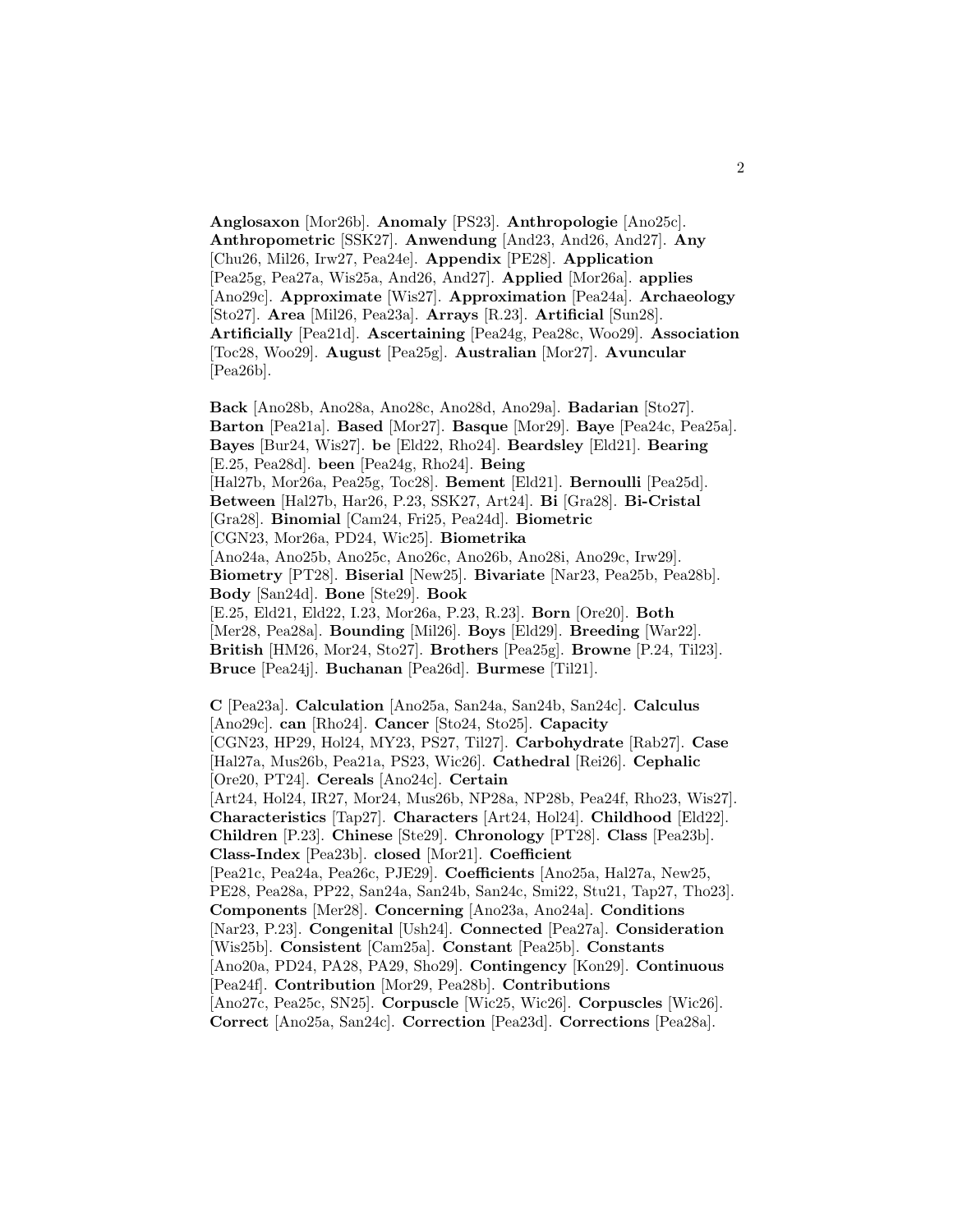### **Correlated** [Dod27]. **Correlation**

[Ano27d, Hal27a, Mus26a, Mus26b, New25, Ney26b, Ore20, PE28, Pea20b, Pea21c, PP22, Pea22a, Pea23d, Pea23b, Pea24a, Pea25f, Pea25g, Pea27b, Rho23, Rho25, Smi22, Stu21, Tap27, Tho23, Woo29, And26, And27]. **Correlations** [Yas25]. **Corrigenda** [Ano27a]. **Cows** [Toc28]. **Craig** [Pea29b]. **Crania** [Hoo26, Mor24, Sto27]. **Cranial** [PS27, Til27]. **Craniology** [HM26, Mor25, Mor26a, Mor26b]. **Craniometry** [Mor29]. **Cristal** [Gra28]. **Criteria** [Dod27, NP28a, NP28b]. **Criterion** [Irw25b]. **Critical** [P.23]. **Critique** [Mor26a]. **Crude** [Ano25a, San24c]. **Curve** [Ano21b, Ano25b, Mil26, Pea24b]. **Curves** [Rom24, Wis25a, Wis26, Wis27].

**Dairy** [Toc28]. **Darnley** [Pea28d]. **Darstellung** [Gum24]. **Data** [Toc28]. **Davis** [Eld21]. **Dawley** [Eld21]. **Decimal** [LP25]. **Definition** [Pea25e]. **Deformed** [Pea21d]. **Degree** [Har26, Pea25g]. **Delicate** [Ano29c]. **Delinquents** [Eld21]. **Density** [San24d]. **Derived** [New25]. **Determination** [Pea25g, Stu21, Til27, Wis25a]. **Determined** [Pea21c]. **Determining** [Ano27d, Pea21b]. **Development** [SSK27]. **Deviation** [Rid29]. **Deviations** [Chu25, Chu26, Pea27c, Smi22, Yas25]. **Dextrality** [WP27, Woo28]. **Diabetes** [Rab27]. **Diameter** [Gra28]. **Diameters** [HP29]. **Difference** [And23, And26, And27, Irw25a, PE23, Pea24g, Pea25g]. **Differences** [Ano28l, Ste29]. **Differential** [Pea27a]. **Differenzenmethode** [And26, And27]. **Digital** [PS23]. **Digitalis** [War24]. **Digits** [Sun28]. **Discoverer** [Ano25b]. **Discussion** [Sop28]. **Disease** [Eld22]. **Dislocation** [Ush24]. **Distribution** [Chu25, Hal27b, Irw27, Mer28, Pea26a, Pea27c, PA28, PA29, PJE29, Rid29, Wis28b]. **Distributions** [Mus26b, Nar23, Pea28a, Pea24h, Sto25, Tch21, Yas25, Yas26]. **Does** [Rab27]. **Dogs** [PU29]. **Double** [Pea24f]. **Doublet** [Pea24g]. **Dr** [Ano28i, Pea23a, Pea29b, Stu21]. **Dr.** [Ano24a, Wis28a]. **Drawn** [Chu25, Hal27b, Ney26b, Pea24g, PJE29, Rho24, Sop28, SN25].

**each** [Ano21b]. **Early** [Mor26b]. **Eastern** [Bux20]. **Edinburgh** [Mor26a]. **Editor** [Ano24a]. **Edmund** [Ano26c]. **Egypt** [Sto27]. **Egyptian** [Mor25, Ore20]. **Elements** [E.25]. **Ellipsoidal** [Wic26]. **Eminence** [HP29]. **England** [Mor26b]. **English** [Hoo26]. **Entombed** [Rei26]. **Equally** [Hal27b]. **Equation** [Pea22a]. **Equations** [Pea27a, And26, And27]. **Errata** [Ano27a]. **Erratum** [Ano25a, San24a, San24b]. **Error** [Kon29, Pea23b, Pea24h, Pea24a, Stu21, Yas26]. **Errors** [Ano20a, New25, Pea24b, PM27, Stu27]. **Etudes ´** [Sim29]. **Evolution** [PD21b]. **Examination** [Sun28, Ush20]. **Examined** [Pea25a]. **Excavated** [Sto27]. **Excess** [GN25]. **Expansions** [Hen22, IR27]. **expectancy** [Gum25]. **Expectation** [Pea24e, Tch21]. **Experimental** [New25, Pea25a, Stu21]. **Experiments** [Sun28]. **External** [PS27]. **Extract** [Ano24a]. **Extreme** [Tip25]. **Eye** [WP27, Woo28]. **Eyeball** [Ush20]. **Eyes** [Ush20].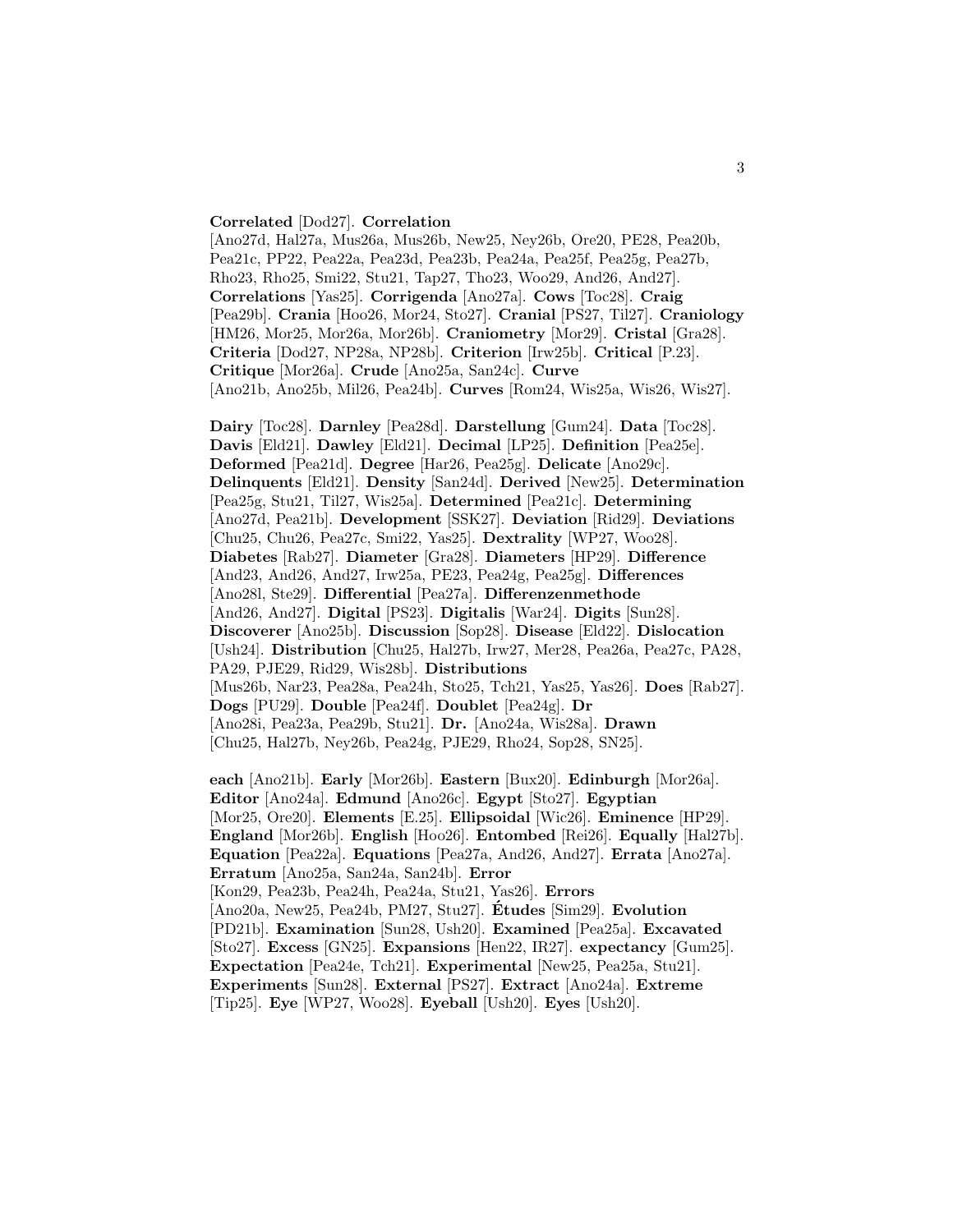**F** [Eld22]. **Facial** [Sto23]. **Factor** [PM27]. **Factorising** [Dod27]. **Family** [Pea21a]. **Farringdon** [Hoo26]. **Fernald** [Eld21]. **Fertility** [May23]. **Fifteen** [Pea25b]. **Final** [Sun28]. **Finding** [Pea25f]. **Finger** [Eld20]. **Finger-Print** [Eld20]. **Finite** [Irw27, SN25]. **First** [GN25, LP25, Mor23, Mor26b, PE28, Pea24d, Pea25f, PJE29, Til21]. **Fit** [Pea22b, Pea23c, Pea27c]. **Foetal** [Ush20]. **Fold** [Hal27a]. **Follow** [Mer28]. **Followed** [Mor21]. **Forms** [Nar23]. **Formula** [Bur24]. **Formulae** [Fri25, PS27, Ste29]. **Formulas** [I.23]. **Four** [Sto23]. **Fourfold** [New25]. **Foxglove** [War22]. **Francis** [Irw25a]. **Fraternal** [Smi22]. **Frequency** [Ano20a, Ano21b, Irw27, Mer28, Mus26b, Nar23, Pea28a, Pea24f, Pea24h, Pea25b, Pea28b, PA28, PA29, Rom24, Sho29, Tch21, Wis25a, Wis26, Yas25, Yas26, R.23]. **Front** [Ano26a, Ano27b, Ano28f, Ano28e, Ano28g, Ano28h, Ano29b]. **Function** [Pea24d]. **Functions** [Hen22, IR27, LP25, Sho29, Yas25]. **Fundamental**

[Ano21a, Pea20a]. **Further** [Ano27c, Irw25a, Ney26a, Pea23c, Pea25c, Pea26a, PS27, Pea27b, Sto25, Wis25b].

**Galton** [Irw25a, Pea25g]. **G´en´ealogie** [Sim29]. **General** [Nar23, Pea21b]. **Generalisation** [Rom24]. **Generalised** [PM27, Wis26, Wis28b]. **Generations** [Sto23]. **George** [Pea26d]. **German** [And23, And26, And27, Gum24, Gum25]. **Giovanni** [Pea28b]. **Girls** [Eld29]. **Given** [Pea28c, Rho24]. **Gland** [SSK27]. **Glasgow** [Eld29]. **Gleichungen** [And26, And27]. **Goitre** [Sto24, Sto25, SSK27]. **Goodness** [Pea22b, Pea23c, Pea27c]. **Gordon** [Mor26a]. **Greater** [Pea24e]. **Grip** [Art24]. **Groupings** [Ano27d]. **Grundbegriffe** [Ano26b]. **Grundprobleme** [Ano26b]. **Gumbel** [Ano24a].

**H** [Eld21]. **Halley** [Ano26c]. **Hand** [WP27, Woo28]. **Harrower** [Mor26a]. **Having** [Irw27]. **Hayes** [Eld21]. **Head** [Har26, Mus26a, Til27]. **Health** [E.25]. **Healthy** [CGN23]. **Height** [Eld29]. **Heights** [GTW25]. **Hemisphere** [HP29]. **Henry** [Pea28d]. **Hierarchical** [Tho23]. **Histological** [Ush20]. **Historic** [HM26, Mor26b]. **Historical** [P.27, Pea24b]. **History** [Mor24, Pea20b]. **Hokien** [Mor26a]. **Home** [P.23]. **Hospitals** [GTW25]. **Human** [May23, PD24, San24d, Ush20]. **Hybrid** [War24]. **Hypergeometric** [Cam25b]. **Hypergeometrical** [Pea24f, Pea24i, Rom25].

**II** [HP29, Irw27, NP28b, PD21b]. **III** [Cra29]. **Illustration** [Ano25b, Ano25c, Ano26c, Ano26b, Ano28i, Ano29c]. **Important** [Ano29c]. **Improve** [Rab27]. **Including** [Mor24]. **Incomplete** [Pea24d, RS21]. **Indefinitely** [Chu25, PJE29]. **Independent** [I.23]. **Index** [Ano24b, Mer28, Pea23b]. **Indices** [PT24]. **Individual** [Irw25a]. **Individuals** [Tip25]. **Inequalities** [Sho29]. **Inference** [NP28a, NP28b]. **Infinite** [Ney26b, Pea28a, Sop28]. **Information** [Ano20b, Ano22, Ano23c, Ano24d, Ano25d, Ano26d, Ano27e, Ano28j, Ano28k, Ano29d]. **Inhabitants** [Bux20].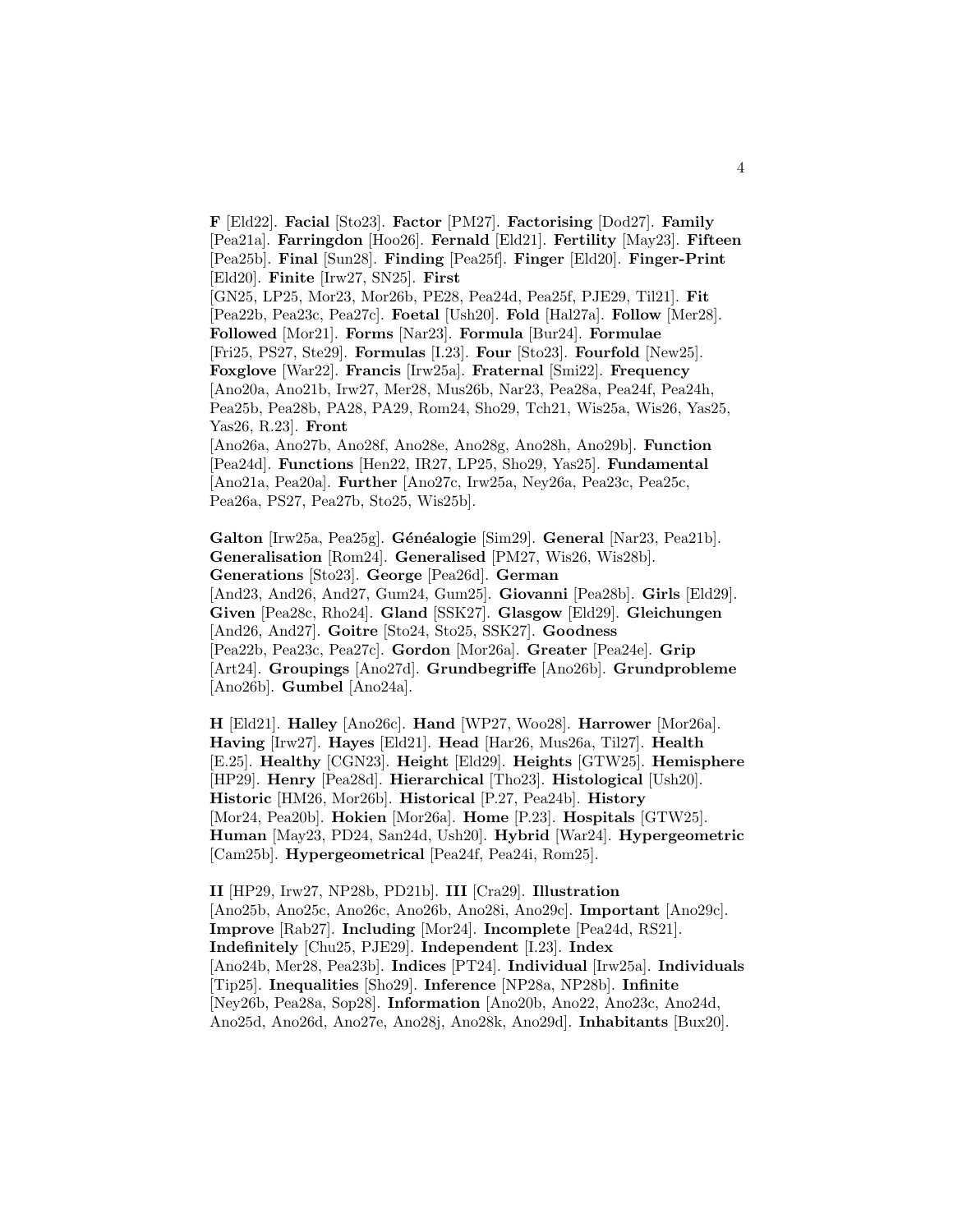**Inheritance** [Eld20, Eld23, War22]. **Inherited** [Sto23]. **Inquiry** [San24d]. **Insulin** [Rab27]. **Integral** [Wis25a, Wis25b]. **Integrals** [Cam24, Cam25b]. **Intelligence** [Eld23, P.23, PM27]. **Inter** [CGN23]. **Inter-Relations** [CGN23]. **Interdependence** [Pea27a]. **Internal** [HP29]. **Interpolation** [I.23, SE28]. **Interpretation** [NP28a, NP28b]. **Interrelationships** [MY23]. **Interspecific** [War24]. **Interval** [Mor21]. **Investigation** [Toc28]. **Irwin** [Pea25g]. **Isserlis** [P.23]. **Issue** [Ano24a].

**J** [Pea23a, Pea25g, Wis28a]. **James** [Pea25d]. **Joint** [Ano23b, PD21a, PD21b]. **Judgments** [Pea22a].

**Katherine** [Eld21]. **King** [Pea24j]. **Kings** [Tru28]. **Kirkwall** [Rei26]. **Knee** [Ano23b, PD21a, PD21b]. **Knee-Joint** [Ano23b, PD21a, PD21b]. **Knowledge** [HM26]. **Korrelationsmessungen** [And26, And27]. **Korrelationstheorie** [Ano26b]. **Kr** [Eld22].

**L** [P.23]. **Laplace** [Pea29c, Sim29]. **Large** [Chu25, PJE29, Wis25a, Wis25b]. **Late** [HM26]. **Law** [Irw27, Mer28]. **Lebenden** [Gum25]. **Lebenserwartung** [Gum25]. **Left** [HP29]. **Lehrbuch** [Ano25c]. **Length** [CGN23]. **Lenses** [Ush24]. **Letter** [Ano24a]. **Life** [Ano29c, GN25, Pea24e, Gum25]. **Light** [Pea25a]. **Likeness** [Pea26c]. **Limiting** [Nar23]. **Limits** [Pea28c]. **Line** [Pea21b]. **Linear** [Mus26b, Ney26a, Pea27b]. **Living** [Mah28, Pea24e, San24d, Til27]. **Lock** [Pea21a]. **London** [Mor26b]. **Long** [Ste29]. **Lord** [Pea28d].

**Mabel** [Eld21]. **Macedonian** [HM29]. **Made** [Pea25g]. **Magnus** [Rei26, Rei26]. **Male** [CGN23, San24d]. **Males** [GN25]. **Manifold** [Tap27]. **Many** [I.23]. **Marked** [Pea28c]. **Martin** [Ano25c]. **Mary** [Eld21, Pea28d]. **Mathematical** [Tch21, Wic25]. **Mathematically** [Nar23]. **Mathematics** [PM27]. **Matter** [Ano26a, Ano27b, Ano28b, Ano28a, Ano28c, Ano28d, Ano28f, Ano28e, Ano28g, Ano28h, Ano29a, Ano29b]. **Mean** [Kon29, Ney26b, Pea24h, Pea24e, Rid29]. **Mean-Error** [Pea24h]. **Means** [Chu26, Hal27b, HC28, Irw27, Yas25]. **Measured** [Woo29]. **Measurement** [HP29, Pea21c]. **Measurements** [Har26, HM29, Mah28, Mor27, MY23, Mus26a, Ore20, PS27, Til27, And26, And27]. **median** [Gum25]. **Mediterranean** [Bux20]. **Members** [Pea28c]. **Memoir** [Ano23b, P.25, Pea25g, Wic26, Woo28]. **Men** [HM29]. **Mental** [Art24, GTW25, Mus26a, SSK27]. **Mesoblastic** [Ush20]. **Method** [And26, And27, Pea21b, PE23, Pea28c, And23]. **Methode** [And23]. **Methods** [Mor26a, Pea25f]. **Milk** [Toc28]. **Miss** [P.25]. **Mittleres** [Gum25]. **Mode** [Yas26]. **Modern** [Wes25]. **Moivre** [Ano25b]. **Moment** [Pea28a, PJE29, Wis28b]. **Moment-Coefficient** [PJE29]. **Moment-Coefficients** [Pea28a]. **Moments**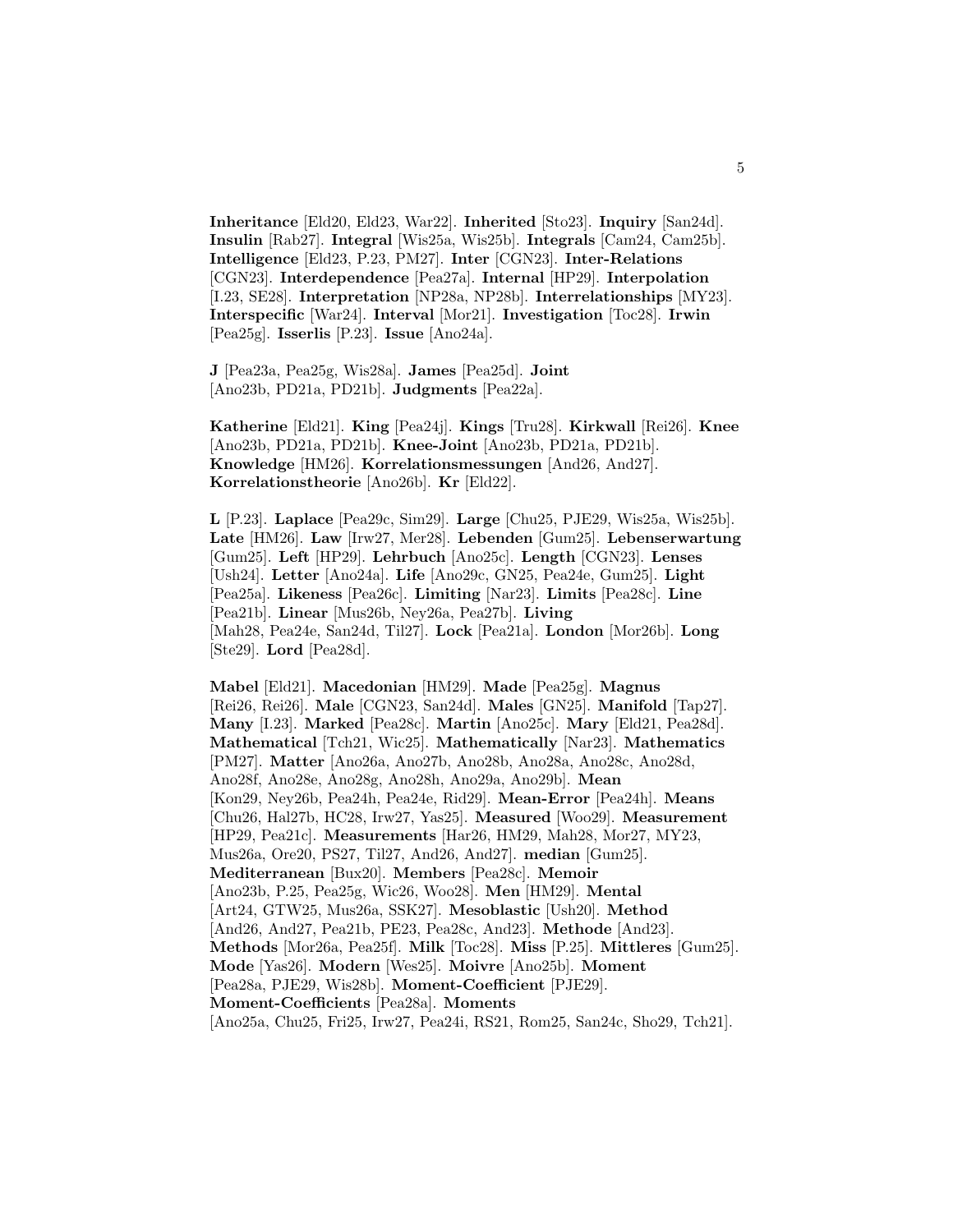**Moriori** [Pea21d]. **Mortality** [GN25, Gum24]. **Most** [Ano29c]. **Mr** [Pea25g]. **Mulberry** [Ano28l]. **Multiple** [Cam25a, Hal27a, PE28, Pea25g, Tap27]. **Multivariate** [Wis28b]. **Museum** [Mor24]. **Museums** [Mor26b]. **Mutually** [Cam25a]. **My** [Pea25g].

**Natives** [Ore20]. **Natural** [Mor24, Pea23a]. **Necessary** [Pea23d]. **Need** [Mah28]. **Negro** [Til27]. **Neolithic** [Mor26b]. **Nepalese** [Mor24]. **Neues** [And23]. **Newbold** [P.25]. **Non** [Ney26a, PA29, Rid29, Woo29]. **Non-Linear** [Ney26a]. **Non-Normal** [PA29, Rid29]. **Non-Significance** [Woo29]. **Normal** [Ano21b, Ano25b, Mer28, Mil26, Pea24b, Pea26a, Pea27c, Pea28b, PA29, PJE29, Rid29, RS21, Tip25, Wis28b]. **Note** [Ano21a, Ano24c, Ano25a, Eld29, Hol24, Irw29, P.25, P.27, Pea21c, Pea23c, Pea24b, Pea24a, Pea24c, Pea24e, Pea24d, Pea25g, Pea25e, Pea26a, Pea27b, Pea27c, Pea29b, San24c, Ush20, Wis28a]. **Notes** [IR27, New25, Ney26a, Pea20b, Pea29a, Sto25]. **Notice** [P.23]. **Notices** [S.24]. **Number** [Pea28c].

**O** [Pea25g]. **Observations** [Irw25b]. **Occurrences** [Mor21]. **One** [Pea28a, Pea21c]. **Only** [Ano29c]. **Order** [PE28, Tho23]. **Ordinate** [Mil26]. **Ordinates** [Ano21b, Pea28a]. **Oriental** [Mor24]. **Origin** [Pea24b]. **Origines** [Sim29]. **Orkney** [Rei26]. **Orthogonal** [IR27]. **Our** [HM26]. **Outlying** [Irw25b].

**Palaeopathology** [S.24]. **Paper** [Ano24a, Ano24c, Irw29, Pea29b, Wis28a]. **Parent** [Cra29]. **Parental** [Smi22]. **Part** [Ano29c, Nar23, NP28a, NP28b, PD21b, Pea23a, Rho24]. **Partial** [Hal27a, New25, Tap27]. **Patients** [GTW25]. **Pearson** [Cra29, Irw27, Rom24]. **Pedigree** [Ush24]. **Permille** [Ano21b]. **Personal** [Pea22a]. **Persons** [Pea24e]. **Physical** [MY23, SSK27]. **Pigmentation** [Ush20]. **Places** [LP25]. **Plana** [Pea28b]. **Point** [Cam24, Fri25, Pea25e]. **Political** [Ano28i]. **Polychoric** [PP22]. **Population** [Chu25, Chu26, Cra29, Hal27b, HC28, Irw27, Ney26b, Pea24g, Pea26a, Pea27c, Pea28c, PJE29, Rho24, Sop28, SN25, Tip25, Wis28b]. **Populations** [PA28, PA29]. **Portion** [Mil26]. **Portrait** [Ano25b, Ano25c, Ano26c, Ano26b, Ano28i, Ano29c, P.24]. **Portraits** [Pea26d, Pea28d, Til23]. **Position** [Eld23]. **Possible** [Nar23]. **Power** [Pea25f]. **Practical** [Ano21a, Pea20a]. **Pre** [HP29]. **Pre-Eminence** [HP29]. **Prediction** [HP29]. **Prehistoric** [HM26, Mor25]. **Preliminary** [San24d]. **Present** [Ano24a, Eld23, HM26, Wis28a]. **Previously** [Mor27]. **Price** [Ano28i]. **Print** [Eld20]. **Probability** [Ano29c, Cam24, Cam25b, Wis25a]. **Probable** [Ano20a, Hal27b, Pea23b, Pea24a, Stu21, Yas26]. **Problem** [Ano21a, Irw25a, P.27, Pea20a, Pea25g, Rho24, Wic25, Wic26]. **Problems** [Ano29c, Pea27a, Wes25, E.25]. **procedure** [And23]. **Product** [PJE29, Wis28b]. **Professor** [Mor26a, Rom24]. **Prove** [Pea24e]. **Psychical**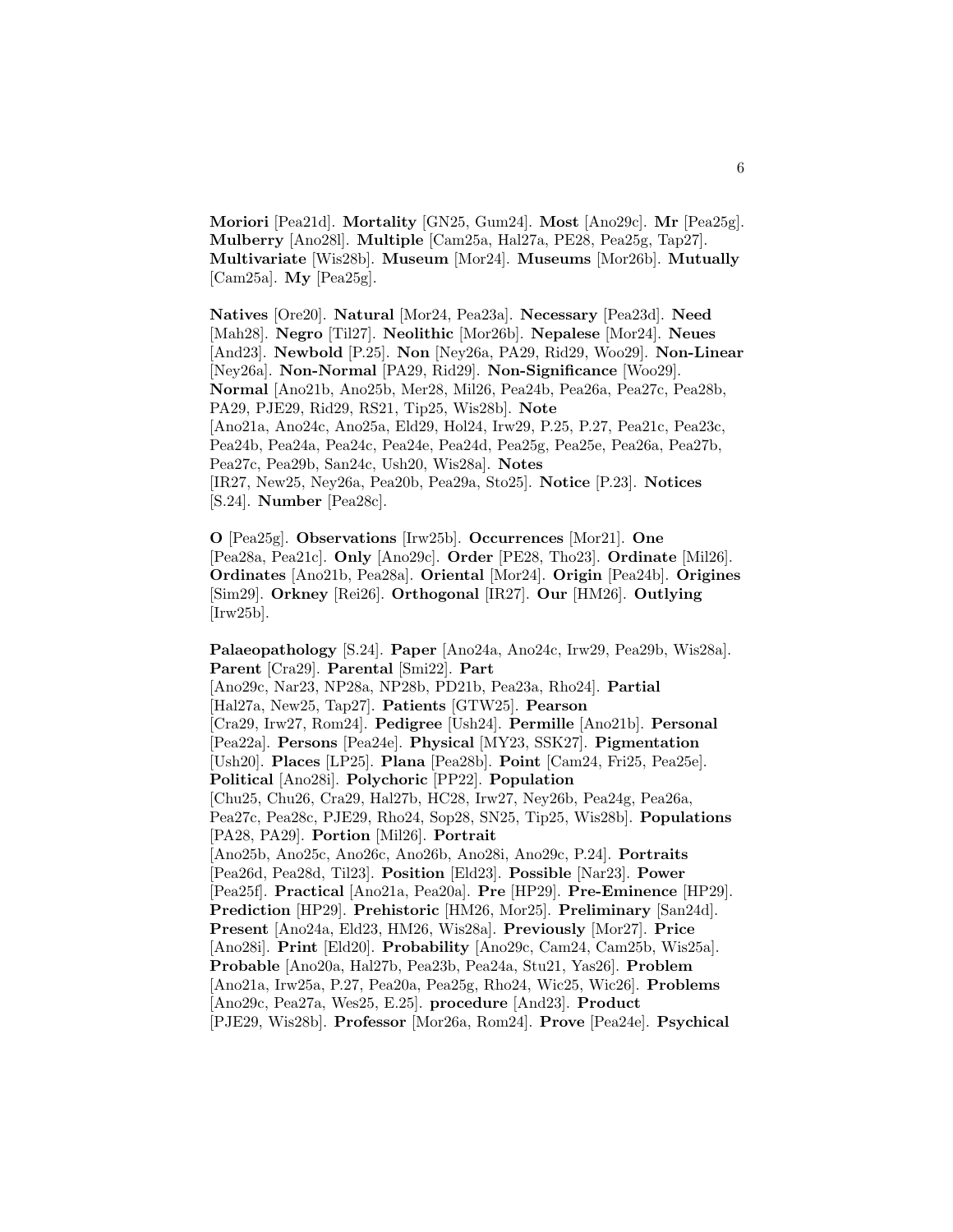[Hol24]. **Public** [E.25]. **Published** [Irw29, Mor27]. **Purposes** [NP28a, NP28b].

**Quadrature** [Wis27]. **Quantitative** [Pea21c]. **Queen** [Pea28d]. **Questions** [Ano29c].

**R** [Eld21, Mor26a]. **Race** [PT24]. **Racial** [Pea26c, Ste29]. **Random** [Mor21]. **Range** [Pea28a, Pea26a, Tip25]. **Ranking** [Pea21c]. **Ratio** [Mil26, Mus26b, Pea23d, Pea27b, Rid29, Woo29]. **Reaction** [Har26]. **Recently** [Sto27]. **Reconstruction** [PS27, Ste29]. **Records** [Toc28]. **Recurrence** [Fri25]. **Reference** [Hoo26, Irw27, Mor26b, Ste29]. **Regard** [Ano24c, Eld23]. **Regarded** [Eld22]. **Regression** [Cam25a, Nar23, Ney26a, Pea21b, Ste29]. **Reihenaus** [And26, And27, And26, And27]. **Reihenaus-Gleichungen** [And26, And27]. **Rejection** [Irw25b]. **Relation** [Gra28, HP29, Hol24, P.23, Pea27c, SSK27]. **Relations** [CGN23]. **Relationship** [Art24, Har26, Pea24d, Pea25g, Pea26b]. **Remains** [Rei26]. **Representation** [Pea24f, Gum24]. **Researches** [Wis27]. **Result** [War22]. **Review** [E.25, Eld21, Eld22, I.23, Mor26a, P.23, R.23]. **Richard** [Ano28i]. **Robert** [Pea24j]. **Rognvald** [Rei26]. **Roman** [Mor25]. **Romanovsky** [Wis26]. **Rome** [Tru28]. **Routine** [Stu27]. **Rudolf** [Ano25c]. **Ruml** [Eld21].

**S** [Eld21, Mor26a]. **Sa** [Sim29]. **Saint** [Rei26]. **same** [Pea24g, Rho24]. **Sample** [CGN23, Pea28c]. **Samples** [Ano27c, Chu25, Chu26, Hal27b, HC28, Irw27, Ney26b, P.27, Pea24g, Pea25c, Pea26a, Pea27c, PA28, PA29, PJE29, Rho24, Rid29, Sop28, SN25, Tip25, Wis28b]. **Sampling** [Cra29, Pea25a, PM27, Pea29a, Pep29, Sun28]. **School** [P.23, Sto27]. **Scotland** [Mor26b, Pea24j]. **Scots** [Pea28d]. **Scottish** [Toc28]. **Second** [Pea21c, Wic26, Woo28]. **Selection** [Pea23a]. **Selective** [War22]. **Semi** [IR27]. **Semi-Orthogonal** [IR27]. **Sensory** [Art24]. **Series** [Ano25b, Ano25c, Ano26c, Ano26b, Ano28i, Ano29c, Cam25b, Mor24, Pea24f, Pea24i, Rom25]. **Ses** [Sim29]. **Sesamoids** [Ano23b, PD21a, PD21b]. **Seven** [LP25, Tru28]. **Shakespeare** [Ano23a]. **Shaped** [HC28]. **Sight** [Har26]. **Significance** [Woo29]. **Silk** [Ano28l]. **Silk-Worm** [Ano28l]. **Similarities** [Ano28l]. **Simplification** [Ano25a, San24a, San24b, San24c]. **Sinistrality** [WP27, Woo28]. **Sir** [P.24, Til23]. **Size** [Hal27b, Pea28c, SSK27]. **Skew** [Pea21b, PA29, Rho23, Rho25, Sop28, Wis27, Yas26]. **Skull** [HP29, Hoo26, Mor23, Pea21d, PD24, Pea24j, Pea26d, PS27, Pea28d, Til21, Til23, Til27, Mor26a]. **Skulls** [Mor26b, Mor27]. **Small** [Ano27c, Chu26, P.27, Pea25c, PA28, PA29, Rid29, Sop28, SN25]. **Social** [E.25]. **Solid** [RS21]. **Solution** [Pea27a]. **Some** [Pea29a, Rom24, Sto25, I.23]. **Sound** [Har26]. **Space** [Mor21]. **Spasm** [Sto23]. **Spearman** [Stu21]. **Special** [Hoo26, Irw27, Mor26b, Ste29]. **Species** [Ano28l, Pea27a]. **Square** [Kon29]. **Squared** [Chu25, Chu26]. **Stabilitätsuntersuchungen**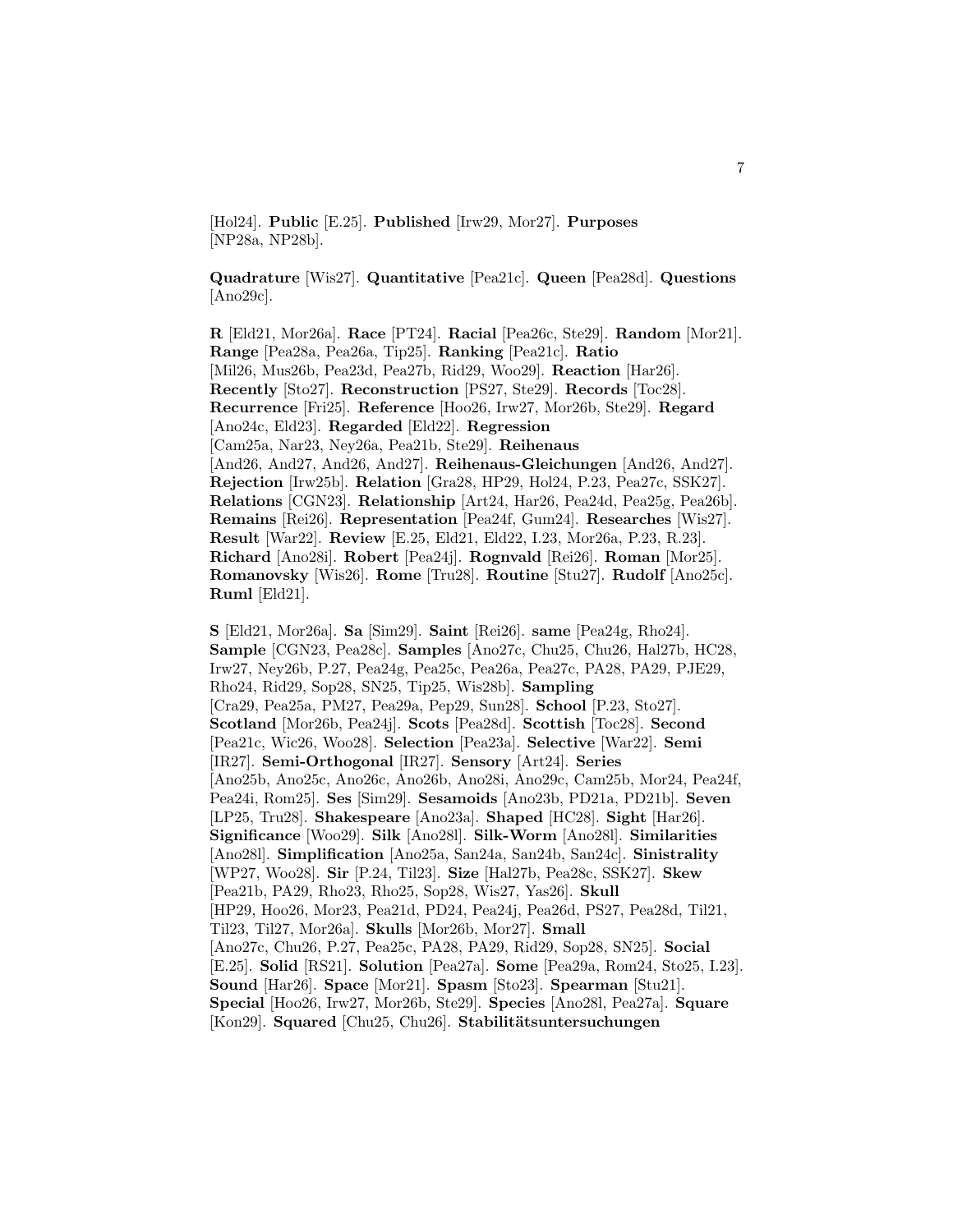[And26, And27]. **Stability** [PT24, And26, And27]. **Standard** [Chu25, Chu26, Kon29, Pea27c, Rid29, Smi22, Yas25]. **Standard-Deviations** [Chu25, Chu26]. **Standardisation** [Mah28]. **Standpoint** [Eld22]. **State** [HM26, Eld21]. **Statement** [Pea25g]. **Statistical** [NP28a, NP28b, Rab27, Sho29, Toc28]. **Statistician** [Ano28i]. **Statistics** [Ano21a, E.25, Pea20a, Wes25]. **Stature** [CGN23, Gra28, Ste29]. **Stem** [CGN23]. **Sterbetafel** [Gum24]. **Stewart** [Pea28d]. **Street** [Hoo26]. **Strength** [Art24]. **Student** [Ano24c]. **Studies** [Pep29]. **Study** [CGN23, Eld21, Hoo26, May23, Mor23, Mor24, Mor25, Mor26a, Mor26b, Mor27, Rab27, S.24, SSK27, Sto27, Til21, Wic25]. **Subjected** [Nar23]. **Successive** [Pea21b, Pea22a]. **Such** [Hal27b]. **Sum** [Pea24d]. **Summary** [Eld23]. **Supplementary** [Ano27d]. **Supposed** [Rho24]. **Surface** [Pea25b, Pea28b, Rho23, Rho25]. **Surfaces** [Cam25a, Pea24f]. **survivors** [Gum25]. **Symmetrical** [Mus26b, PA28, PA29, Wis25a]. **System** [Hal27a].

**Table** [Ano21b, LP25, Mil26, Gum24]. **Tables** [Ano27d, Woo29]. **Taken** [Pea26a, Tip25]. **Takes** [Hal27b]. **Tamil** [Mor26a]. **Tasmanian** [Mor27]. **Tchouproff** [Ano26b]. **Terminals** [Pea28a]. **Terms** [Pea21b, Pea24d]. **Test** [New25, NP28a, NP28b, Pea22b, Pea23c, Pea27c]. **Testing** [Ano24c]. **Tests** [Pea24g, Pea29a]. **Tetrachoric** [Ano27d, Hen22, LP25]. **Their** [E.25, Pea28d]. **Theologian** [Ano28i]. **Theorem** [Pea25d, Pea24c, Pea25a]. **Theory** [Ano27c, I.23, Irw25a, Pea23a, Pea25c, Pea27a, PM27, Pep29, SN25]. **there** [Pea28a]. **Third** [Hoo26]. **Thomas** [Til23, P.24, Wis27]. **Thyroid** [SSK27]. **Tibetan** [Mor23, Mor24]. **Time** [Har26, Mor21]. **Times** [HM26, Mor25, Mor26b]. **Tolerance** [Rab27]. **Total** [New25]. **Tragedy** [Pea28d]. **Tuberculosis** [Eld22]. **Twenty** [LP25]. **Two** [PE28, Pea24g, Pea29a, Rho24]. **Type** [Cra29, Irw27]. **Types** [Rom24].

**U** [HC28]. **U-Shaped** [HC28]. **Universe** [Tap27]. **Universes** [Rid29]. **Unusual** [PS23]. **Use** [Mor26a, NP28a, NP28b]. **using** [And23].

**Values** [Hal27b, Wis25a, Wis25b]. **Variability** [Eld29]. **Variables** [Dod27, Pea29a, I.23]. **Variance** [Ney26b]. **Variate** [And23, And26, And27, Hal27b, Hal27a, Pea21c, PE23]. **Variate-Difference** [And23]. **Variates** [Yas25]. **Variation** [Nar23]. **Variations** [Pea22a]. **Varieties** [Ano24c]. **Various** [Sho29]. **Verfahren** [And23]. **Vital** [CGN23, E.25, Hol24, MY23, Wes25]. **Vol** [Irw29]. **Volume** [Ano20b, Ano22, Ano23c, Ano24d, Ano25d, Ano26d, Ano27e, Ano28j, Ano28k, Ano29d, Wis28a]. **Volumes** [Ano24b].

**Was** [Pea21d]. **Weight** [CGN23, Eld29, Gra28]. **Weights** [GTW25]. **Whether** [Pea24g, Rho24]. **Which** [Nar23, Ano29c, Hal27b]. **White** [Pea21a]. **White-Lock** [Pea21a]. **Wife** [P.24]. **Willis** [Pea23a]. **Wishart** [Wis28a]. **Within** [PT24]. **Women** [Eld21, Mus26a]. **Worm** [Ano28l].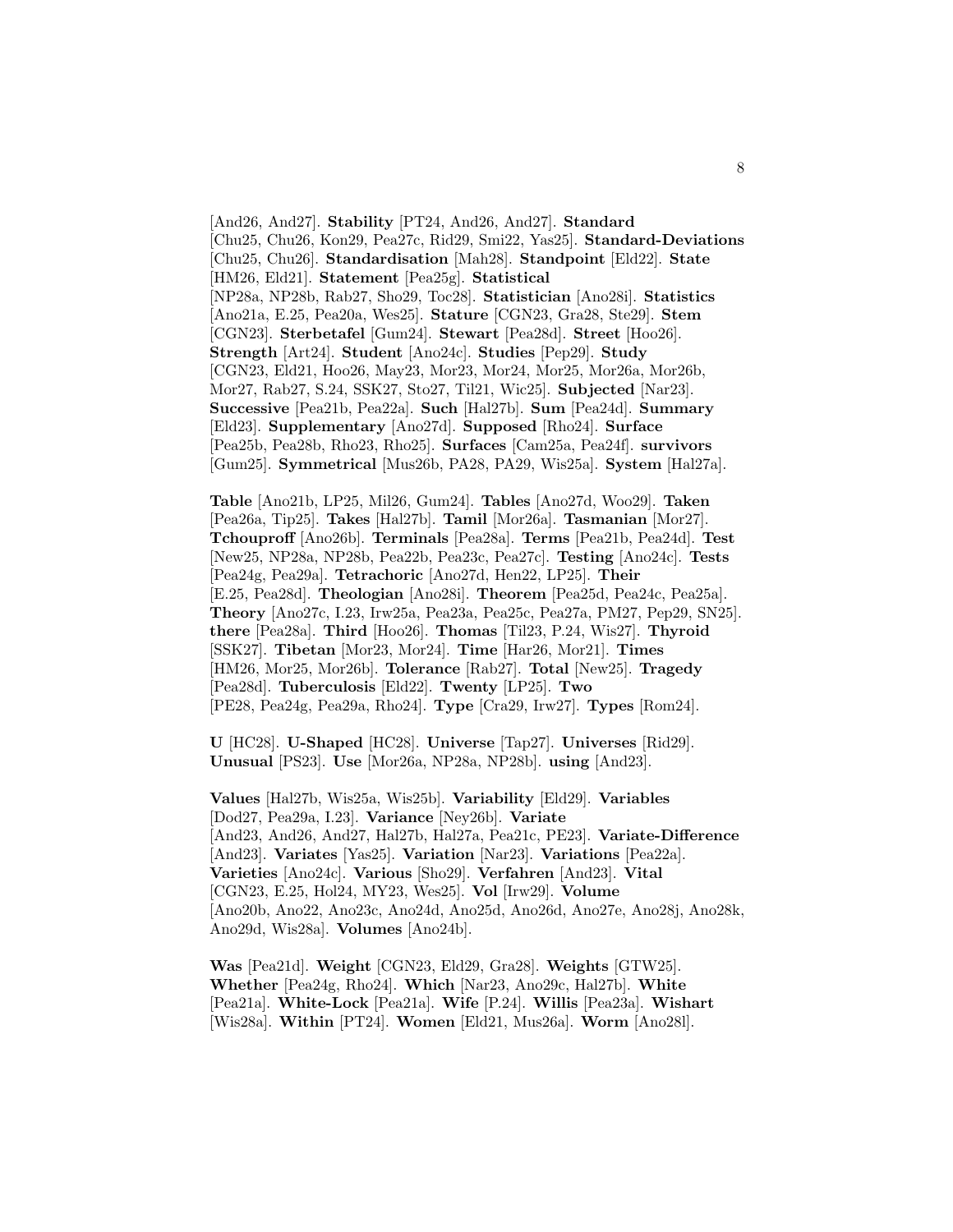**Writer** [Ano28i].

**XIX** [Irw29]. **XV** [Ano24b]. **XXa** [Wis28a].

**Year** [GN25]. **Years** [Toc28]. **Yield** [Toc28]. **York** [Eld21].

**Zoust** [Ano23a].

# **References**

# **Anderson:1923:NVA**

[And23] Oskar Anderson. Über Ein Neues Verfahren Bei Anwendung Der "Variate-Difference"-Methode. (German) [On a new procedure using the "variate-difference" method]. Biometrika, 15(1/2):134–149, August 1923. CODEN BIOKAX. ISSN 0006-3444 (print), 1464-3510 (electronic). URL http://www.jstor.org/stable/2331894.

#### **Anderson:1926:ADV**

[And26] Oskar Anderson. Uber die Anwendung der Differenzenmethode ("Variate Difference Method") bei Reihenaus-Gleichungen, Stabilitätsuntersuchungen und Korrelationsmessungen. (German) [On the application of the difference method ("Variate Difference Method") with Reihenaus equations, stability analysis, and correlation measurements]. Biometrika, 18(3/4):293–320, November 1926. CODEN BIOKAX. ISSN 0006-3444 (print), 1464-3510 (electronic). URL http://www.jstor.org/stable/2331955.

# **Anderson:1927:ADV**

[And27] Oskar Anderson. Uber die Anwendung der Differenzenmeth- ¨ ode ("Variate Difference Method") bei Reihenaus-Gleichungen, Stabilitätsuntersuchungen und Korrelationsmessungen. (German) [On the application of the difference method ("Variate Difference Method") in Reihenaus equations, stability analysis, and correlation measurements. *Biometrika*,  $19(1/2)$ :53–86, July 1927. CO-DEN BIOKAX. ISSN 0006-3444 (print), 1464-3510 (electronic). URL http://www.jstor.org/stable/2332177.

#### **Anonymous:1920:PEF**

[Ano20a] Anonymous. On the probable errors of frequency constants. Biometrika, 13(1):113–132, October 1920. CODEN BIOKAX. ISSN 0006-3444 (print), 1464-3510 (electronic). URL http://www.jstor. org/stable/2331726.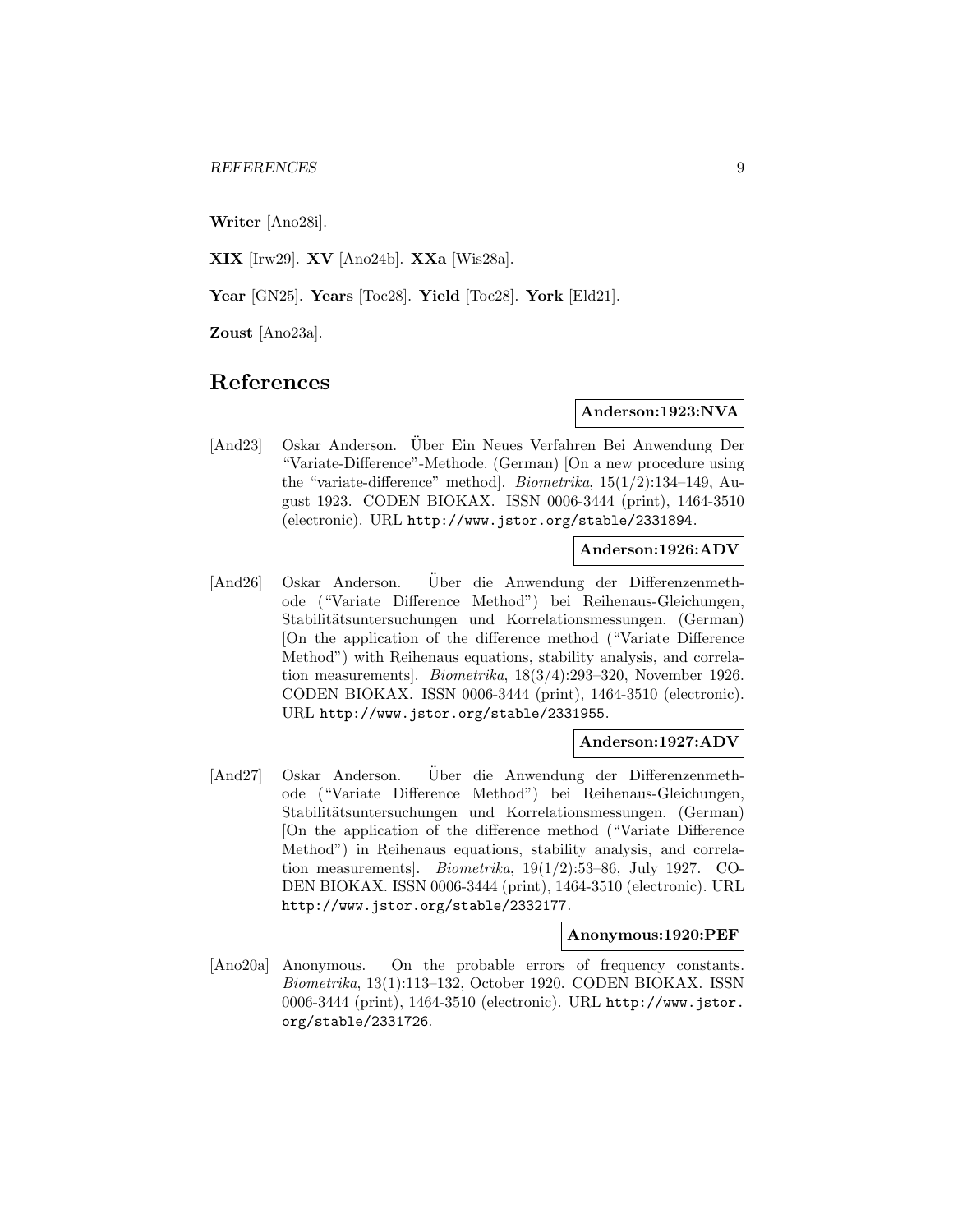#### **Anonymous:1920:VI**

[Ano20b] Anonymous. Volume information. Biometrika, 13(1):i–iv, October 1920. CODEN BIOKAX. ISSN 0006-3444 (print), 1464-3510 (electronic). URL http://www.jstor.org/stable/2331719.

# **Anonymous:1921:NFP**

[Ano21a] Anonymous. Note on the "Fundamental Problem of Practical Statistics". Biometrika, 13(2/3):300–301, July 1921. CODEN BIOKAX. ISSN 0006-3444 (print), 1464-3510 (electronic). URL http://www. jstor.org/stable/2331757.

# **Anonymous:1921:TON**

[Ano21b] Anonymous. Table of ordinates of the normal curve for each permille of frequency. Biometrika, 13(4):426–428, October 1921. CO-DEN BIOKAX. ISSN 0006-3444 (print), 1464-3510 (electronic). URL http://www.jstor.org/stable/2331765.

### **Anonymous:1922:VI**

[Ano22] Anonymous. Volume information. Biometrika, 14(1/2):i–iv, July 1922. CODEN BIOKAX. ISSN 0006-3444 (print), 1464-3510 (electronic). URL http://www.jstor.org/stable/2331854.

# **Anonymous:1923:ACZ**

[Ano23a] Anonymous. Addenda: Concerning the "Zoust Shakespeare". Biometrika, 15(1/2):76bis–76ter, August 1923. CODEN BIOKAX. ISSN 0006-3444 (print), 1464-3510 (electronic). URL http://www. jstor.org/stable/2331890.

#### **Anonymous:1923:AMS**

[Ano23b] Anonymous. Addendum to a "Memoir on the Sesamoids of the Knee-Joint". Biometrika, 14(3/4):409, March 1923. CODEN BIOKAX. ISSN 0006-3444 (print), 1464-3510 (electronic). URL http://www. jstor.org/stable/2331820.

# **Anonymous:1923:VI**

[Ano23c] Anonymous. Volume information. Biometrika, 15(1/2):i–iv, August 1923. CODEN BIOKAX. ISSN 0006-3444 (print), 1464-3510 (electronic). URL http://www.jstor.org/stable/2331888.

# **Anonymous:1924:ELD**

[Ano24a] Anonymous. Extract from a letter of Dr. E. I. Gumbel to the Editor of Biometrika concerning his paper in the present issue.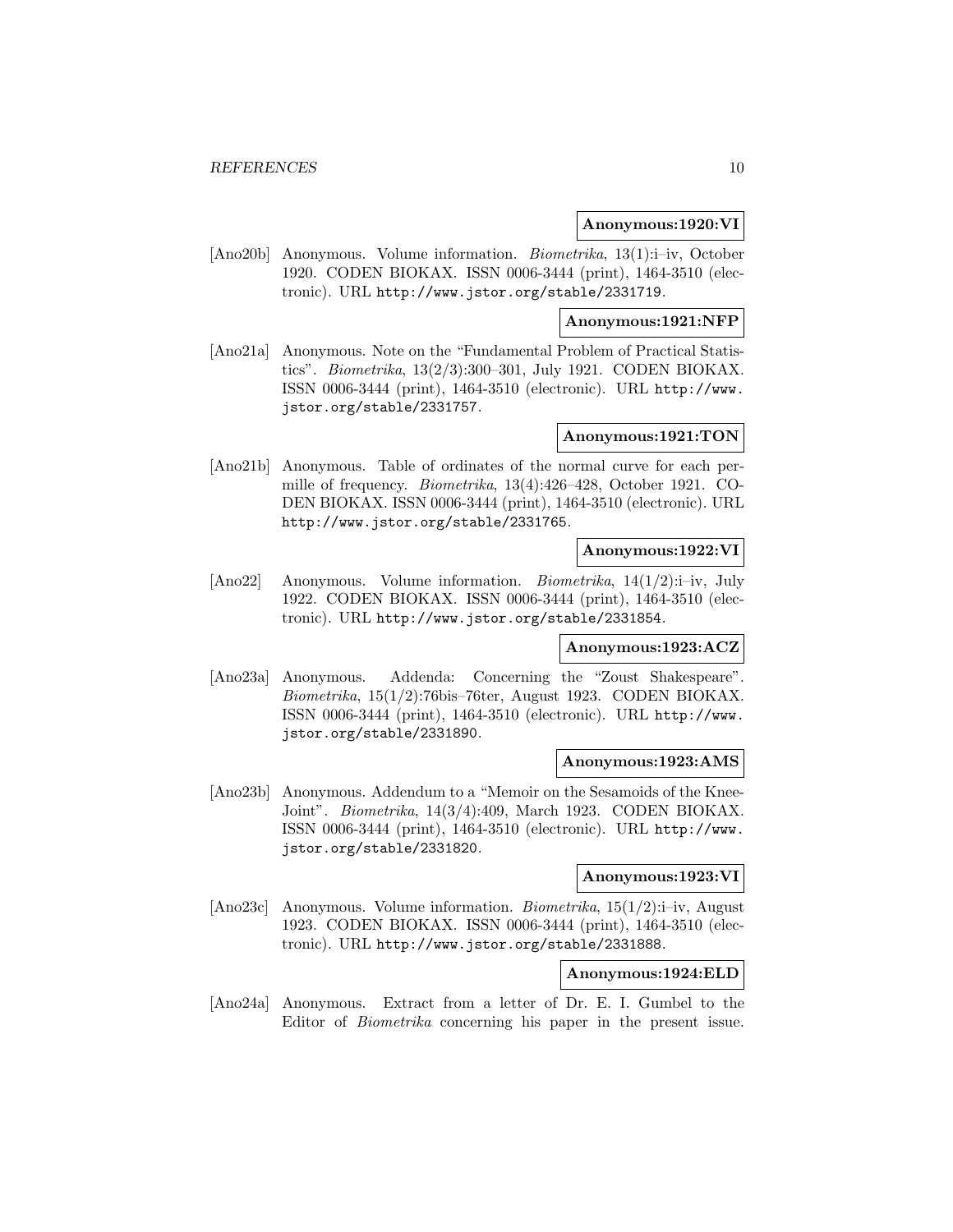Biometrika, 16(3/4):411, December 1924. CODEN BIOKAX. ISSN 0006-3444 (print), 1464-3510 (electronic). URL http://www.jstor. org/stable/2331717.

# **Anonymous:1924:IVX**

[Ano24b] Anonymous. Index volumes I to XV. Biometrika,  $16(3/4)$ :1+3-39, December 1924. CODEN BIOKAX. ISSN 0006-3444 (print), 1464- 3510 (electronic). URL http://www.jstor.org/stable/2331718.

#### **Anonymous:1924:NSR**

[Ano24c] Anonymous. Note by "Student" with regard to his paper "On Testing Varieties of Cereals". Biometrika, 16(3/4):411, December 1924. CODEN BIOKAX. ISSN 0006-3444 (print), 1464-3510 (electronic). URL http://www.jstor.org/stable/2331716.

# **Anonymous:1924:VI**

[Ano24d] Anonymous. Volume information. Biometrika, 16(1/2):i–vi, May 1924. CODEN BIOKAX. ISSN 0006-3444 (print), 1464-3510 (electronic). URL http://www.jstor.org/stable/2331910.

### **Anonymous:1925:ENS**

[Ano25a] Anonymous. Erratum: "Note on the Simplification of the Calculation of Abruptness Coefficients to Correct Crude Moments".  $Biometrika$ , 17(1/2):ii, June 1925. CODEN BIOKAX. ISSN 0006-3444 (print), 1464-3510 (electronic). URL http://www.jstor.org/ stable/2332019. See [San24c].

# **Anonymous:1925:IBPa**

[Ano25b] Anonymous. [illustration]: Biometrika portrait series: Abraham De Moivre: Discoverer of the "normal curve". *Biometrika*,  $17(1/2)$ :??, June 1925. CODEN BIOKAX. ISSN 0006-3444 (print), 1464-3510 (electronic). URL http://www.jstor.org/stable/2332020.

#### **Anonymous:1925:IBPb**

[Ano25c] Anonymous. [illustration]: Biometrika portrait series: Rudolf Martin, 1864–1925. "Lehrbuch der Anthropologie," 1914. Biometrika, 17(3/4):??, December 1925. CODEN BIOKAX. ISSN 0006- 3444 (print), 1464-3510 (electronic). URL http://www.jstor.org/ stable/2332076.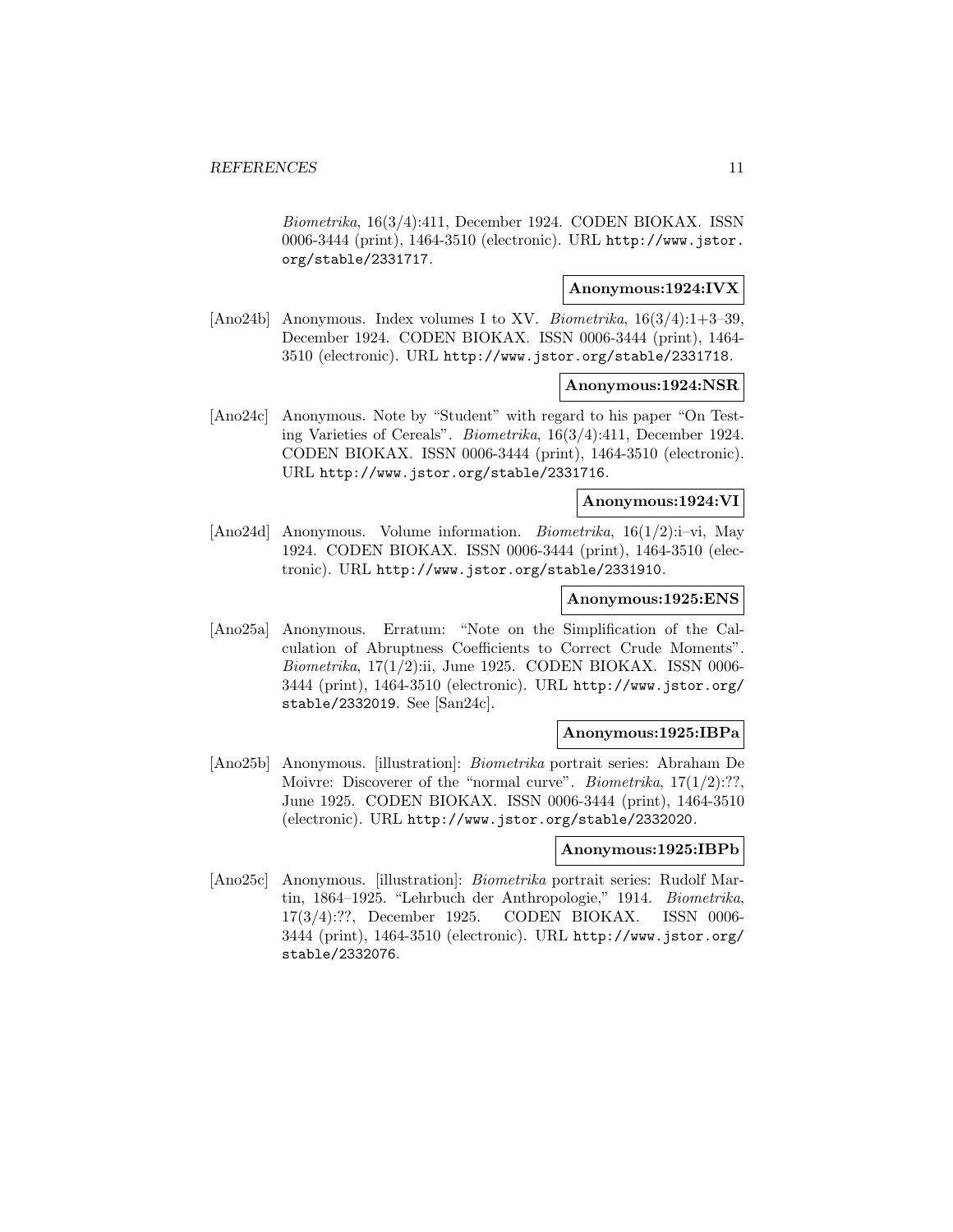#### **Anonymous:1925:VI**

[Ano25d] Anonymous. Volume information. Biometrika, 17(1/2):i–iv, June 1925. CODEN BIOKAX. ISSN 0006-3444 (print), 1464-3510 (electronic). URL http://www.jstor.org/stable/2332018.

# **Anonymous:1926:FM**

[Ano26a] Anonymous. Front matter. Biometrika, 18(1/2):ii, July 1926. CO-DEN BIOKAX. ISSN 0006-3444 (print), 1464-3510 (electronic). URL http://www.jstor.org/stable/2332493.

# **Anonymous:1926:IBPb**

[Ano26b] Anonymous. [illustration]: Biometrika portrait series: Alexander Tchouproff, 1847–1926. "Grundbegriffe und Grundprobleme der Korrelationstheorie," 1925. Biometrika, 18(3/4):??, November 1926. CO-DEN BIOKAX. ISSN 0006-3444 (print), 1464-3510 (electronic). URL http://www.jstor.org/stable/2331951.

#### **Anonymous:1926:IBPa**

[Ano26c] Anonymous. [illustration]: Biometrika portrait series: Edmund Halley 1656–1742. Biometrika, 18(1/2):??, July 1926. CODEN BIOKAX. ISSN 0006-3444 (print), 1464-3510 (electronic). URL http://www.jstor.org/stable/2332494.

# **Anonymous:1926:VI**

[Ano26d] Anonymous. Volume information. Biometrika, 18(1/2):i–vii, July 1926. CODEN BIOKAX. ISSN 0006-3444 (print), 1464-3510 (electronic). URL http://www.jstor.org/stable/2332492.

#### **Anonymous:1927:ECF**

[Ano27a] Anonymous. Errata et corrigenda. Biometrika, 19(1/2):vi, July 1927. CODEN BIOKAX. ISSN 0006-3444 (print), 1464-3510 (electronic). URL http://www.jstor.org/stable/2332173. See [Chu26, Hoo26].

### **Anonymous:1927:FM**

[Ano27b] Anonymous. Front matter. Biometrika, 19(1/2):ii, July 1927. CO-DEN BIOKAX. ISSN 0006-3444 (print), 1464-3510 (electronic). URL http://www.jstor.org/stable/2332172.

#### **Anonymous:1927:FCT**

[Ano27c] Anonymous. Further contributions to the theory of small samples. Biometrika, 19(3/4):441–442, December 1927. CODEN BIOKAX.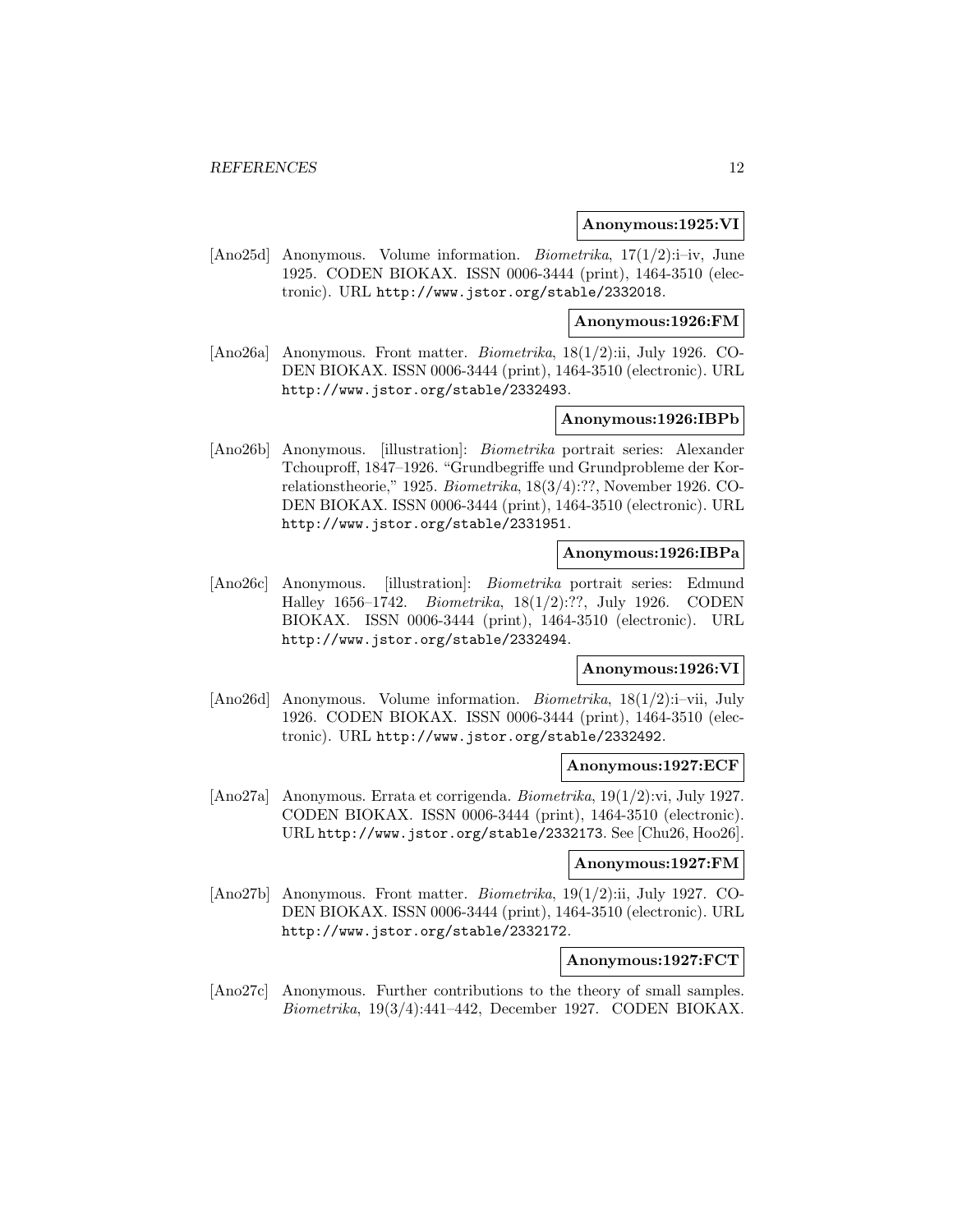ISSN 0006-3444 (print), 1464-3510 (electronic). URL http://www. jstor.org/stable/2331967.

#### **Anonymous:1927:STD**

[Ano27d] Anonymous. Supplementary tables for determining correlation from tetrachoric groupings. Biometrika, 19(3/4):354–404, December 1927. CODEN BIOKAX. ISSN 0006-3444 (print), 1464-3510 (electronic). URL http://www.jstor.org/stable/2331964.

# **Anonymous:1927:VI**

[Ano27e] Anonymous. Volume information. Biometrika, 19(1/2):i–v, July 1927. CODEN BIOKAX. ISSN 0006-3444 (print), 1464-3510 (electronic). URL http://www.jstor.org/stable/2332171.

# **Anonymous:1928:BMb**

[Ano28a] Anonymous. Back matter. Biometrika, 20B(1):??, July 1928. CO-DEN BIOKAX. ISSN 0006-3444 (print), 1464-3510 (electronic). URL http://www.jstor.org/stable/2332243.

# **Anonymous:1928:BMa**

[Ano28b] Anonymous. Back matter. Biometrika, 20A(1/2):??, July 1928. CO-DEN BIOKAX. ISSN 0006-3444 (print), 1464-3510 (electronic). URL http://www.jstor.org/stable/2331946.

# **Anonymous:1928:BMc**

[Ano28c] Anonymous. Back matter. Biometrika, 20B(2):??, September 1928. CODEN BIOKAX. ISSN 0006-3444 (print), 1464-3510 (electronic). URL http://www.jstor.org/stable/2331950.

#### **Anonymous:1928:BMd**

[Ano28d] Anonymous. Back matter. Biometrika, 20A(3/4):??, December 1928. CODEN BIOKAX. ISSN 0006-3444 (print), 1464-3510 (electronic). URL http://www.jstor.org/stable/2332123.

#### **Anonymous:1928:FMb**

[Ano28e] Anonymous. Front matter. Biometrika, 20B(1):??, July 1928. CO-DEN BIOKAX. ISSN 0006-3444 (print), 1464-3510 (electronic). URL http://www.jstor.org/stable/2332241.

#### **Anonymous:1928:FMa**

[Ano28f] Anonymous. Front matter. Biometrika, 20A(1/2):??, July 1928. CO-DEN BIOKAX. ISSN 0006-3444 (print), 1464-3510 (electronic). URL http://www.jstor.org/stable/2331937.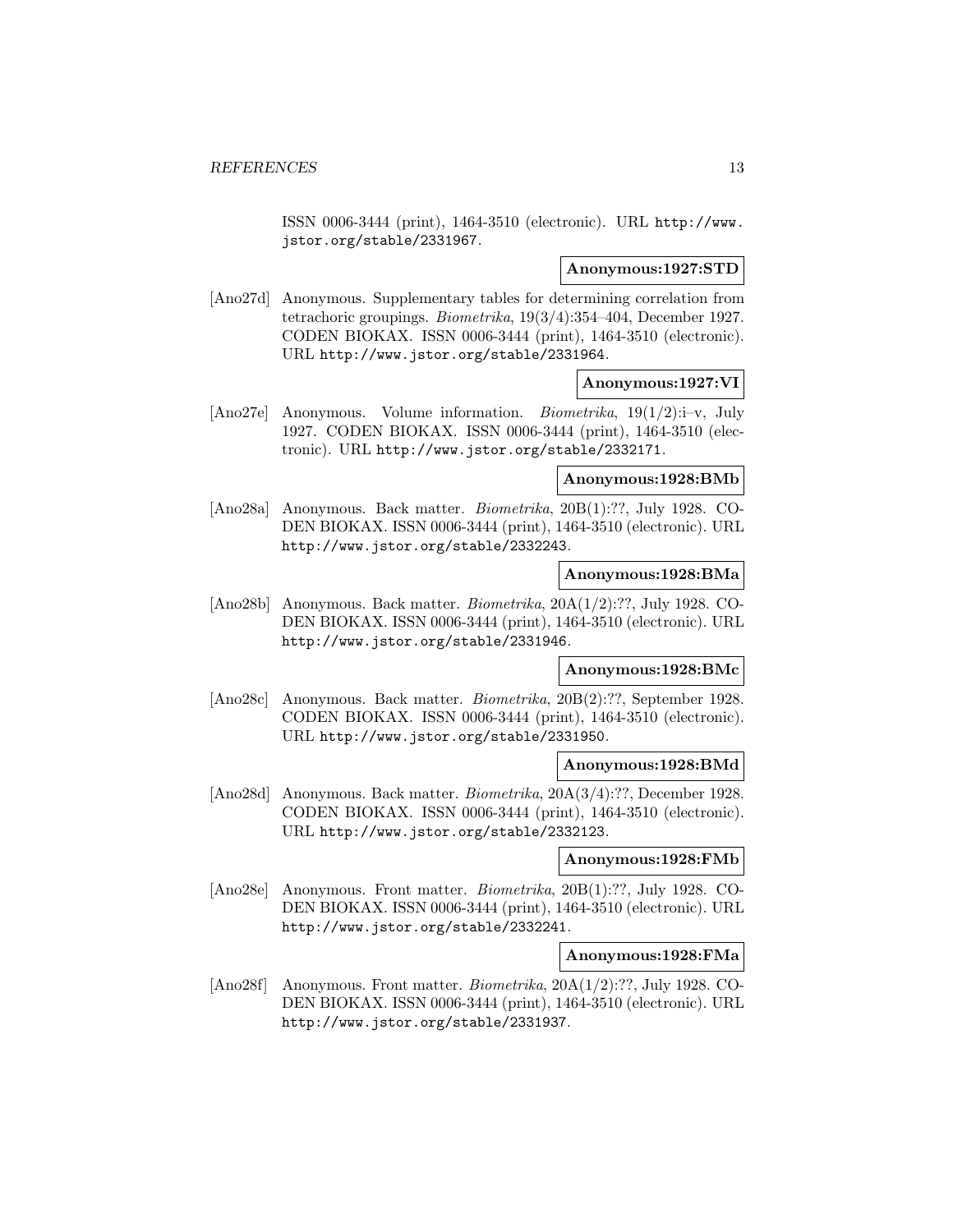#### **Anonymous:1928:FMc**

[Ano28g] Anonymous. Front matter. Biometrika, 20B(2):??, September 1928. CODEN BIOKAX. ISSN 0006-3444 (print), 1464-3510 (electronic). URL http://www.jstor.org/stable/2331948.

#### **Anonymous:1928:FMd**

[Ano28h] Anonymous. Front matter. Biometrika, 20A(3/4):??, December 1928. CODEN BIOKAX. ISSN 0006-3444 (print), 1464-3510 (electronic). URL http://www.jstor.org/stable/2332109.

# **Anonymous:1928:IBP**

[Ano28i] Anonymous. [illustration]: Biometrika portrait series: Dr Richard Price, 1723–1791 theologian, statistician, actuary and political writer. Biometrika, 20A(3/4):??, December 1928. CODEN BIOKAX. ISSN 0006-3444 (print), 1464-3510 (electronic). URL http://www.jstor. org/stable/2332110.

### **Anonymous:1928:VIa**

[Ano28j] Anonymous. Volume information. Biometrika, 20B(2):241–244, September 1928. CODEN BIOKAX. ISSN 0006-3444 (print), 1464- 3510 (electronic). URL http://www.jstor.org/stable/2331947.

#### **Anonymous:1928:VIb**

[Ano28k] Anonymous. Volume information. Biometrika, 20A(3/4):i–iv, December 1928. CODEN BIOKAX. ISSN 0006-3444 (print), 1464-3510 (electronic). URL http://www.jstor.org/stable/2332108.

#### **Anoochin:1928:SDS**

[Ano28l] A. V. Anoochin. Similarities and differences in the species of the mulberry silk-worm. Biometrika, 20A(1/2):69–78, July 1928. CO-DEN BIOKAX. ISSN 0006-3444 (print), 1464-3510 (electronic). URL http://www.jstor.org/stable/2331942.

#### **Anonymous:1929:BM**

[Ano29a] Anonymous. Back matter. Biometrika, 21(1/4):??, December 1929. CODEN BIOKAX. ISSN 0006-3444 (print), 1464-3510 (electronic). URL http://www.jstor.org/stable/2332570.

#### **Anonymous:1929:FM**

[Ano29b] Anonymous. Front matter. *Biometrika*, 21(1/4):??, December 1929. CODEN BIOKAX. ISSN 0006-3444 (print), 1464-3510 (electronic). URL http://www.jstor.org/stable/2332549.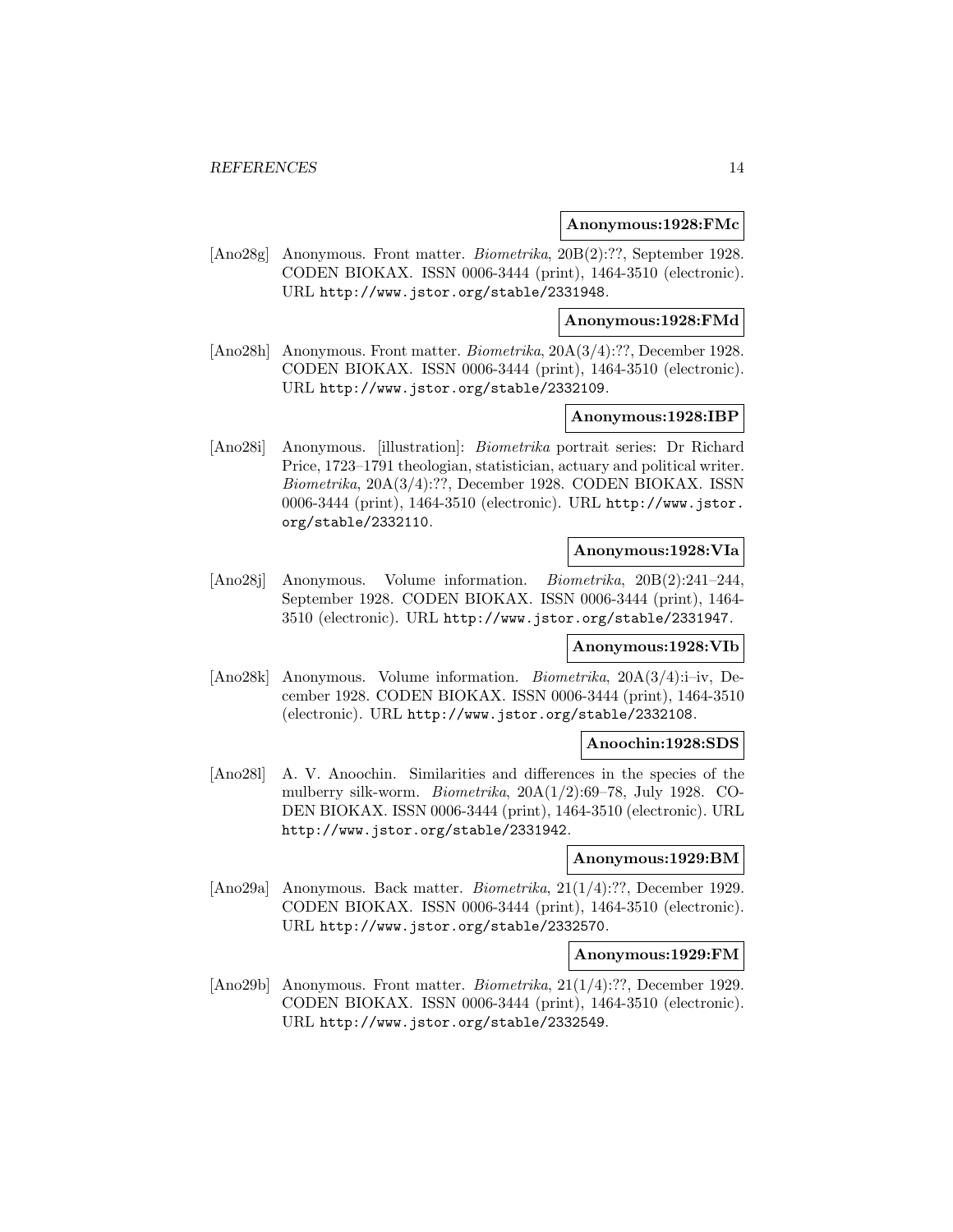#### **Anonymous:1929:IBP**

[Ano29c] Anonymous. [illustration]: Biometrika portrait series: "This Delicate Calculus applies to the Most Important Questions in Life, which are for the Most Part Only Problems in Probability". Biometrika, 21(1/4):??, December 1929. CODEN BIOKAX. ISSN 0006- 3444 (print), 1464-3510 (electronic). URL http://www.jstor.org/ stable/2332550.

#### **Anonymous:1929:VI**

[Ano29d] Anonymous. Volume information. *Biometrika*,  $21(1/4)$ :i–vi, December 1929. CODEN BIOKAX. ISSN 0006-3444 (print), 1464-3510 (electronic). URL http://www.jstor.org/stable/2332548.

# **Arthur:1924:RBS**

[Art24] William Arthur. On the relationship between strength of grip and certain mental and sensory characters. Biometrika, 16(3/4):299–327, December 1924. CODEN BIOKAX. ISSN 0006-3444 (print), 1464- 3510 (electronic). URL http://www.jstor.org/stable/2331711.

### **Burnside:1924:BF**

[Bur24] W. Burnside. On Bayes' formula. *Biometrika*,  $16(1/2)$ :189, May 1924. CODEN BIOKAX. ISSN 0006-3444 (print), 1464-3510 (electronic). URL http://www.jstor.org/stable/2331919.

# **Buxton:1920:IEM**

[Bux20] L. H. Dudley Buxton. The inhabitants of the Eastern Mediterranean. Biometrika, 13(1):92–112, October 1920. CODEN BIOKAX. ISSN 0006-3444 (print), 1464-3510 (electronic). URL http://www.jstor. org/stable/2331725.

# **Camp:1924:PIP**

[Cam24] Burton H. Camp. Probability integrals for the point binomial. Biometrika, 16(1/2):163–171, May 1924. CODEN BIOKAX. ISSN 0006-3444 (print), 1464-3510 (electronic). URL http://www.jstor. org/stable/2331917.

#### **Camp:1925:MCM**

[Cam25a] Burton H. Camp. Mutually consistent multiple regression surfaces. Biometrika, 17(3/4):443–458, December 1925. CODEN BIOKAX. ISSN 0006-3444 (print), 1464-3510 (electronic). URL http://www. jstor.org/stable/2332089.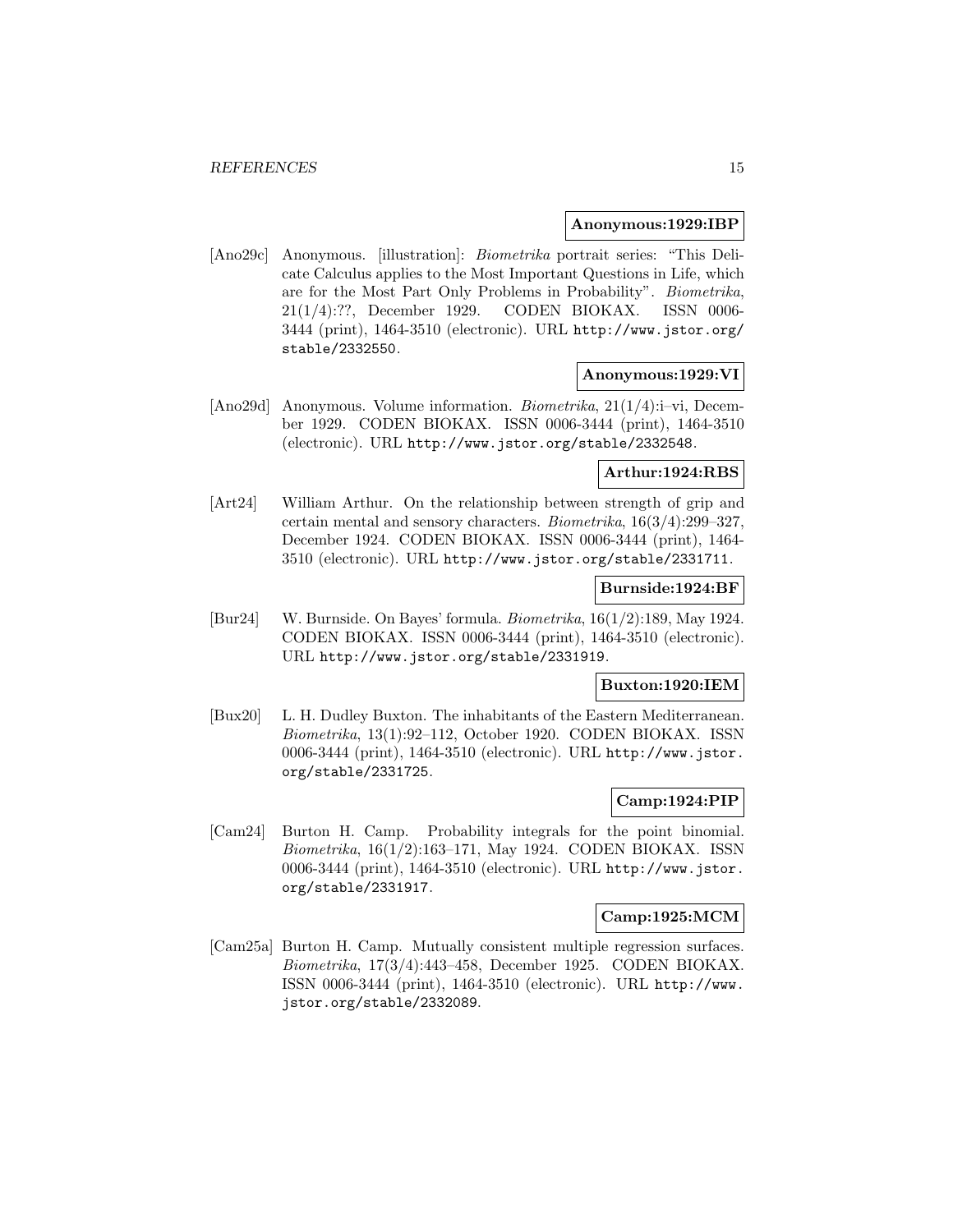# **Camp:1925:PIH**

[Cam25b] Burton H. Camp. Probability integrals for a hypergeometric series. Biometrika, 17(1/2):61–67, June 1925. CODEN BIOKAX. ISSN 0006-3444 (print), 1464-3510 (electronic). URL http://www.jstor. org/stable/2332024.

# **Cripps:1923:BSI**

[CGN23] Lucy D. Cripps, Major Greenwood, and Ethel M. Newbold. A biometric study of the inter-relations of "vital capacity," stature, stem length and weight in a sample of healthy male adults. Biometrika, 14(3/4):316–336, March 1923. CODEN BIOKAX. ISSN 0006- 3444 (print), 1464-3510 (electronic). URL http://www.jstor.org/ stable/2331816.

# **Church:1925:MDS**

[Chu25] A. E. R. Church. On the moments of the distribution of squared standard-deviations for samples of  $N$  drawn from an indefinitely large population. *Biometrika*,  $17(1/2)$ :79–83, June 1925. CODEN BIOKAX. ISSN 0006-3444 (print), 1464-3510 (electronic). URL http://www.jstor.org/stable/2332026.

# **Church:1926:MSS**

[Chu26] A. E. R. Church. On the means and squared standard-deviations of small samples from any population. Biometrika, 18(3/4):321–394, November 1926. CODEN BIOKAX. ISSN 0006-3444 (print), 1464- 3510 (electronic). URL http://www.jstor.org/stable/2331956. See errata [Ano27a].

# **Craig:1929:SWP**

[Cra29] Cecil Calvert Craig. Sampling when the parent population is of Pearson's Type III. Biometrika, 21(1/4):287–293, December 1929. CO-DEN BIOKAX. ISSN 0006-3444 (print), 1464-3510 (electronic). URL http://www.jstor.org/stable/2332561.

# **Dodd:1927:CFC**

[Dod27] Stuart C. Dodd. On criteria for factorising correlated variables. Biometrika, 19(1/2):45–52, July 1927. CODEN BIOKAX. ISSN 0006-3444 (print), 1464-3510 (electronic). URL http://www.jstor. org/stable/2332176.

# **E:1925:BRB**

[E.25] E. M. E. Book review: The Elements of Vital Statistics in Their Bearing on Social and Public Health Problems. Biometrika,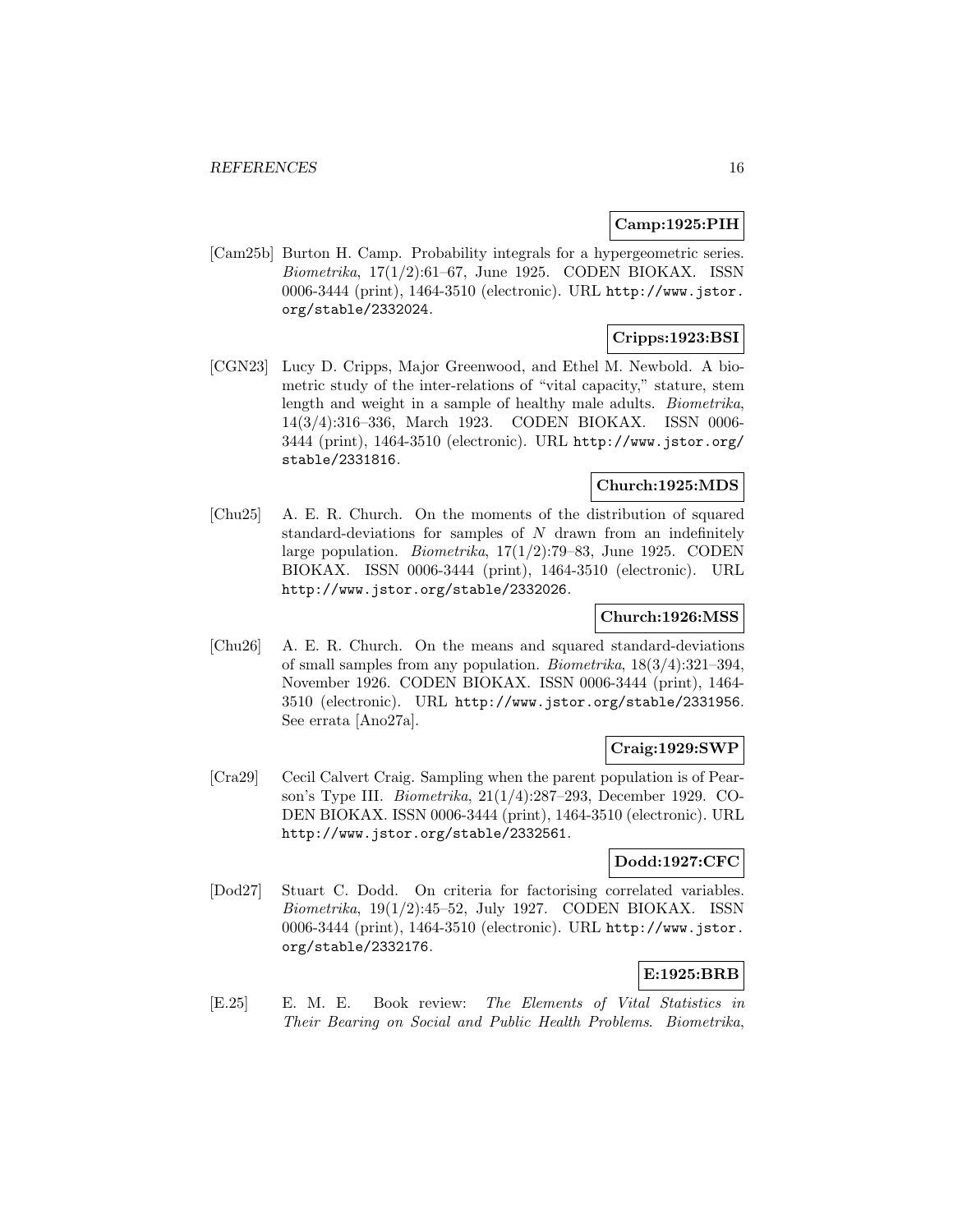17(1/2):171–173, June 1925. CODEN BIOKAX. ISSN 0006- 3444 (print), 1464-3510 (electronic). URL http://www.jstor.org/ stable/2332033.

# **Elderton:1920:IFP**

[Eld20] Ethel M. Elderton. On the inheritance of the finger-print. Biometrika, 13(1):57–91, October 1920. CODEN BIOKAX. ISSN 0006- 3444 (print), 1464-3510 (electronic). URL http://www.jstor.org/ stable/2331724.

# **Elderton:1921:BRB**

[Eld21] Ethel M. Elderton. Book review: A Study of Women Delinquents in New York State by Mabel R. Fernald; Mary H. S. Hayes; Almena Dawley; Beardsley Ruml; Katherine Bement Davis. Biometrika, 13(2/3):305–308, July 1921. CODEN BIOKAX. ISSN 0006- 3444 (print), 1464-3510 (electronic). URL http://www.jstor.org/ stable/2331759.

# **Elderton:1922:BRB**

[Eld22] W. Palin Elderton. Book review: Is Tuberculosis to be Regarded from the Aetiological Standpoint as an Acute Disease of Childhood? by Kr. F. Andvord. Biometrika, 14(1/2):191–192, July 1922. CO-DEN BIOKAX. ISSN 0006-3444 (print), 1464-3510 (electronic). URL http://www.jstor.org/stable/2331861.

# **Elderton:1923:SPP**

[Eld23] Ethel M. Elderton. A summary of the present position with regard to the inheritance of intelligence. Biometrika, 14(3/4):378–408, March 1923. CODEN BIOKAX. ISSN 0006-3444 (print), 1464-3510 (electronic). URL http://www.jstor.org/stable/2331819.

# **Elderton:1929:NVG**

[Eld29] Ethel M. Elderton. Note on variability in girls and boys (Glasgow) for height and weight. Biometrika, 21(1/4):429–430, December 1929. CODEN BIOKAX. ISSN 0006-3444 (print), 1464-3510 (electronic). URL http://www.jstor.org/stable/2332568.

#### **Frisch:1925:RFM**

[Fri25] Ragnar Frisch. Recurrence formulae for the moments of the point binomial. Biometrika, 17(1/2):165–171, June 1925. CODEN BIOKAX. ISSN 0006-3444 (print), 1464-3510 (electronic). URL http://www. jstor.org/stable/2332032.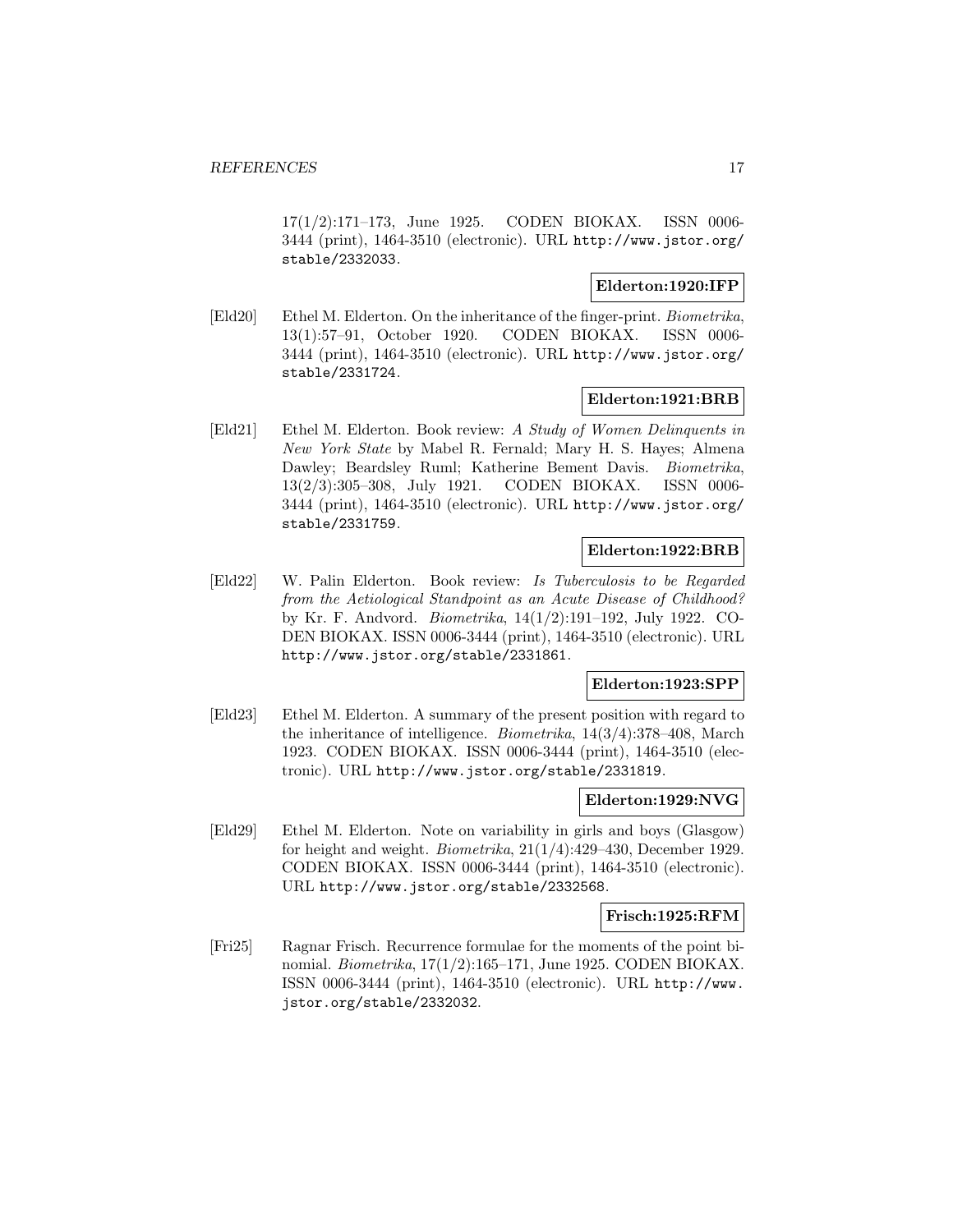#### **Greenwood:1925:EMM**

[GN25] Major Greenwood and E. M. Newbold. On the excess mortality of males in the first year of life. *Biometrika*,  $17(3/4)$ : 327–342, December 1925. CODEN BIOKAX. ISSN 0006-3444 (print), 1464-3510 (electronic). URL http://www.jstor.org/stable/2332084.

# **Gray:1928:RWS**

[Gra28] Horace Gray. The relation of weight to stature, bi-cristal diameter and age. Biometrika, 20A(3/4):299–309, December 1928. CO-DEN BIOKAX. ISSN 0006-3444 (print), 1464-3510 (electronic). URL http://www.jstor.org/stable/2332114.

#### **Greenwood:1925:HWP**

[GTW25] Rosa Greenwood, Cecily M. Thompson, and Hilda M. Woods. Heights and weights of patients in mental hospitals. Biometrika, 17(1/2):142–158, June 1925. CODEN BIOKAX. ISSN 0006- 3444 (print), 1464-3510 (electronic). URL http://www.jstor.org/ stable/2332030.

# **Gumbel:1924:DSG**

[Gum24] E. I. Gumbel. Eine Darstellung Der Sterbetafel. (German) [A representation of the mortality table]. Biometrika, 16(3/4):283–296, December 1924. CODEN BIOKAX. ISSN 0006-3444 (print), 1464-3510 (electronic). URL http://www.jstor.org/stable/2331709.

#### **Gumbel:1925:LMA**

[Gum25] E. I. Gumbel. Lebenserwartung und Mittleres Alter der Lebenden. (German) [Life expectancy and median age of the survivors]. Biometrika, 17(1/2):173–175, June 1925. CODEN BIOKAX. ISSN 0006-3444 (print), 1464-3510 (electronic). URL http://www.jstor. org/stable/2332034.

# **Hall:1927:MPC**

[Hal27a] P. Hall. Multiple and partial correlation coefficients in the case of an *n*-fold variate system. *Biometrika*,  $19(1/2):100-109$ , July 1927. CODEN BIOKAX. ISSN 0006-3444 (print), 1464-3510 (electronic). URL http://www.jstor.org/stable/2332179.

# **Hall:1927:DMS**

[Hal27b] Philip Hall. The distribution of means for samples of size N drawn from a population in which the variate takes values between 0 and 1, all such values being equally probable. *Biometrika*,  $19(3/4)$ :  $240-245$ ,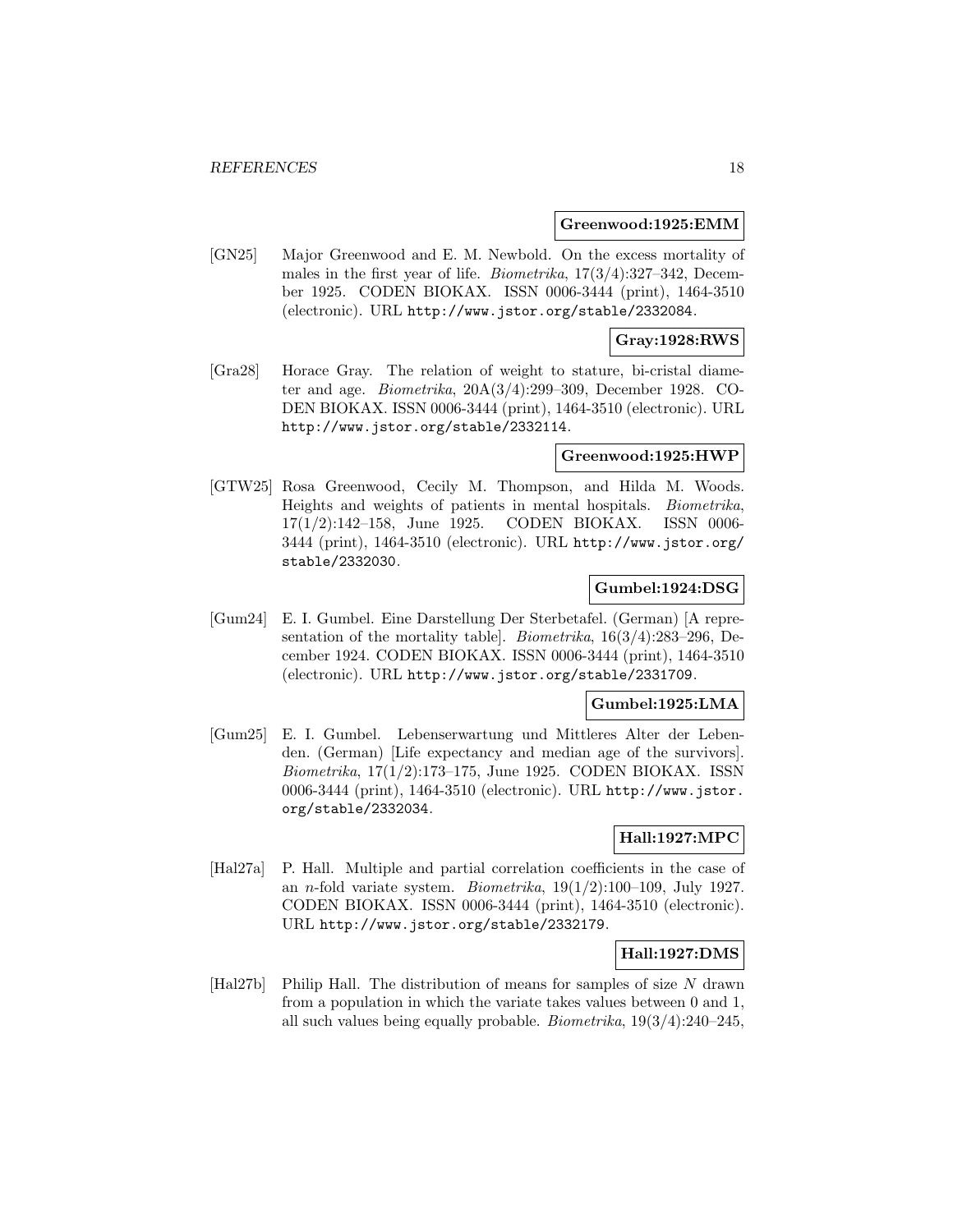December 1927. CODEN BIOKAX. ISSN 0006-3444 (print), 1464- 3510 (electronic). URL http://www.jstor.org/stable/2331961.

### **Harmon:1926:DRB**

[Har26] G. E. Harmon. On the degree of relationship between head measurements and reaction time to sight and sound. Biometrika, 18(1/2):207– 220, July 1926. CODEN BIOKAX. ISSN 0006-3444 (print), 1464- 3510 (electronic). URL http://www.jstor.org/stable/2332503.

# **Holzinger:1928:MSU**

[HC28] K. J. Holzinger and A. E. R. Church. On the means of samples from a U-shaped population. Biometrika, 20A(3/4):361–388, December 1928. CODEN BIOKAX. ISSN 0006-3444 (print), 1464-3510 (electronic). URL http://www.jstor.org/stable/2332118.

#### **Henderson:1922:ETF**

[Hen22] James Henderson. On expansions in tetrachoric functions. Biometrika, 14(1/2):157–185, July 1922. CODEN BIOKAX. ISSN 0006-3444 (print), 1464-3510 (electronic). URL http://www.jstor. org/stable/2331859.

# **Hooke:1926:PSO**

[HM26] Beatrix G. E. Hooke and Geoffrey M. Morant. The present state of our knowledge of British craniology in late prehistoric and historic times. Biometrika, 18(1/2):99–104, July 1926. CODEN BIOKAX. ISSN 0006-3444 (print), 1464-3510 (electronic). URL http://www. jstor.org/stable/2332497.

### **Hasluck:1929:MMM**

[HM29] Margaret M. Hasluck and G. M. Morant. Measurements of Macedonian men. Biometrika, 21(1/4):322–336, December 1929. CODEN BIOKAX. ISSN 0006-3444 (print), 1464-3510 (electronic). URL http://www.jstor.org/stable/2332564.

#### **Holzinger:1924:NRV**

[Hol24] Karl J. Holzinger. Note on the relation of vital capacity to certain psychical characters. Biometrika, 16(1/2):139–156, May 1924. CO-DEN BIOKAX. ISSN 0006-3444 (print), 1464-3510 (electronic). URL http://www.jstor.org/stable/2331915.

# **Hooke:1926:TSE**

[Hoo26] Beatrix G. E. Hooke. A third study of the English skull with special reference to the Farringdon Street crania. *Biometrika*,  $18(1/2)$ :1–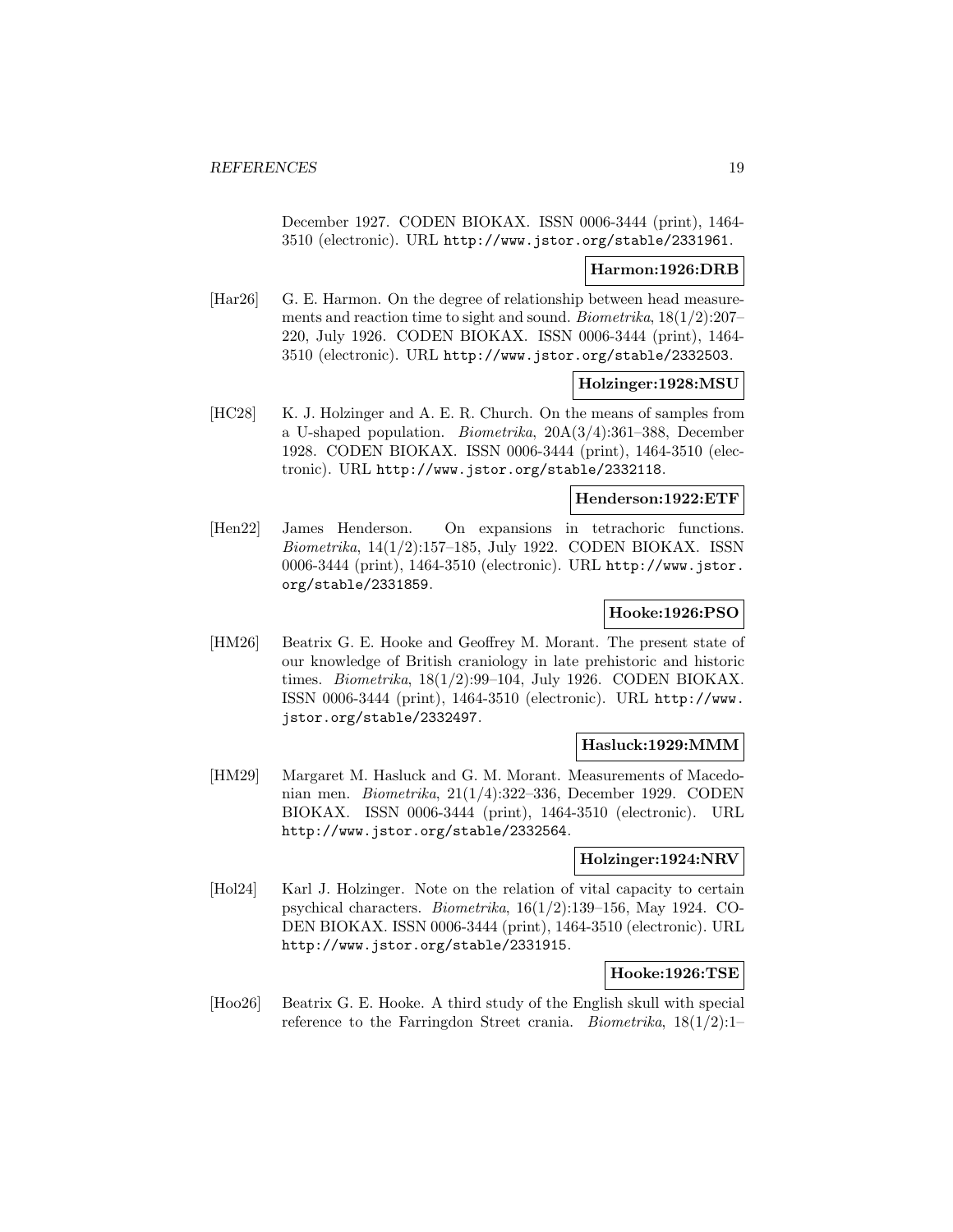55, July 1926. CODEN BIOKAX. ISSN 0006-3444 (print), 1464- 3510 (electronic). URL http://www.jstor.org/stable/2332495. See errata [Ano27a].

# **Hoadley:1929:MID**

[HP29] M. F. Hoadley and K. Pearson. On measurement of the internal diameters of the skull in relation: (i) to the prediction of its capacity, (II) to the "pre-eminence" of the left hemisphere. Biometrika, 21(1/4):85–123, December 1929. CODEN BIOKAX. ISSN 0006- 3444 (print), 1464-3510 (electronic). URL http://www.jstor.org/ stable/2332553.

# **I:1923:BRB**

[I.23] J. O. I. Book review: Some Formulas in the Theory of Interpolation of Many Independent Variables. Biometrika, 14(3/4):420, March 1923. CODEN BIOKAX. ISSN 0006-3444 (print), 1464-3510 (electronic). URL http://www.jstor.org/stable/2331825.

# **Isserlis:1927:NCE**

[IR27] L. Isserlis and V. Romanovsky. Notes on certain expansions in orthogonal and semi-orthogonal functions. Biometrika, 19(1/2):87–99, July 1927. CODEN BIOKAX. ISSN 0006-3444 (print), 1464-3510 (electronic). URL http://www.jstor.org/stable/2332178.

# **Irwin:1925:FTF**

[Irw25a] J. O. Irwin. The further theory of Francis Galton's individual difference problem. Biometrika, 17(1/2):100–128, June 1925. CODEN BIOKAX. ISSN 0006-3444 (print), 1464-3510 (electronic). URL http://www.jstor.org/stable/2332028.

# **Irwin:1925:CRO**

[Irw25b] J. O. Irwin. On a criterion for the rejection of outlying observations. Biometrika, 17(3/4):238–250, December 1925. CODEN BIOKAX. ISSN 0006-3444 (print), 1464-3510 (electronic). URL http://www. jstor.org/stable/2332079.

# **Irwin:1927:FDM**

[Irw27] J. O. Irwin. On the frequency distribution of the means of samples from a population having any law of frequency with finite moments, with special reference to Pearson's Type II. Biometrika, 19(3/4):225–239, December 1927. CODEN BIOKAX. ISSN 0006- 3444 (print), 1464-3510 (electronic). URL http://www.jstor.org/ stable/2331960.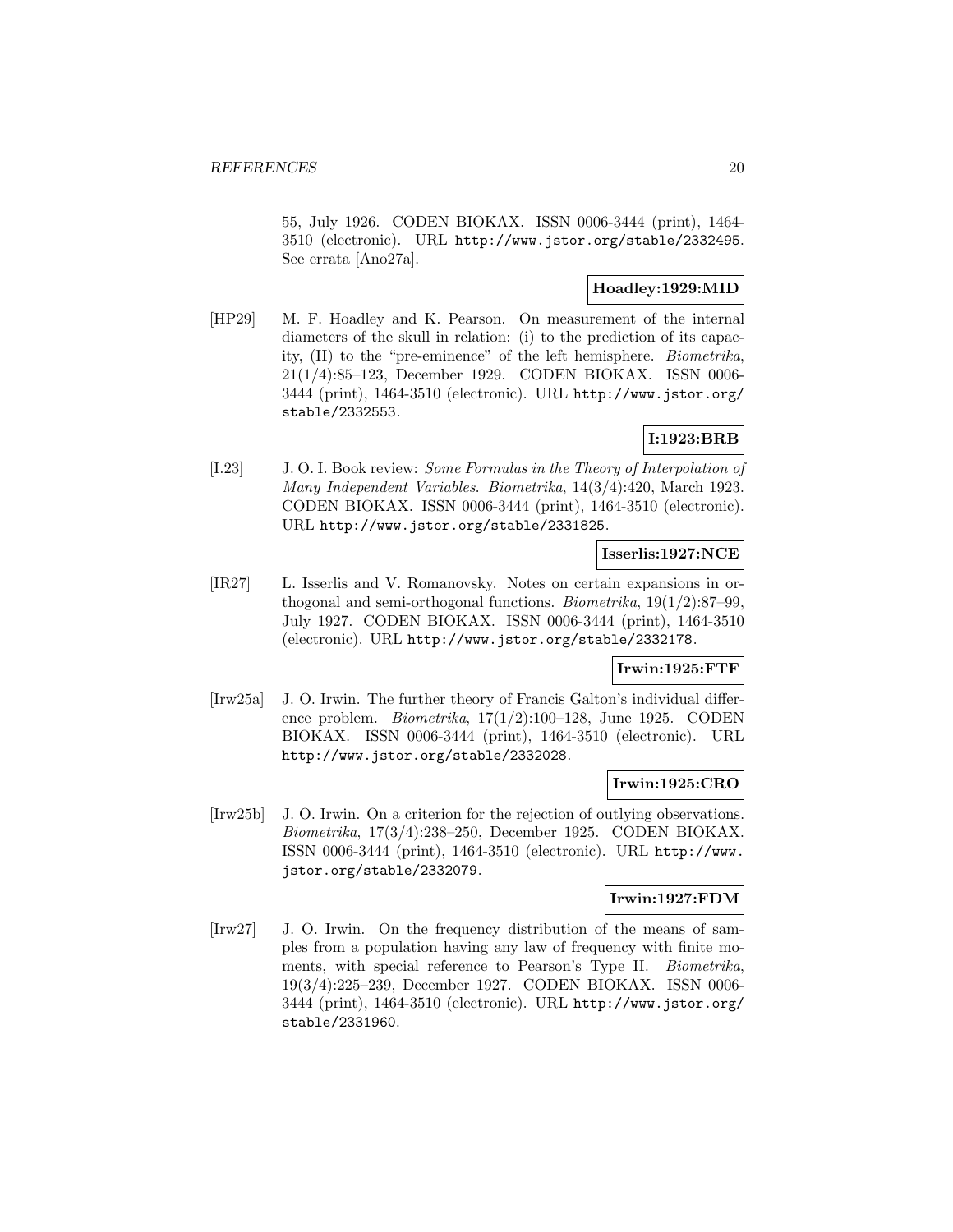# **Irwin:1929:NPP**

[Irw29] J. O. Irwin. Note on a paper published in Biometrika, vol. XIX. Biometrika, 21(1/4):431–432, December 1929. CODEN BIOKAX. ISSN 0006-3444 (print), 1464-3510 (electronic). URL http://www. jstor.org/stable/2332569.

# **Kondo:1929:SEM**

[Kon29] Tsutomu Kondo. On the standard error of the mean square contingency. *Biometrika*,  $21(1/4)$ :376–428, December 1929. CODEN BIOKAX. ISSN 0006-3444 (print), 1464-3510 (electronic). URL http://www.jstor.org/stable/2332567.

# **Lee:1925:TFT**

[LP25] Alice Lee and Karl Pearson. Table of the first twenty tetrachoric functions to seven decimal places. Biometrika, 17(3/4):343–354, December 1925. CODEN BIOKAX. ISSN 0006-3444 (print), 1464-3510 (electronic). URL http://www.jstor.org/stable/2332085.

# **Mahalanobis:1928:NSM**

[Mah28] P. C. Mahalanobis. On the need for standardisation in measurements on the living. Biometrika, 20A(1/2):1–31, July 1928. CO-DEN BIOKAX. ISSN 0006-3444 (print), 1464-3510 (electronic). URL http://www.jstor.org/stable/2331938.

# **Maynard:1923:SHF**

[May23] G. D. Maynard. A study in human fertility. *Biometrika*, 14(3/4):337– 354, March 1923. CODEN BIOKAX. ISSN 0006-3444 (print), 1464- 3510 (electronic). URL http://www.jstor.org/stable/2331817.

# **Merrill:1928:FDI**

[Mer28] A. S. Merrill. Frequency distribution of an index when both the components follow the normal law. *Biometrika*,  $20A(1/2):53-63$ , July 1928. CODEN BIOKAX. ISSN 0006-3444 (print), 1464-3510 (electronic). URL http://www.jstor.org/stable/2331940.

### **Mills:1926:TRA**

[Mil26] John P. Mills. Table of the ratio: Area to bounding ordinate, for any portion of normal curve. *Biometrika*,  $18(3/4)$ :395-400, November 1926. CODEN BIOKAX. ISSN 0006-3444 (print), 1464-3510 (electronic). URL http://www.jstor.org/stable/2331957.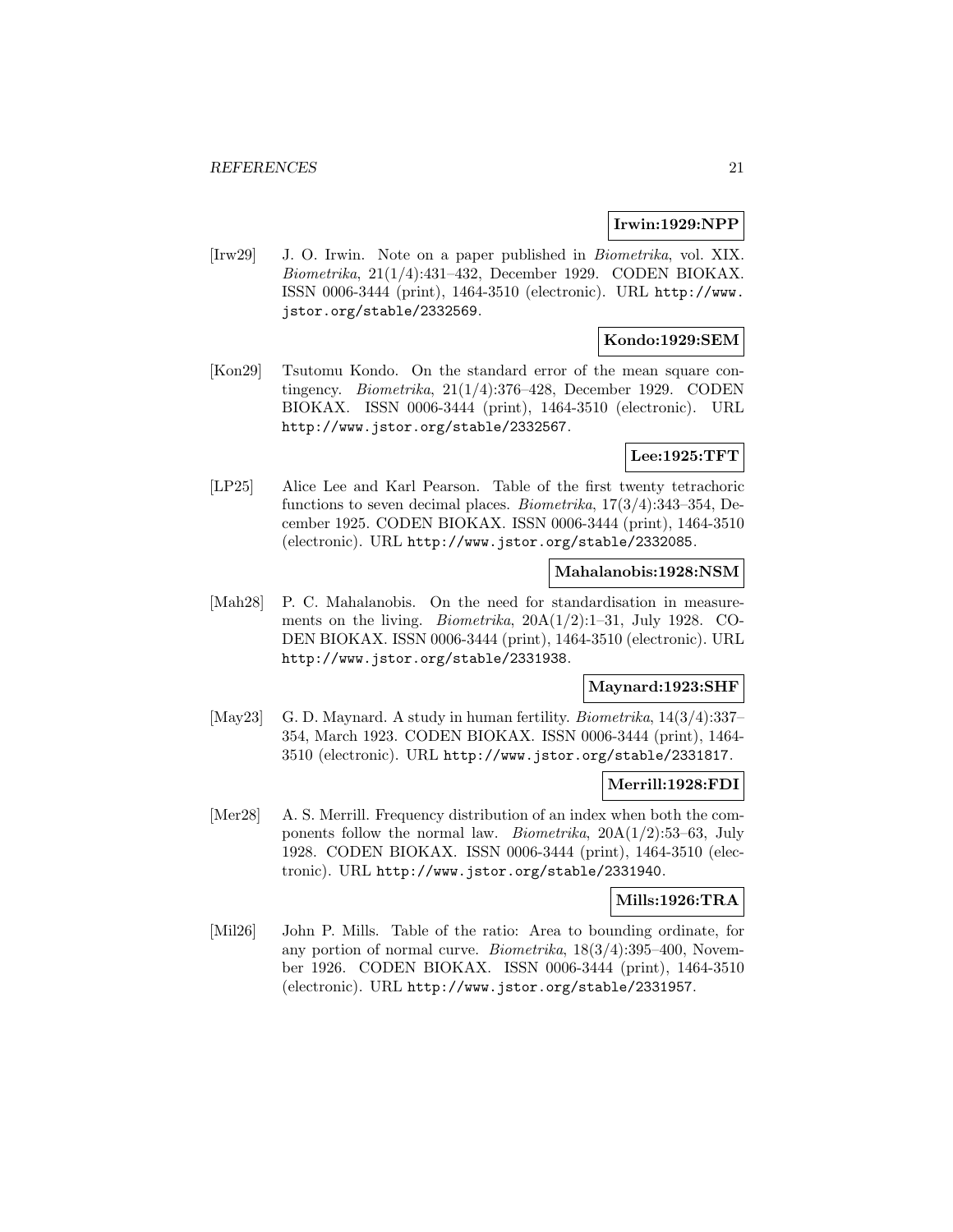#### **Morant:1921:ROS**

[Mor21] G. Morant. On random occurrences in space and time, when followed by a closed interval. Biometrika, 13(4):309–337, October 1921. CODEN BIOKAX. ISSN 0006-3444 (print), 1464-3510 (electronic). URL http://www.jstor.org/stable/2331760.

# **Morant:1923:FST**

[Mor23] G. M. Morant. A first study of the Tibetan skull. *Biometrika*, 14(3/4):193–260, March 1923. CODEN BIOKAX. ISSN 0006- 3444 (print), 1464-3510 (electronic). URL http://www.jstor.org/ stable/2331812.

# **Morant:1924:SCO**

[Mor24] G. M. Morant. A study of certain oriental series of crania including the Nepalese and Tibetan series in the British Museum (natural history). Biometrika, 16(1/2):1–105, May 1924. CODEN BIOKAX. ISSN 0006-3444 (print), 1464-3510 (electronic). URL http://www. jstor.org/stable/2331912.

# **Morant:1925:SEC**

[Mor25] G. M. Morant. A study of Egyptian craniology from prehistoric to Roman times. *Biometrika*,  $17(1/2)$ :1–52, June 1925. CODEN BIOKAX. ISSN 0006-3444 (print), 1464-3510 (electronic). URL http://www. jstor.org/stable/2332021.

# **Morant:1926:BRB**

[Mor26a] G. M. Morant. Book review: The Use of Biometric Methods Applied to Craniology, Being a Critique of Professor Gordon Harrower's "A Study of the Hokien and the Tamil Skull, by R. S. Edinburgh.". Biometrika, 18(3/4):414–417, November 1926. CODEN BIOKAX. ISSN 0006-3444 (print), 1464-3510 (electronic). URL http://www. jstor.org/stable/2331959.

### **Morant:1926:FSC**

[Mor26b] G. M. Morant. A first study of the craniology of England and Scotland from Neolithic to early historic times, with special reference to the Anglosaxon skulls in London museums. Biometrika, 18(1/2):56– 98, July 1926. CODEN BIOKAX. ISSN 0006-3444 (print), 1464-3510 (electronic). URL http://www.jstor.org/stable/2332496.

# **Morant:1927:SAT**

[Mor27] G. M. Morant. A study of the Australian and Tasmanian skulls, based on previously published measurements. Biometrika,  $19(3/4):417-440$ ,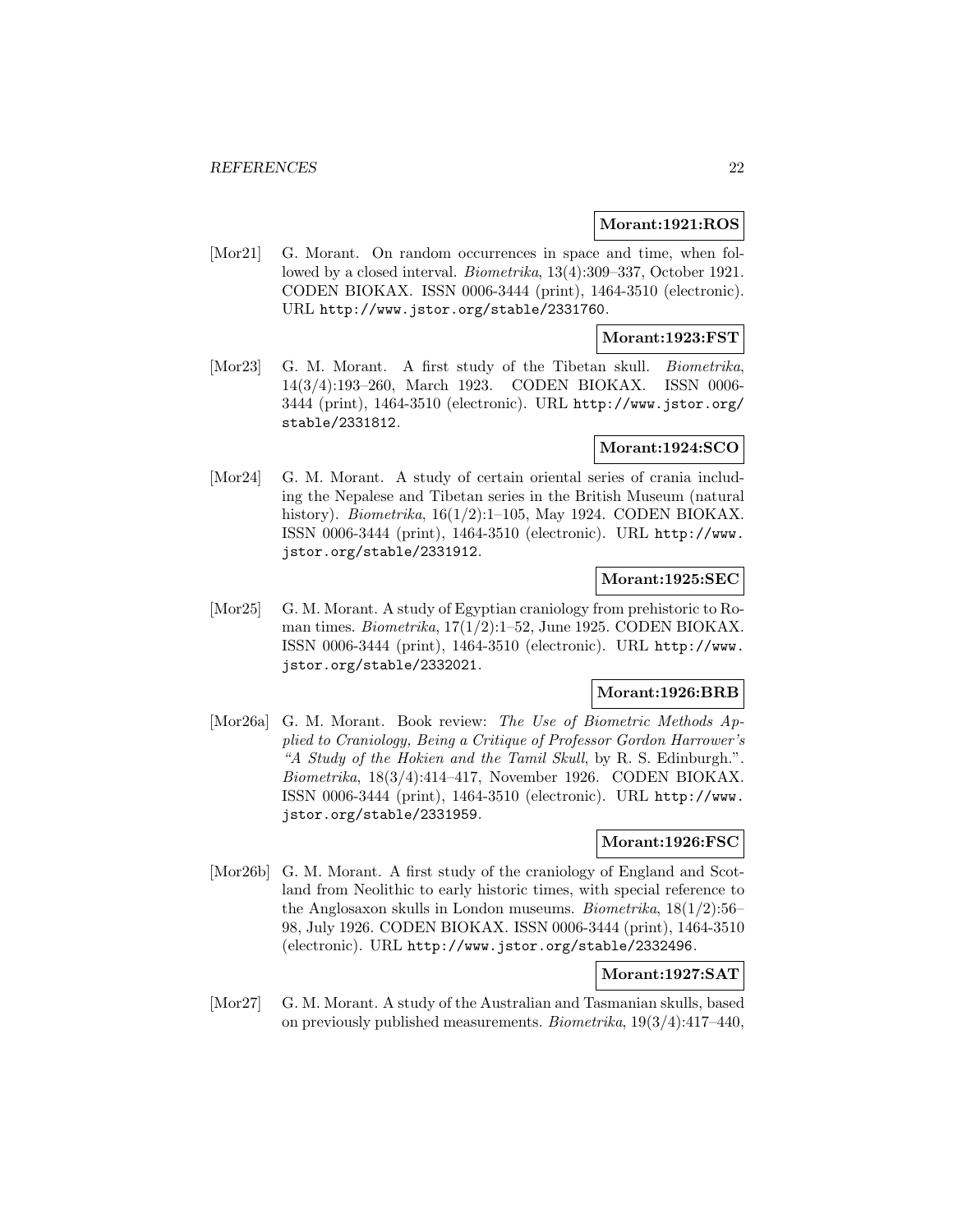December 1927. CODEN BIOKAX. ISSN 0006-3444 (print), 1464- 3510 (electronic). URL http://www.jstor.org/stable/2331966.

#### **Morant:1929:CBC**

[Mor29] G. M. Morant. A contribution to Basque craniometry. *Biometrika*, 21(1/4):67–84, December 1929. CODEN BIOKAX. ISSN 0006- 3444 (print), 1464-3510 (electronic). URL http://www.jstor.org/ stable/2332552.

# **Musselman:1926:CHM**

[Mus26a] J. R. Musselman. On the correlation of head measurements and mental agility: Women. Biometrika, 18(1/2):195–206, July 1926. CODEN BIOKAX. ISSN 0006-3444 (print), 1464-3510 (electronic). URL http://www.jstor.org/stable/2332502.

#### **Musselman:1926:LCR**

[Mus26b] J. R. Musselman. On the linear correlation ratio in the case of certain symmetrical frequency distributions. Biometrika, 18(1/2):228–231, July 1926. CODEN BIOKAX. ISSN 0006-3444 (print), 1464-3510 (electronic). URL http://www.jstor.org/stable/2332505.

# **Mumford:1923:IPM**

[MY23] Alfred A. Mumford and Matthew Young. The interrelationships of the physical measurements and the vital capacity. Biometrika, 15(1/2):109–133, August 1923. CODEN BIOKAX. ISSN 0006- 3444 (print), 1464-3510 (electronic). URL http://www.jstor.org/ stable/2331893.

# **Narumi:1923:GFB**

[Nar23] Seimatsu Narumi. On the general forms of bivariate frequency distributions which are mathematically possible when regression and variation are subjected to limiting conditions: Part I. Biometrika, 15(1/2):77–88, August 1923. CODEN BIOKAX. ISSN 0006- 3444 (print), 1464-3510 (electronic). URL http://www.jstor.org/ stable/2331891.

# **Newbold:1925:NET**

[New25] Ethel M. Newbold. Notes on an experimental test of errors in partial correlation coefficients, derived from fourfold and biserial total coefficients. Biometrika, 17(3/4):251–265, December 1925. CODEN BIOKAX. ISSN 0006-3444 (print), 1464-3510 (electronic). URL http://www.jstor.org/stable/2332080.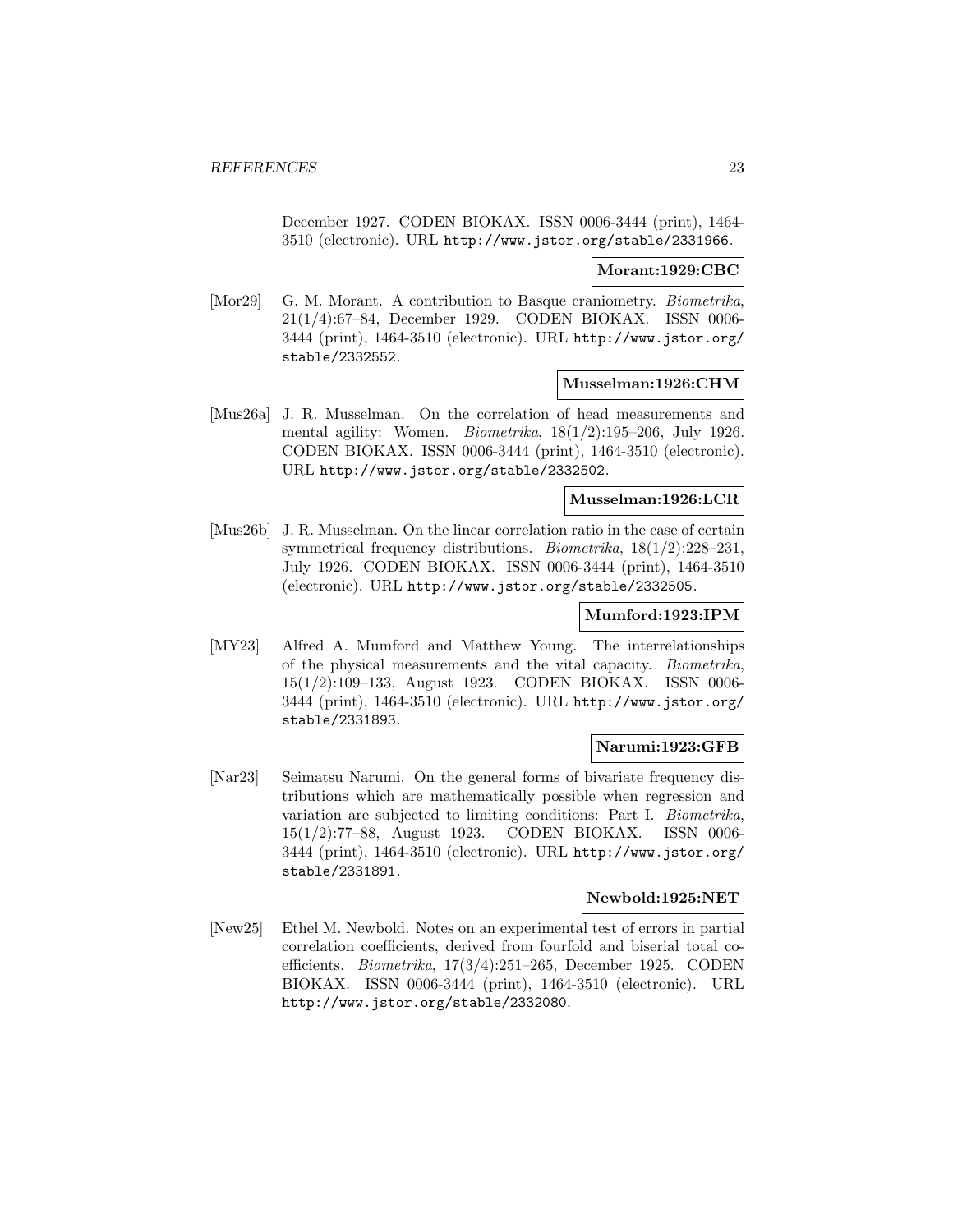#### **Neyman:1926:FNN**

[Ney26a] J. Neyman. Further notes on non-linear regression. Biometrika, 18(3/4):257–262, November 1926. CODEN BIOKAX. ISSN 0006- 3444 (print), 1464-3510 (electronic). URL http://www.jstor.org/ stable/2331953.

# **Neyman:1926:CMV**

[Ney26b] J. Neyman. On the correlation of the mean and the variance in samples drawn from an "infinite" population. Biometrika, 18 (3/4):401–413, November 1926. CODEN BIOKAX. ISSN 0006- 3444 (print), 1464-3510 (electronic). URL http://www.jstor.org/ stable/2331958.

# **Neyman:1928:UICa**

[NP28a] J. Neyman and E. S. Pearson. On the use and interpretation of certain test criteria for purposes of statistical inference: Part I. Biometrika, 20A(1/2):175–240, July 1928. CODEN BIOKAX. ISSN 0006-3444 (print), 1464-3510 (electronic). URL http://www.jstor. org/stable/2331945.

# **Neyman:1928:UICb**

[NP28b] J. Neyman and E. S. Pearson. On the use and interpretation of certain test criteria for purposes of statistical inference: Part II. Biometrika, 20A(3/4):263–294, December 1928. CODEN BIOKAX. ISSN 0006- 3444 (print), 1464-3510 (electronic). URL http://www.jstor.org/ stable/2332112.

# **Orensteen:1920:CCM**

[Ore20] Myer M. Orensteen. Correlation of cephalic measurements in Egyptian born natives. Biometrika, 13(1):17–24, October 1920. CODEN BIOKAX. ISSN 0006-3444 (print), 1464-3510 (electronic). URL http://www.jstor.org/stable/2331721.

# **P:1923:BRB**

[P.23] K. P. Book review: Critical Notice: On the Relation Between Home Conditions and the Intelligence of School Children by L. Isserlis. Biometrika, 15(1/2):161–172, August 1923. CODEN BIOKAX. ISSN 0006-3444 (print), 1464-3510 (electronic). URL http://www.jstor. org/stable/2331896.

# **P:1924:PST**

[P.24] K. P. Portrait of Sir Thomas Browne and his wife. Biometrika, 16(1/2):204, May 1924. CODEN BIOKAX. ISSN 0006-3444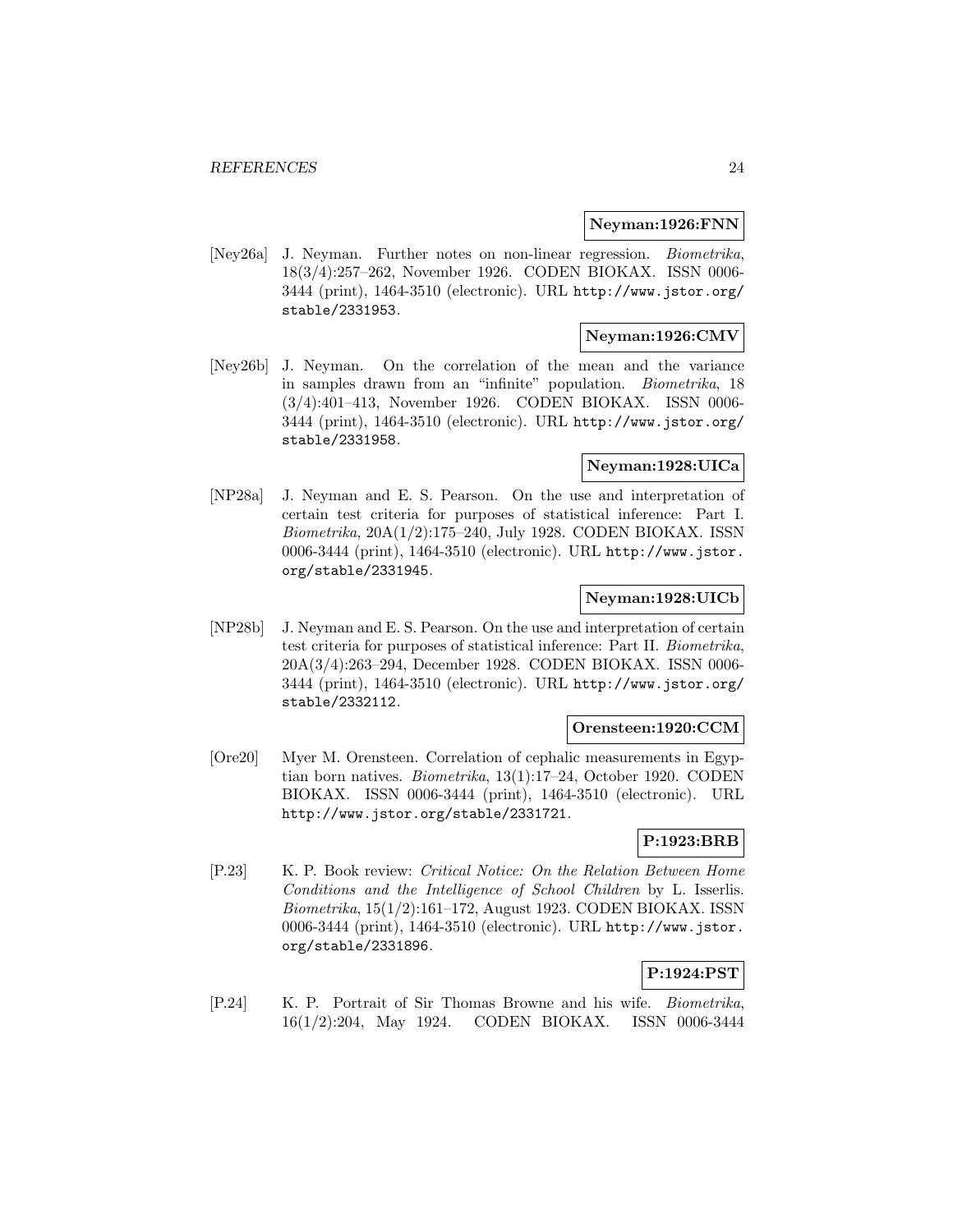(print), 1464-3510 (electronic). URL http://www.jstor.org/ stable/2331926.

# **P:1925:NMN**

[P.25] K. P. Note on miss Newbold's memoir. *Biometrika*,  $17(3/4):266-267$ , December 1925. CODEN BIOKAX. ISSN 0006-3444 (print), 1464- 3510 (electronic). URL http://www.jstor.org/stable/2332081.

# **P:1927:AHN**

[P.27] K. P. Another "Historical Note on the Problem of Small Samples". Biometrika, 19(1/2):207–210, July 1927. CODEN BIOKAX. ISSN 0006-3444 (print), 1464-3510 (electronic). URL http://www.jstor. org/stable/2332184.

# **Pearson:1928:DFC**

[PA28] Egon S. Pearson and N. K. Adyanthaya. The distribution of frequency constants in small samples from symmetrical populations. Biometrika, 20A(3/4):356–360, December 1928. CODEN BIOKAX. ISSN 0006-3444 (print), 1464-3510 (electronic). URL http://www. jstor.org/stable/2332117.

# **Pearson:1929:DFC**

[PA29] Egon S. Pearson and N. K. Adyanthaya. The distribution of frequency constants in small samples from non-normal symmetrical and skew populations. Biometrika, 21(1/4):259–286, December 1929. CO-DEN BIOKAX. ISSN 0006-3444 (print), 1464-3510 (electronic). URL http://www.jstor.org/stable/2332560.

# **Pearson:1921:SKJa**

[PD21a] Karl Pearson and Adelaide G. Davin. On the sesamoids of the kneejoint. Biometrika, 13(2/3):133–175, July 1921. CODEN BIOKAX. ISSN 0006-3444 (print), 1464-3510 (electronic). URL http://www. jstor.org/stable/2331752.

# **Pearson:1921:SKJb**

[PD21b] Karl Pearson and Adelaide G. Davin. On the sesamoids of the kneejoint: Part II. Evolution of the sesamoids. Biometrika, 13(4):350–400, October 1921. CODEN BIOKAX. ISSN 0006-3444 (print), 1464-3510 (electronic). URL http://www.jstor.org/stable/2331763.

# **Pearson:1924:BCH**

[PD24] Karl Pearson and Adelaide G. Davin. On the biometric constants of the human skull. *Biometrika*,  $16(3/4)$ :328–363, December 1924.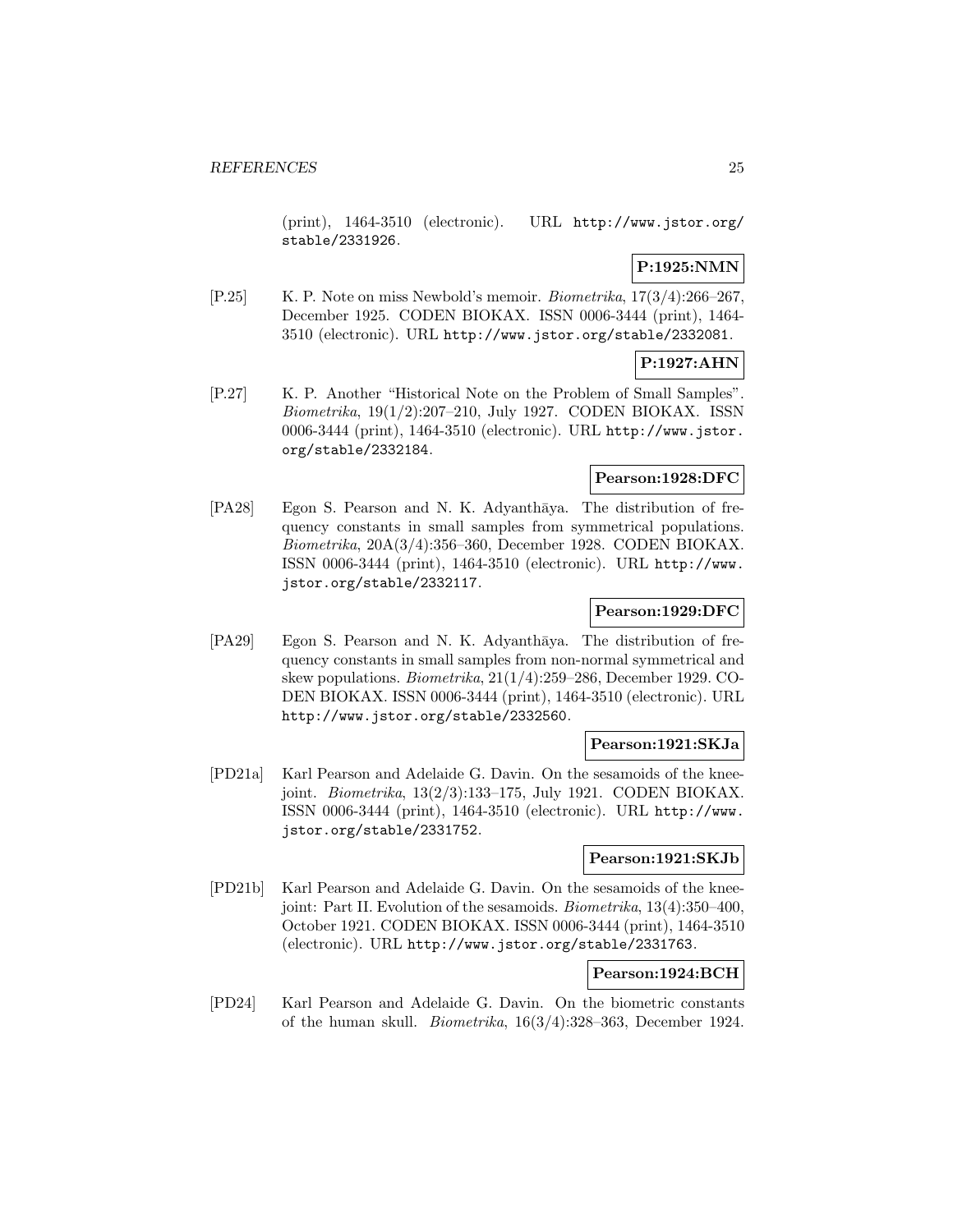CODEN BIOKAX. ISSN 0006-3444 (print), 1464-3510 (electronic). URL http://www.jstor.org/stable/2331712.

#### **Pearson:1923:VDM**

[PE23] Karl Pearson and Ethel M. Elderton. On the variate difference method. Biometrika, 14(3/4):281–310, March 1923. CODEN BIOKAX. ISSN 0006-3444 (print), 1464-3510 (electronic). URL http://www.jstor.org/stable/2331814.

# **P:1928:ACT**

[PE28] K. P. and E. M. E. Appendix: On the correlation of two first order multiple correlation coefficients. Biometrika, 20A(3/4):310–313, December 1928. CODEN BIOKAX. ISSN 0006-3444 (print), 1464-3510 (electronic). URL http://www.jstor.org/stable/2332115.

#### **Pearson:1920:FPP**

[Pea20a] Karl Pearson. The fundamental problem of practical statistics. Biometrika, 13(1):1–16, October 1920. CODEN BIOKAX. ISSN 0006-3444 (print), 1464-3510 (electronic). URL http://www.jstor. org/stable/2331720.

# **Pearson:1920:NHC**

[Pea20b] Karl Pearson. Notes on the history of correlation. Biometrika, 13(1):25–45, October 1920. CODEN BIOKAX. ISSN 0006- 3444 (print), 1464-3510 (electronic). URL http://www.jstor.org/ stable/2331722.

#### **Pearson:1921:NWL**

[Pea21a] Karl Pearson. A new white-lock family (Barton's case). Biometrika, 13(4):347–349, October 1921. CODEN BIOKAX. ISSN 0006- 3444 (print), 1464-3510 (electronic). URL http://www.jstor.org/ stable/2331762.

# **Pearson:1921:GMD**

[Pea21b] Karl Pearson. On a general method of determining the successive terms in a skew regression line. Biometrika, 13(2/3):296–300, July 1921. CODEN BIOKAX. ISSN 0006-3444 (print), 1464-3510 (electronic). URL http://www.jstor.org/stable/2331756.

#### **Pearson:1921:SNC**

[Pea21c] Karl Pearson. Second note on the coefficient of correlation as determined from the quantitative measurement of one variate and the ranking of a second variate. *Biometrika*,  $13(2/3)$ :302–305, July 1921.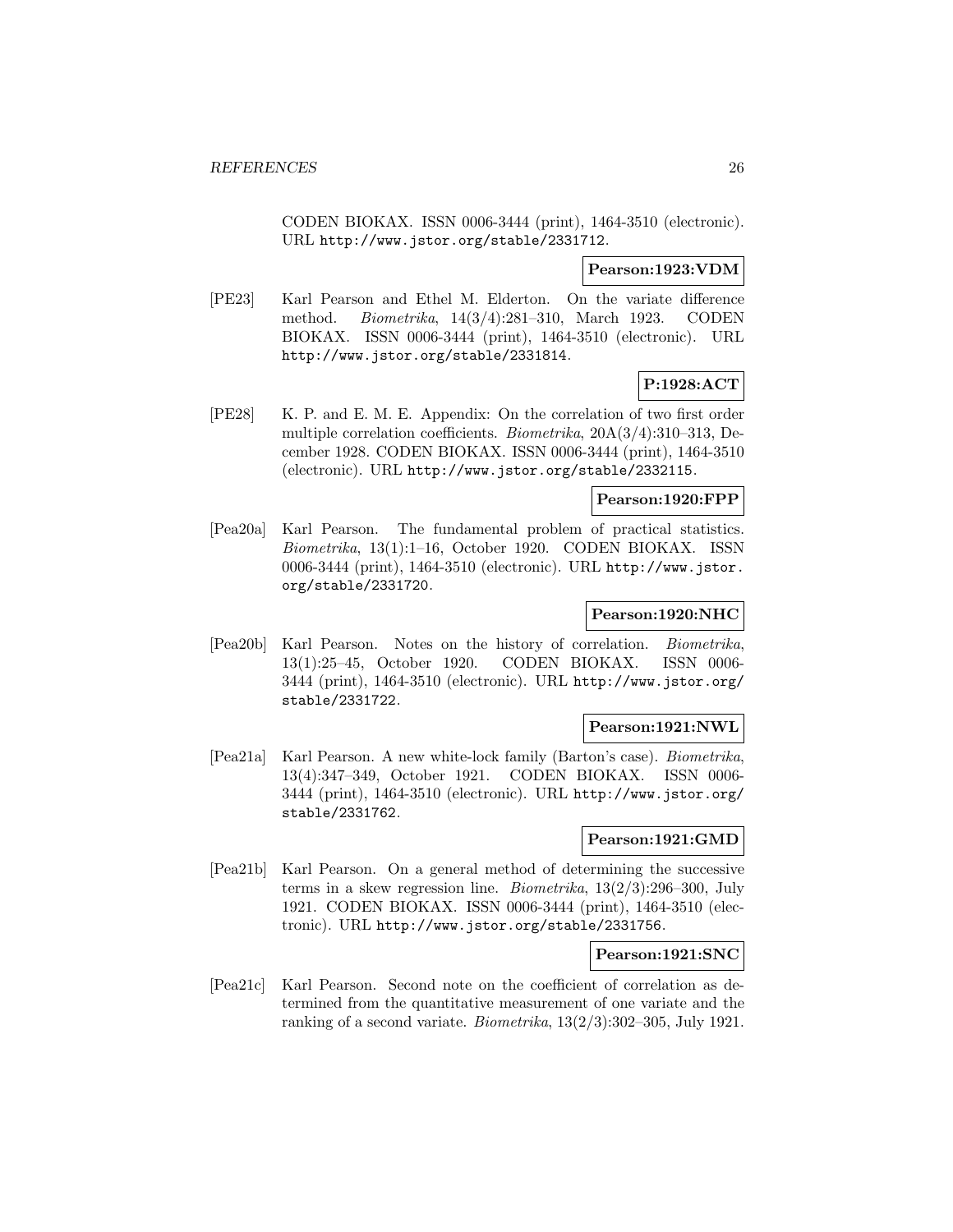CODEN BIOKAX. ISSN 0006-3444 (print), 1464-3510 (electronic). URL http://www.jstor.org/stable/2331758.

# **Pearson:1921:WSM**

[Pea21d] Karl Pearson. Was the skull of the moriori artificially deformed? Biometrika, 13(4):338–346, October 1921. CODEN BIOKAX. ISSN 0006-3444 (print), 1464-3510 (electronic). URL http://www.jstor. org/stable/2331761.

# **Pearson:1922:VPE**

[Pea22a] Egon S. Pearson. On the variations in personal equation and the correlation of successive judgments. *Biometrika*,  $14(1/2):23-102$ , July 1922. CODEN BIOKAX. ISSN 0006-3444 (print), 1464-3510 (electronic). URL http://www.jstor.org/stable/2331856.

#### **Pearson:1922:TGF**

[Pea22b] Karl Pearson. On the  $\chi^2$  test of goodness of fit. *Biometrika*, 14(1/2):186–191, July 1922. CODEN BIOKAX. ISSN 0006- 3444 (print), 1464-3510 (electronic). URL http://www.jstor.org/ stable/2331860.

# **Pearson:1923:NSA**

[Pea23a] Egon S. Pearson. Natural selection and the age and area theory of Dr J. C. Willis: Part I. Biometrika, 15(1/2):89–108, August 1923. CODEN BIOKAX. ISSN 0006-3444 (print), 1464-3510 (electronic). URL http://www.jstor.org/stable/2331892.

# **Pearson:1923:PEC**

[Pea23b] Egon S. Pearson. The probable error of a class-index correlation. Biometrika, 14(3/4):261–280, March 1923. CODEN BIOKAX. ISSN 0006-3444 (print), 1464-3510 (electronic). URL http://www.jstor. org/stable/2331813.

# **Pearson:1923:FNT**

[Pea23c] Karl Pearson. Further note on the  $\chi^2$  test of goodness of fit. Biometrika, 14(3/4):418, March 1923. CODEN BIOKAX. ISSN 0006-3444 (print), 1464-3510 (electronic). URL http://www.jstor. org/stable/2331823.

# **Pearson:1923:CNC**

[Pea23d] Karl Pearson. On the correction necessary for the correlation ratio η. Biometrika, 14(3/4):412–417, March 1923. CODEN BIOKAX. ISSN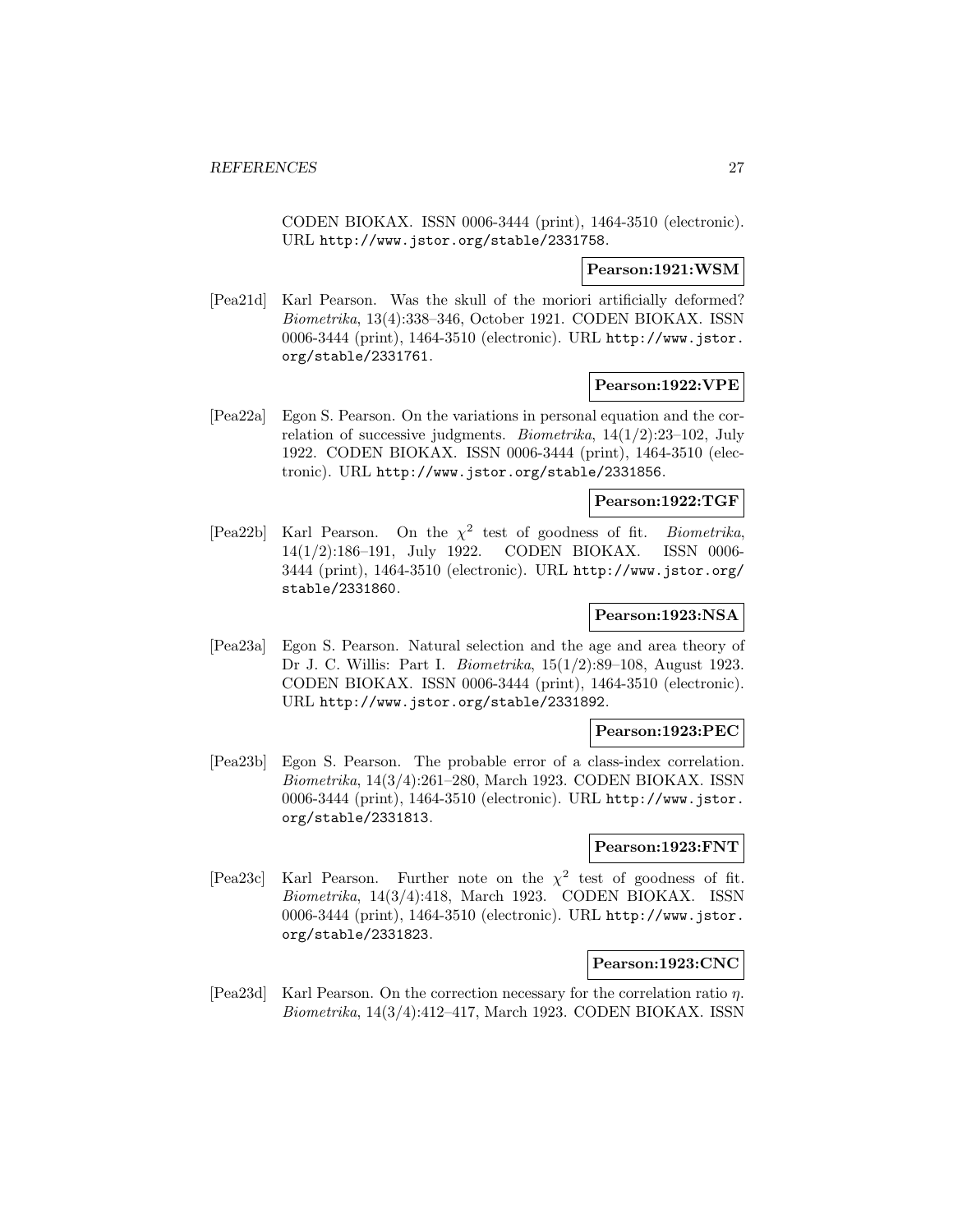0006-3444 (print), 1464-3510 (electronic). URL http://www.jstor. org/stable/2331822.

# **Pearson:1924:NAP**

[Pea24a] Egon S. Pearson. Note on the approximation to the probable error of a coefficient of correlation. *Biometrika*,  $16(1/2)$ :196–198, May 1924. CODEN BIOKAX. ISSN 0006-3444 (print), 1464-3510 (electronic). URL http://www.jstor.org/stable/2331922.

# **Pearson:1924:HNO**

[Pea24b] Karl Pearson. Historical note on the origin of the normal curve of errors. Biometrika, 16(3/4):402–404, December 1924. CODEN BIOKAX. ISSN 0006-3444 (print), 1464-3510 (electronic). URL http://www.jstor.org/stable/2331714.

### **Pearson:1924:NBT**

[Pea24c] Karl Pearson. Note on Bayes' Theorem. Biometrika, 16(1/2):190– 193, May 1924. CODEN BIOKAX. ISSN 0006-3444 (print), 1464- 3510 (electronic). URL http://www.jstor.org/stable/2331920.

#### **Pearson:1924:NRI**

[Pea24d] Karl Pearson. Note on the relationship of the incomplete Bfunction to the sum of the first p terms of the binomial  $(a + b)^n$ . Biometrika, 16(1/2):202–203, May 1924. CODEN BIOKAX. ISSN 0006-3444 (print), 1464-3510 (electronic). URL http://www.jstor. org/stable/2331925.

# **Pearson:1924:NPE**

[Pea24e] Karl Pearson. Note: To prove that the expectation of life at any age is greater than the mean age of all persons living greater than this age. Biometrika, 16(3/4):297–298, December 1924. CODEN BIOKAX. ISSN 0006-3444 (print), 1464-3510 (electronic). URL http://www. jstor.org/stable/2331710.

#### **Pearson:1924:CDH**

[Pea24f] Karl Pearson. On a certain double hypergeometrical series and its representation by continuous frequency surfaces. Biometrika, 16(1/2):172–188, May 1924. CODEN BIOKAX. ISSN 0006- 3444 (print), 1464-3510 (electronic). URL http://www.jstor.org/ stable/2331918.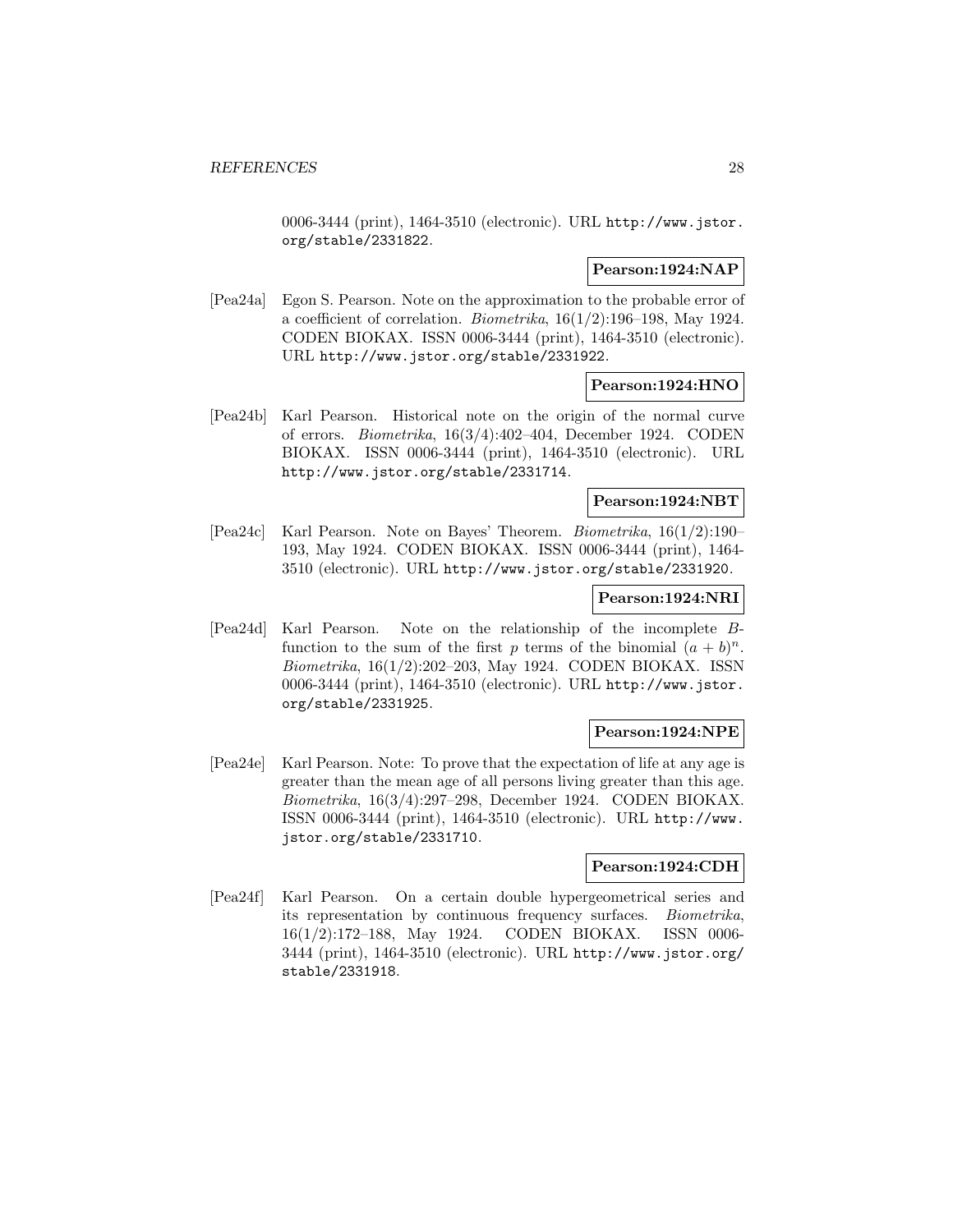#### **Pearson:1924:DDT**

[Pea24g] Karl Pearson. On the difference and the doublet tests for ascertaining whether two samples have been drawn from the same population. Biometrika, 16(3/4):249–252, December 1924. CODEN BIOKAX. ISSN 0006-3444 (print), 1464-3510 (electronic). URL http://www. jstor.org/stable/2331706.

# **Pearson:1924:MEF**

[Pea24h] Karl Pearson. On the mean-error of frequency distributions. Biometrika, 16(1/2):198–200, May 1924. CODEN BIOKAX. ISSN 0006-3444 (print), 1464-3510 (electronic). URL http://www.jstor. org/stable/2331923.

# **Pearson:1924:MHS**

[Pea24i] Karl Pearson. On the moments of the hypergeometrical series. Biometrika, 16(1/2):157–162, May 1924. CODEN BIOKAX. ISSN 0006-3444 (print), 1464-3510 (electronic). URL http://www.jstor. org/stable/2331916.

#### **Pearson:1924:SRB**

[Pea24j] Karl Pearson. The skull of Robert The Bruce, King of Scotland, 1274–1329. Biometrika, 16(3/4):253–272, December 1924. CODEN BIOKAX. ISSN 0006-3444 (print), 1464-3510 (electronic). URL http://www.jstor.org/stable/2331707.

#### **Pearson:1925:BTE**

[Pea25a] Egon S. Pearson. Bayes' Theorem, examined in the light of experimental sampling. Biometrika, 17(3/4):388–442, December 1925. CO-DEN BIOKAX. ISSN 0006-3444 (print), 1464-3510 (electronic). URL http://www.jstor.org/stable/2332088.

# **Pearson:1925:FCB**

[Pea25b] Karl Pearson. The fifteen constant bivariate frequency surface. Biometrika, 17(3/4):268–313, December 1925. CODEN BIOKAX. ISSN 0006-3444 (print), 1464-3510 (electronic). URL http://www. jstor.org/stable/2332082.

#### **Pearson:1925:FCT**

[Pea25c] Karl Pearson. Further contributions to the theory of small samples. Biometrika, 17(1/2):176–200, June 1925. CODEN BIOKAX. ISSN 0006-3444 (print), 1464-3510 (electronic). URL http://www.jstor. org/stable/2332035.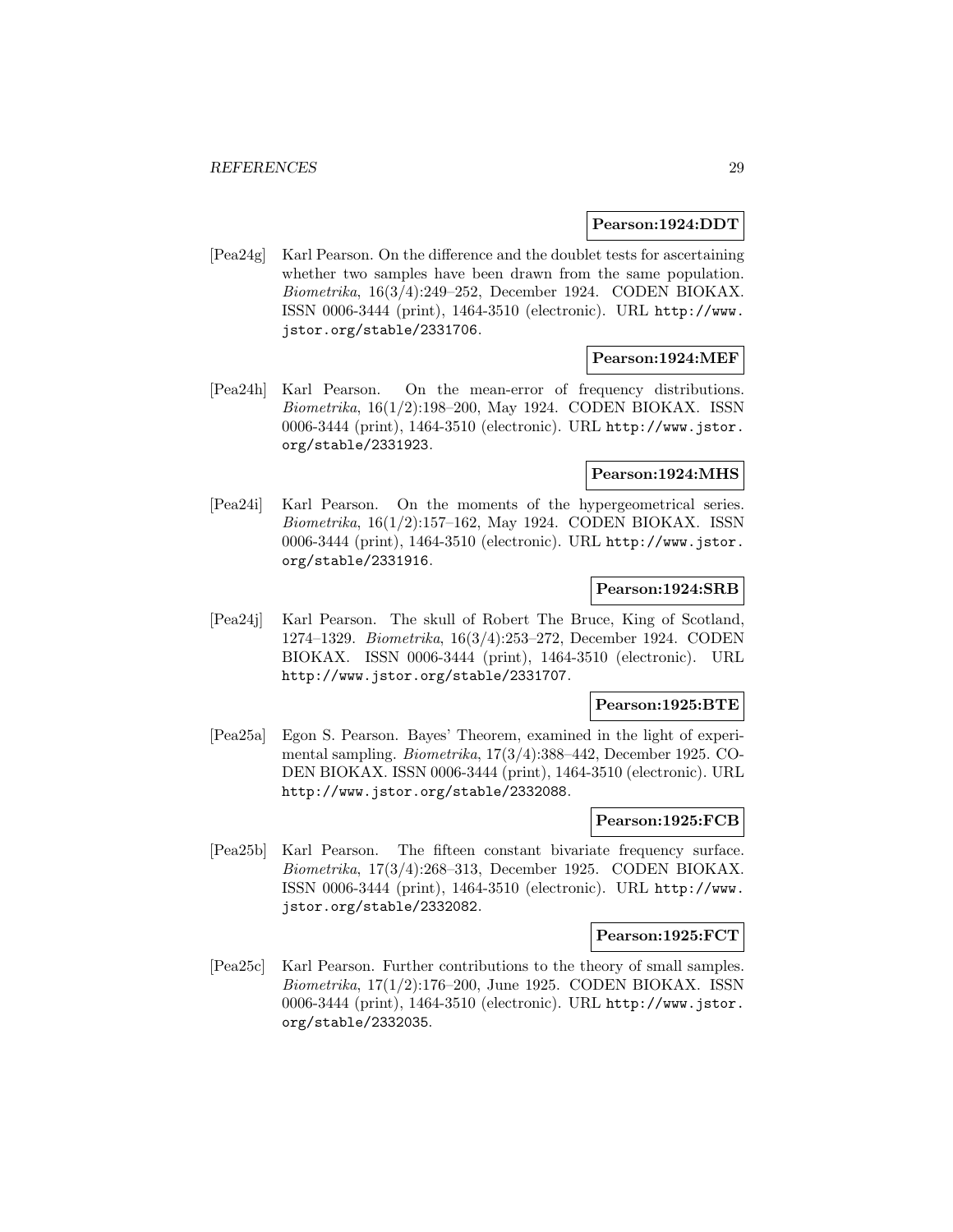#### **Pearson:1925:JBT**

[Pea25d] Karl Pearson. James Bernoulli's theorem. Biometrika, 17(3/4): 201–210, December 1925. CODEN BIOKAX. ISSN 0006-3444 (print), 1464-3510 (electronic). URL http://www.jstor.org/ stable/2332077.

# **Pearson:1925:NDA**

[Pea25e] Karl Pearson. Note–the definition of the alveolar point. Biometrika, 17(1/2):53–56, June 1925. CODEN BIOKAX. ISSN 0006-3444 (print), 1464-3510 (electronic). URL http://www.jstor.org/ stable/2332022.

# **Pearson:1925:FPM**

[Pea25f] Karl Pearson. On first power methods of finding correlation. Biometrika, 17(3/4):459–469, December 1925. CODEN BIOKAX. ISSN 0006-3444 (print), 1464-3510 (electronic). URL http://www. jstor.org/stable/2332090.

# **Pearson:1925:MCB**

[Pea25g] Karl Pearson. On the multiple correlation of brothers, being a note on Mr J. O. Irwin's memoir, and on my statement of the application of Galton's difference problem to the determination of the degree of relationship of brothers, made in August 1902. Biometrika, 17(1/2):129– 141, June 1925. CODEN BIOKAX. ISSN 0006-3444 (print), 1464- 3510 (electronic). URL http://www.jstor.org/stable/2332029.

# **Pearson:1926:FND**

[Pea26a] Egon S. Pearson. A further note on the distribution of range in samples taken from a normal population. *Biometrika*,  $18(1/2):173-$ 194, July 1926. CODEN BIOKAX. ISSN 0006-3444 (print), 1464- 3510 (electronic). URL http://www.jstor.org/stable/2332501.

# **Pearson:1926:AR**

[Pea26b] Karl Pearson. On the avuncular relationship. Biometrika, 18 (1/2):231–232, July 1926. CODEN BIOKAX. ISSN 0006-3444 (print), 1464-3510 (electronic). URL http://www.jstor.org/ stable/2332506.

# **Pearson:1926:CRL**

[Pea26c] Karl Pearson. On the coefficient of racial likeness. Biometrika, 18(1/2):105–117, July 1926. CODEN BIOKAX. ISSN 0006- 3444 (print), 1464-3510 (electronic). URL http://www.jstor.org/ stable/2332498.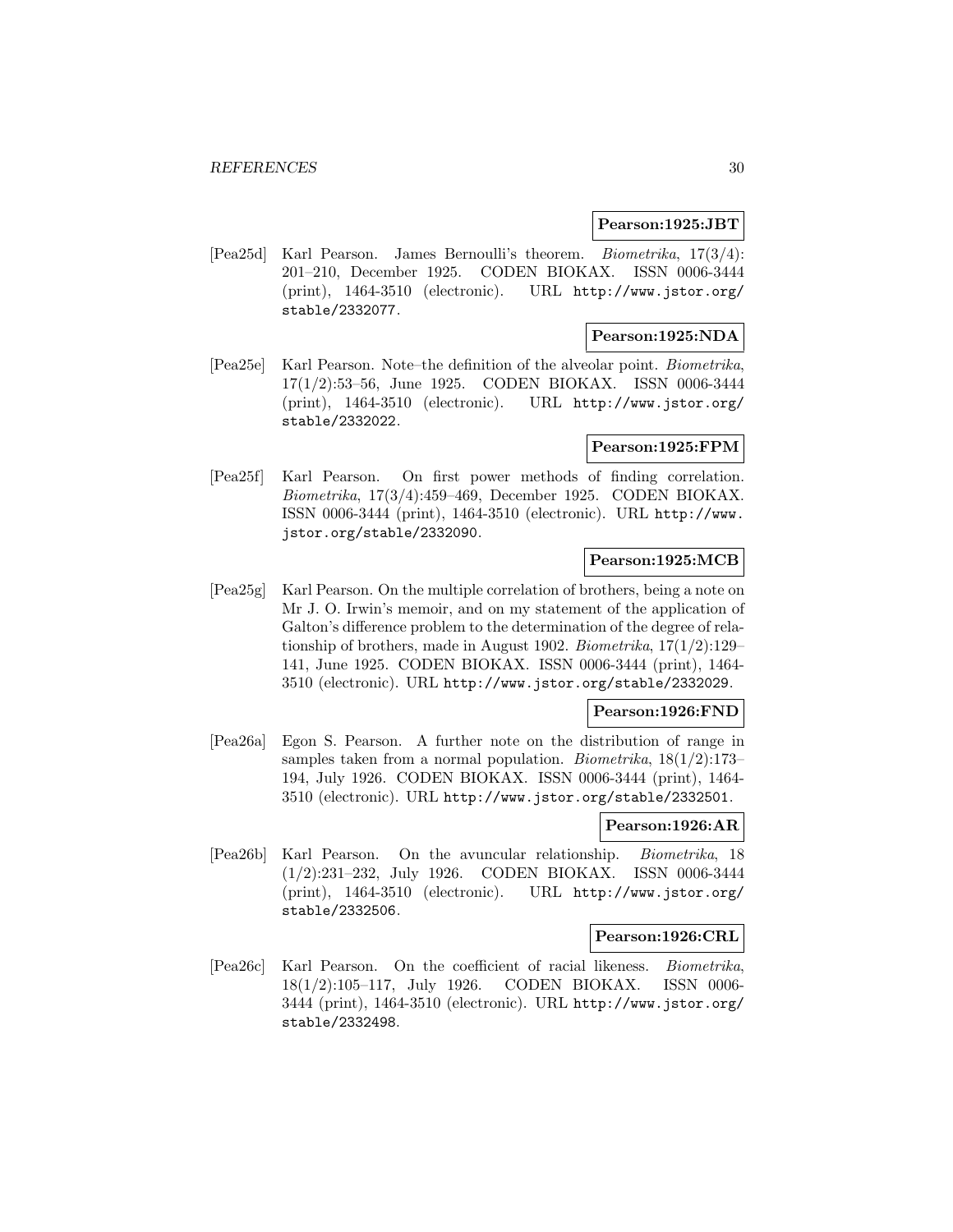#### **Pearson:1926:SPG**

[Pea26d] Karl Pearson. On the skull and portraits of George Buchanan. Biometrika, 18(3/4):233–256, November 1926. CODEN BIOKAX. ISSN 0006-3444 (print), 1464-3510 (electronic). URL http://www. jstor.org/stable/2331952.

# **Pearson:1927:ATD**

[Pea27a] Egon S. Pearson. The application of the theory of differential equations to the solution of problems connected with the interdependence of species. *Biometrika*,  $19(1/2)$ :216–222, July 1927. CODEN BIOKAX. ISSN 0006-3444 (print), 1464-3510 (electronic). URL http://www.jstor.org/stable/2332187.

# **Pearson:1927:FNL**

[Pea27b] Egon S. Pearson. Further note on the "Linear Correlation Ratio". Biometrika, 19(1/2):223–224, July 1927. CODEN BIOKAX. ISSN 0006-3444 (print), 1464-3510 (electronic). URL http://www.jstor. org/stable/2332188.

# **Pearson:1927:NRG**

[Pea27c] Karl Pearson. Note on the relation of the  $(P, \chi^2)$  goodness of fit test to the distribution of standard deviations in samples from a normal population. Biometrika, 19(1/2):215, July 1927. CODEN BIOKAX. ISSN 0006-3444 (print), 1464-3510 (electronic). URL http://www. jstor.org/stable/2332186.

#### **Pearse:1928:CMC**

[Pea28a] Gertrude E. Pearse. On corrections for the moment-coefficients of frequency distributions when there are infinite ordinates at one or both of the terminals of the range. *Biometrika*,  $20A(3/4):314-355$ , December 1928. CODEN BIOKAX. ISSN 0006-3444 (print), 1464- 3510 (electronic). URL http://www.jstor.org/stable/2332116.

#### **Pearson:1928:CGP**

[Pea28b] Karl Pearson. The contribution of Giovanni Plana to the normal bivariate frequency surface. Biometrika, 20A(3/4):295–298, December 1928. CODEN BIOKAX. ISSN 0006-3444 (print), 1464-3510 (electronic). URL http://www.jstor.org/stable/2332113.

# **Pearson:1928:MAL**

[Pea28c] Karl Pearson. On a method of ascertaining limits to the actual number of marked members in a population of given size from a sample.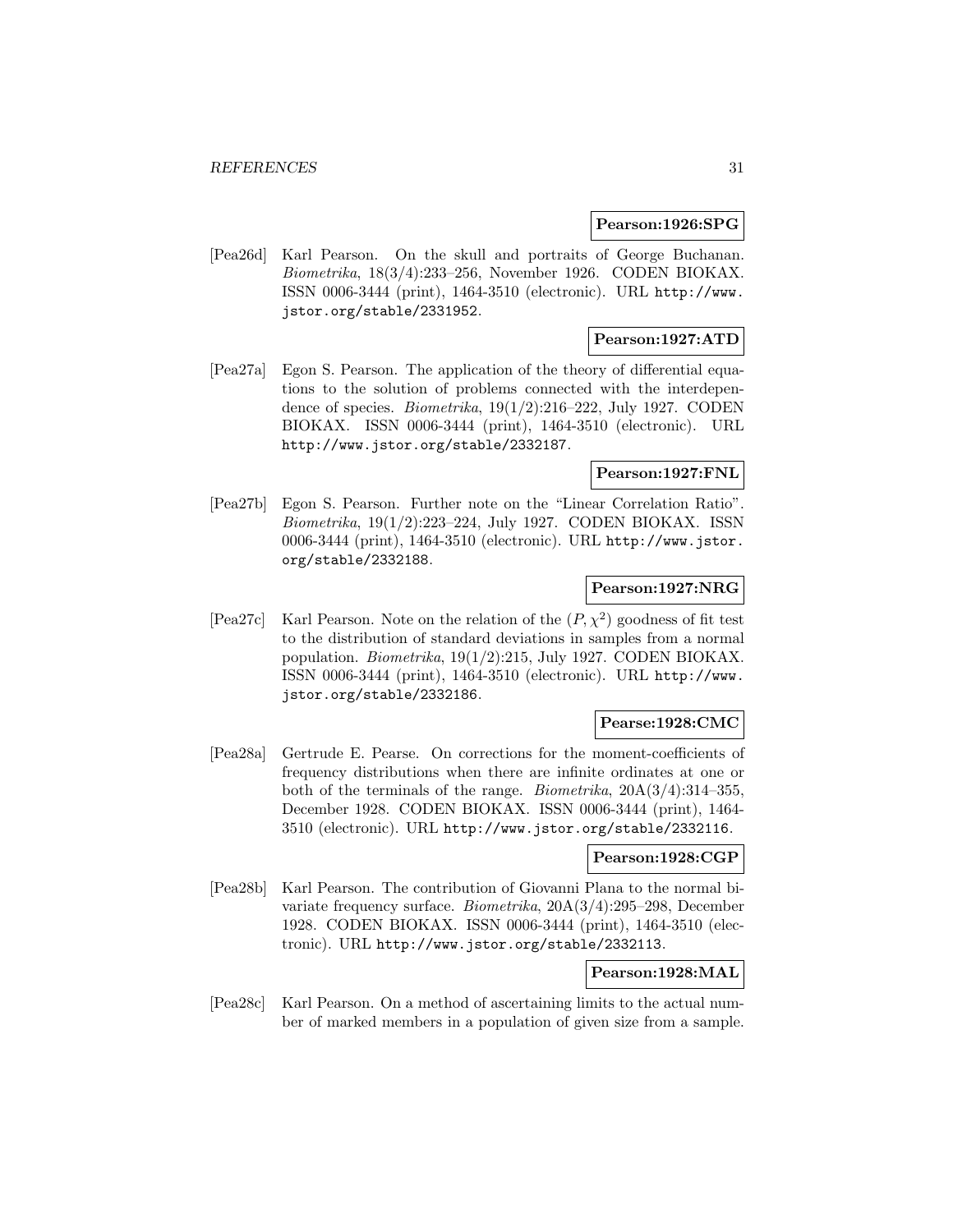Biometrika, 20A(1/2):149–174, July 1928. CODEN BIOKAX. ISSN 0006-3444 (print), 1464-3510 (electronic). URL http://www.jstor. org/stable/2331944.

### **Pearson:1928:SPH**

[Pea28d] Karl Pearson. The skull and portraits of Henry Stewart, Lord Darnley, and their bearing on the tragedy of Mary, Queen of Scots. Biometrika, 20B(1):1–104, July 1928. CODEN BIOKAX. ISSN 0006- 3444 (print), 1464-3510 (electronic). URL http://www.jstor.org/ stable/2332242.

# **Pearson:1929:SNS**

[Pea29a] E. S. Pearson. Some notes on sampling tests with two variables. Biometrika, 21(1/4):337–360, December 1929. CODEN BIOKAX. ISSN 0006-3444 (print), 1464-3510 (electronic). URL http://www. jstor.org/stable/2332565.

### **Pearson:1929:NDC**

[Pea29b] Egon S. Pearson. Note on Dr Craig's paper. Biometrika, 21 (1/4):294–302, December 1929. CODEN BIOKAX. ISSN 0006- 3444 (print), 1464-3510 (electronic). URL http://www.jstor.org/ stable/2332562.

# **Pearson:1929:L**

[Pea29c] Karl Pearson. Laplace. Biometrika, 21(1/4):202–216, December 1929. CODEN BIOKAX. ISSN 0006-3444 (print), 1464-3510 (electronic). URL http://www.jstor.org/stable/2332557.

# **Pepper:1929:STS**

[Pep29] Joseph Pepper. Studies in the theory of sampling. Biometrika, 21(1/4):231–258, December 1929. CODEN BIOKAX. ISSN 0006- 3444 (print), 1464-3510 (electronic). URL http://www.jstor.org/ stable/2332559.

# **Pearson:1929:DFP**

[PJE29] Karl Pearson, G. B. Jeffery, and Ethel M. Elderton. On the distribution of the first product moment-coefficient, in samples drawn from an indefinitely large normal population. Biometrika, 21(1/4):164–201, December 1929. CODEN BIOKAX. ISSN 0006-3444 (print), 1464- 3510 (electronic). URL http://www.jstor.org/stable/2332556.

# **Pearson:1927:MIS**

[PM27] Karl Pearson and Margaret Moul. The mathematics of intelligence. The sampling errors in the theory of a generalised factor. Biometrika,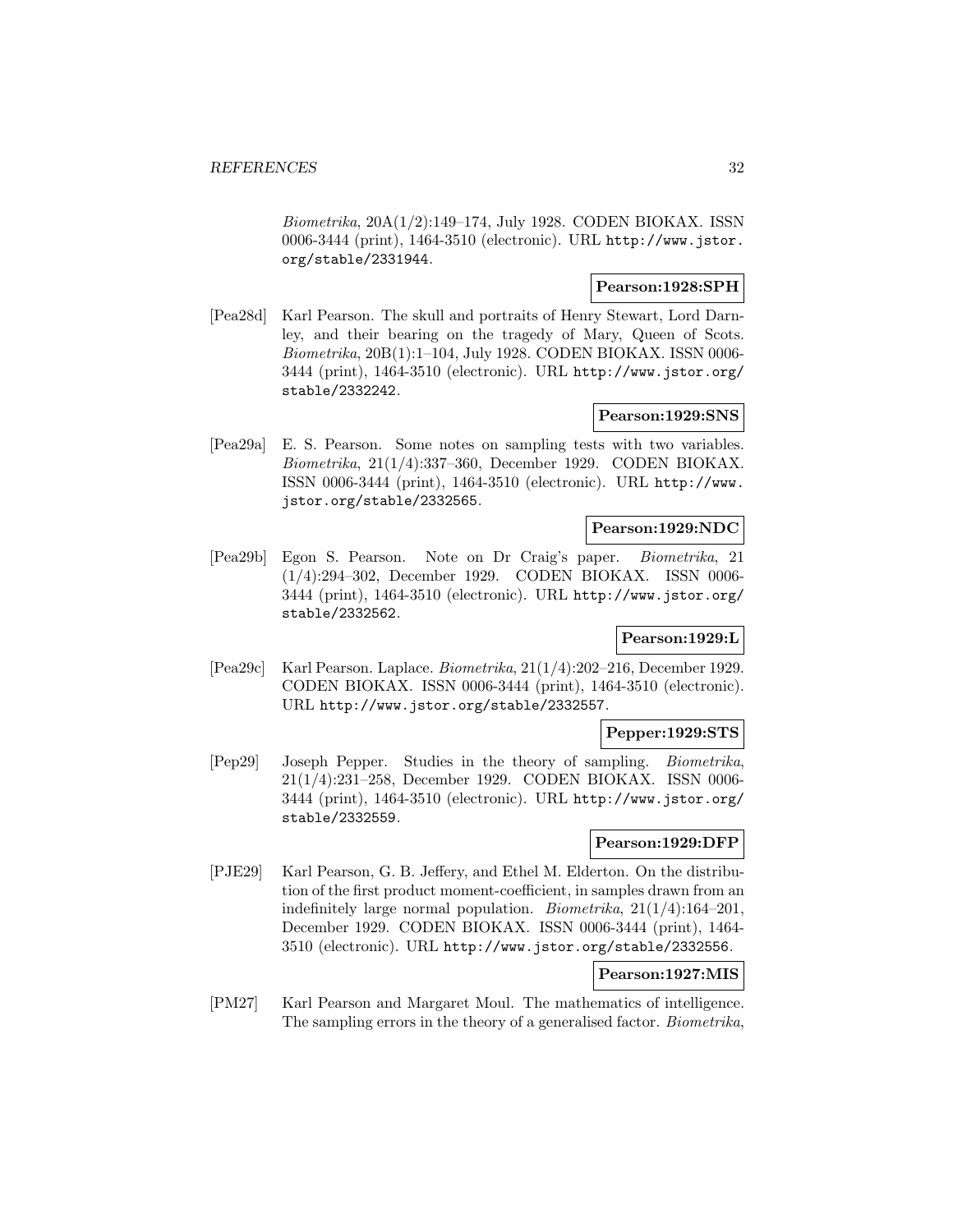19(3/4):246–291, December 1927. CODEN BIOKAX. ISSN 0006- 3444 (print), 1464-3510 (electronic). URL http://www.jstor.org/ stable/2331962.

# **Pearson:1922:PCC**

[PP22] Karl Pearson and Egon S. Pearson. On polychoric coefficients of correlation. Biometrika, 14(1/2):127–156, July 1922. CODEN BIOKAX. ISSN 0006-3444 (print), 1464-3510 (electronic). URL http://www. jstor.org/stable/2331858.

#### **Pearson:1923:UCD**

[PS23] Karl Pearson and P. Stocks. On an unusual case of digital anomaly. Biometrika, 14(3/4):410–411, March 1923. CODEN BIOKAX. ISSN 0006-3444 (print), 1464-3510 (electronic). URL http://www.jstor. org/stable/2331821.

# **Pearson:1927:FFR**

[PS27] K. Pearson and Brenda N. Stoessiger. On further formulae for the reconstruction of cranial capacity from external measurements of the skull. Biometrika, 19(1/2):211–214, July 1927. CODEN BIOKAX. ISSN 0006-3444 (print), 1464-3510 (electronic). URL http://www. jstor.org/stable/2332185.

# **Pearson:1924:SCI**

[PT24] Karl Pearson and L. H. C. Tippett. On stability of the cephalic indices within the race. *Biometrika*,  $16(1/2)$ :118–138, May 1924. CODEN BIOKAX. ISSN 0006-3444 (print), 1464-3510 (electronic). URL http://www.jstor.org/stable/2331914.

# **Pearson:1928:BC**

[PT28] Karl Pearson and Charles F. Trustam. Biometry and chronology. Biometrika, 20A(3/4):241–262, December 1928. CODEN BIOKAX. ISSN 0006-3444 (print), 1464-3510 (electronic). URL http://www. jstor.org/stable/2332111.

# **Pearson:1929:AD**

[PU29] Karl Pearson and C. H. Usher. Albinism in dogs. Biometrika, 21 (1/4):144–163, December 1929. CODEN BIOKAX. ISSN 0006- 3444 (print), 1464-3510 (electronic). URL http://www.jstor.org/ stable/2332555.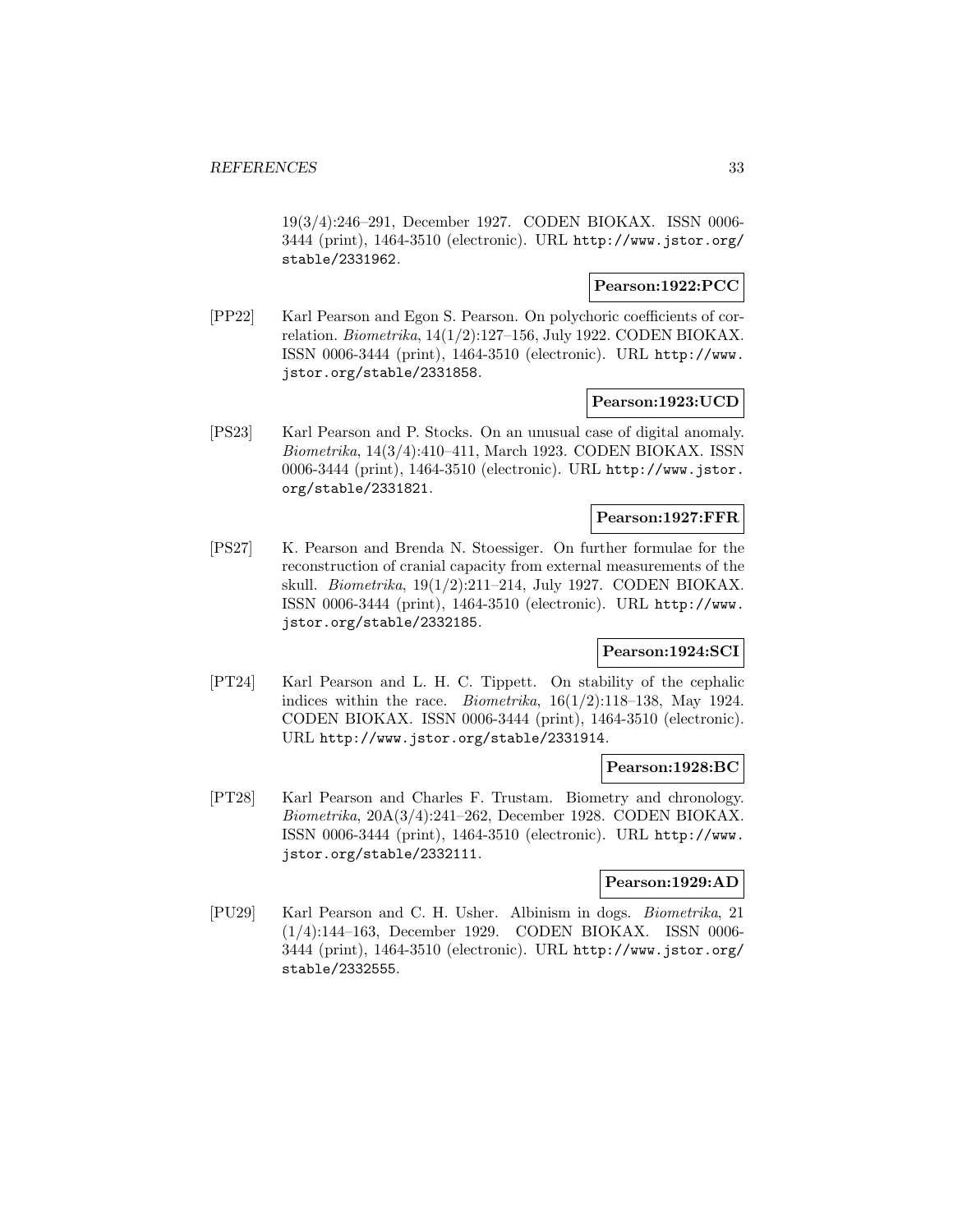# **R:1923:BRB**

[R.23] E. C. R. Book review: Frequency Arrays. Biometrika, 14(3/4):418– 419, March 1923. CODEN BIOKAX. ISSN 0006-3444 (print), 1464- 3510 (electronic). URL http://www.jstor.org/stable/2331824.

### **Rabinowitch:1927:DII**

[Rab27] I. M. Rabinowitch. Does insulin improve carbohydrate tolerance in diabetes? (a statistical study). Biometrika, 19(3/4):405–416, December 1927. CODEN BIOKAX. ISSN 0006-3444 (print), 1464-3510 (electronic). URL http://www.jstor.org/stable/2331965.

# **Reid:1926:RSM**

[Rei26] R. W. Reid. Remains of Saint Magnus and Saint Rognvald, entombed in Saint Magnus Cathedral, Kirkwall, Orkney. Biometrika, 18(1/2):118–150, July 1926. CODEN BIOKAX. ISSN 0006- 3444 (print), 1464-3510 (electronic). URL http://www.jstor.org/ stable/2332499.

# **Rhodes:1923:CSC**

[Rho23] E. C. Rhodes. On a certain skew correlation surface. Biometrika, 14(3/4):355–377, March 1923. CODEN BIOKAX. ISSN 0006- 3444 (print), 1464-3510 (electronic). URL http://www.jstor.org/ stable/2331818.

# **Rhodes:1924:PWT**

[Rho24] E. C. Rhodes. On the problem whether two given samples can be supposed to have been drawn from the same population: Part I. Biometrika, 16(3/4):239–248, December 1924. CODEN BIOKAX. ISSN 0006-3444 (print), 1464-3510 (electronic). URL http://www. jstor.org/stable/2331705.

# **Rhodes:1925:SCS**

[Rho25] E. C. Rhodes. On a skew correlation surface. Biometrika, 17 (3/4):314–326, December 1925. CODEN BIOKAX. ISSN 0006- 3444 (print), 1464-3510 (electronic). URL http://www.jstor.org/ stable/2332083.

#### **Rider:1929:DRM**

[Rid29] Paul R. Rider. On the distribution of the ratio of mean to standard deviation in small samples from non-normal universes. Biometrika, 21(1/4):124–143, December 1929. CODEN BIOKAX. ISSN 0006- 3444 (print), 1464-3510 (electronic). URL http://www.jstor.org/ stable/2332554.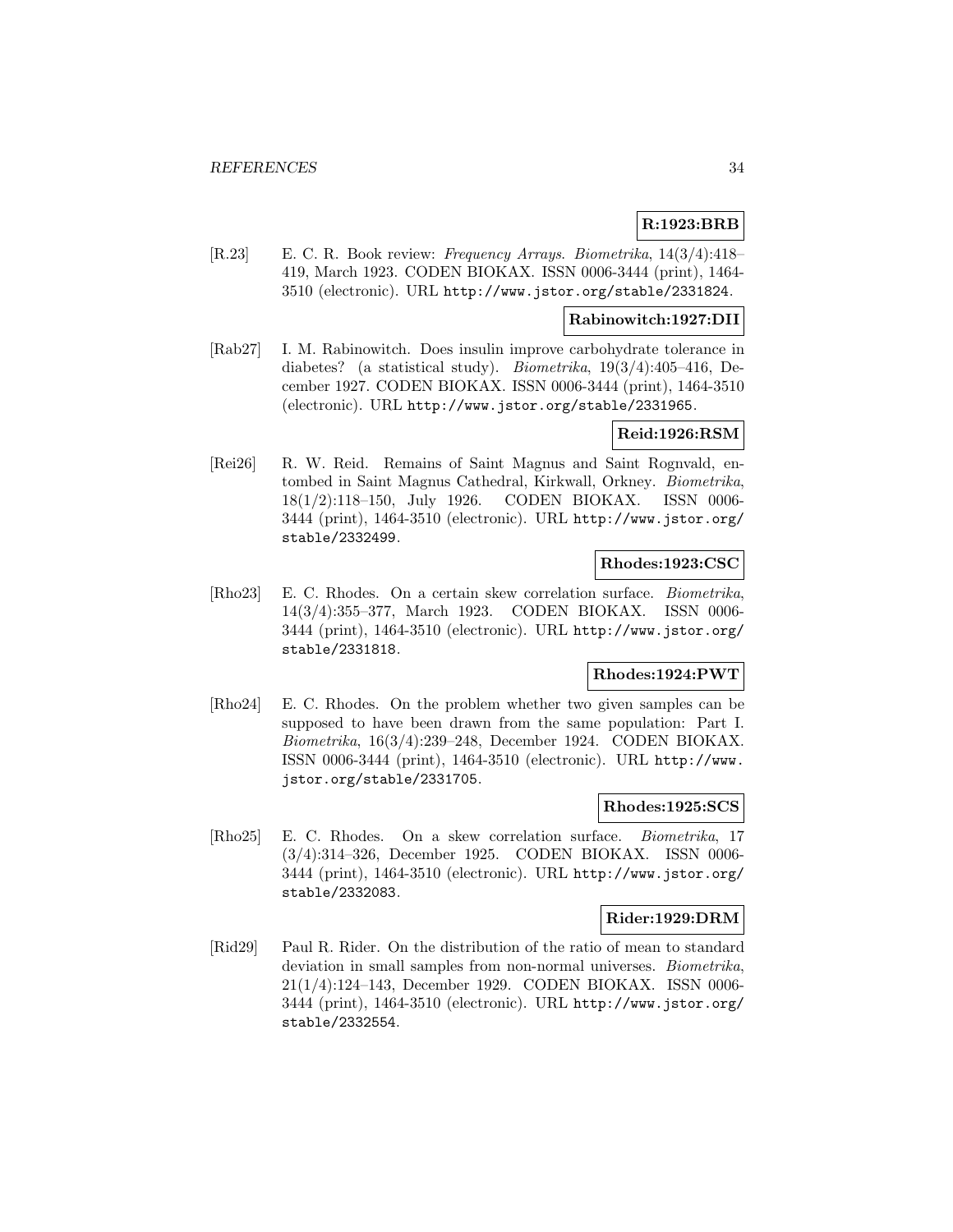#### **Romanovsky:1924:GST**

[Rom24] V. Romanovsky. Generalisation of some types of the frequency curves of Professor Pearson. Biometrika, 16(1/2):106–117, May 1924. CO-DEN BIOKAX. ISSN 0006-3444 (print), 1464-3510 (electronic). URL http://www.jstor.org/stable/2331913.

# **Romanovsky:1925:MHS**

[Rom25] V. Romanovsky. On the moments of the hypergeometrical series.  $Biometrika$ ,  $17(1/2):57-60$ , June 1925. CODEN BIOKAX. ISSN 0006-3444 (print), 1464-3510 (electronic). URL http://www.jstor. org/stable/2332023.

#### **Ritchie-Scott:1921:IMN**

[RS21] A. Ritchie-Scott. The incomplete moments of a normal solid. Biometrika, 13(4):401–425, October 1921. CODEN BIOKAX. ISSN 0006-3444 (print), 1464-3510 (electronic). URL http://www.jstor. org/stable/2331764.

# **S:1924:SPN**

[S.24] P. S. The study of palaeopathology: Notices. Biometrika, 16(1/2):200–202, May 1924. CODEN BIOKAX. ISSN 0006- 3444 (print), 1464-3510 (electronic). URL http://www.jstor.org/ stable/2331924.

#### **Sandon:1924:ESCa**

[San24a] Frank Sandon. Erratum: "Simplification of the Calculation of Abruptness Coefficients". Biometrika, 16(1/2):ii, May 1924. CO-DEN BIOKAX. ISSN 0006-3444 (print), 1464-3510 (electronic). URL http://www.jstor.org/stable/2331911. See [San24c].

#### **Sandon:1924:ESCb**

[San24b] Frank Sandon. Erratum: "Simplification of the Calculation of Abruptness Coefficients". Biometrika, 16(1/2):204, May 1924. CO-DEN BIOKAX. ISSN 0006-3444 (print), 1464-3510 (electronic). URL http://www.jstor.org/stable/2331927. See [San24c].

#### **Sandon:1924:NSC**

[San24c] Frank Sandon. Note on the simplification of the calculation of abruptness coefficients to correct crude moments. Biometrika, 16(1/2):193– 195, May 1924. CODEN BIOKAX. ISSN 0006-3444 (print), 1464- 3510 (electronic). URL http://www.jstor.org/stable/2331921. See errata [San24a, San24b, Ano25a].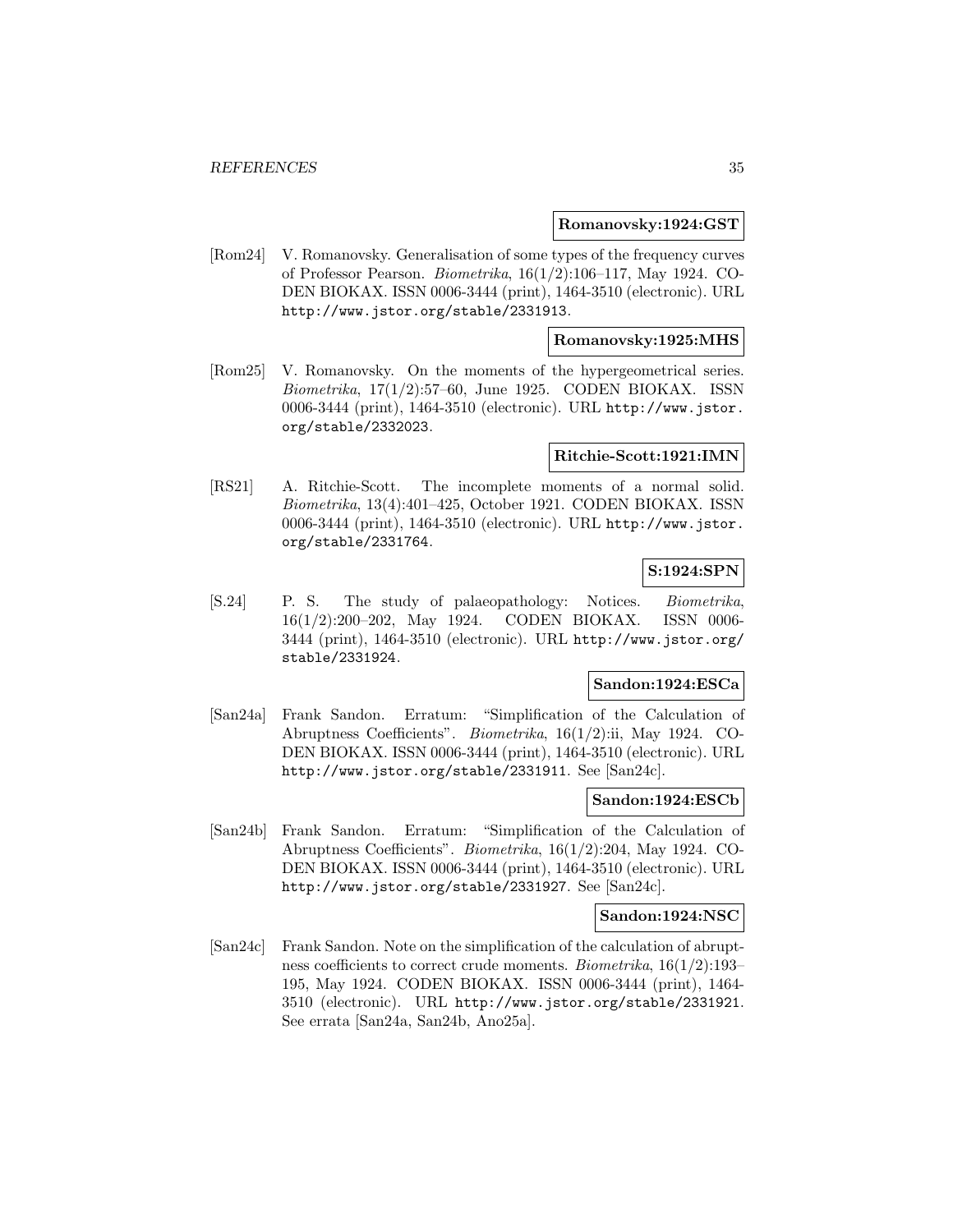#### **Sandon:1924:PID**

[San24d] Frank Sandon. A preliminary inquiry into the density of the living male human body. Biometrika, 16(3/4):404–410, December 1924. CODEN BIOKAX. ISSN 0006-3444 (print), 1464-3510 (electronic). URL http://www.jstor.org/stable/2331715.

### **Steffenson:1928:I**

[SE28] J. F. Steffenson and W. P. E. Interpolation. Biometrika, 20A (3/4):425, December 1928. CODEN BIOKAX. ISSN 0006- 3444 (print), 1464-3510 (electronic). URL http://www.jstor.org/ stable/2332122.

# **Shohat:1929:IMF**

[Sho29] J. Shohat. Inequalities for moments of frequency functions and for various statistical constants. Biometrika, 21(1/4):361–375, December 1929. CODEN BIOKAX. ISSN 0006-3444 (print), 1464-3510 (electronic). URL http://www.jstor.org/stable/2332566.

# **Simon:1929:OLS**

[Sim29] L'Abbé G. A. Simon. Les origines de Laplace: Sa généalogie, ses Etudes. *Biometrika*,  $21(1/4):217-230$ , December 1929. CODEN BIOKAX. ISSN 0006-3444 (print), 1464-3510 (electronic). URL http://www.jstor.org/stable/2332558.

# **Smith:1922:SDF**

[Smi22] Kirstine Smith. The standard deviations of fraternal and parental correlation coefficients. Biometrika, 14(1/2):1–22, July 1922. CO-DEN BIOKAX. ISSN 0006-3444 (print), 1464-3510 (electronic). URL http://www.jstor.org/stable/2331855.

#### **Splawa-Neyman:1925:CTS**

[SN25] J. Splawa-Neyman. Contributions to the theory of small samples drawn from a finite population. Biometrika, 17(3/4):472–479, December 1925. CODEN BIOKAX. ISSN 0006-3444 (print), 1464- 3510 (electronic). URL http://www.jstor.org/stable/2332092. See discussion [Sop28].

#### **Sophister:1928:DSS**

[Sop28] Sophister. Discussion of small samples drawn from an infinite skew population. Biometrika, 20A(3/4):389–423, December 1928. CO-DEN BIOKAX. ISSN 0006-3444 (print), 1464-3510 (electronic). URL http://www.jstor.org/stable/2332119. See [SN25].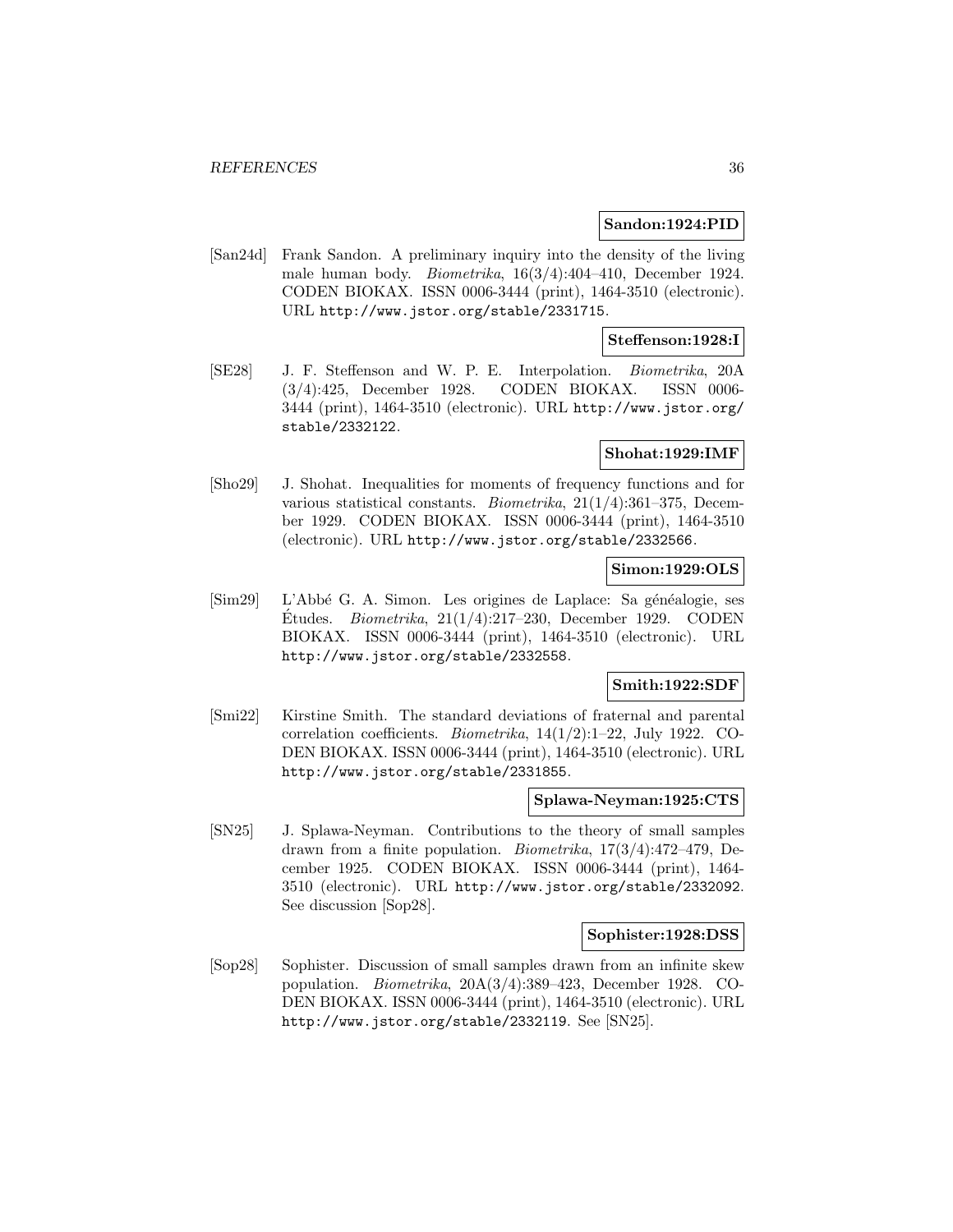### **Stocks:1927:GAA**

[SSK27] Percy Stocks, A. Vernon Stocks, and Mary N. Karn. Goitre in adolescence; an anthropometric study of the relation between the size of the thyroid gland and physical and mental development. Biometrika, 19(3/4):292–353, December 1927. CODEN BIOKAX. ISSN 0006- 3444 (print), 1464-3510 (electronic). URL http://www.jstor.org/ stable/2331963.

#### **Stevenson:1929:RDS**

[Ste29] Paul Huston Stevenson. On racial differences in stature long bone regression formulae, with special reference to stature reconstruction formulae for the Chinese. Biometrika, 21(1/4):303–321, December 1929. CODEN BIOKAX. ISSN 0006-3444 (print), 1464-3510 (electronic). URL http://www.jstor.org/stable/2332563.

**Stocks:1923:FSI**

[Sto23] Percy Stocks. Facial spasm inherited through four generations. Biometrika, 14(3/4):311–315, March 1923. CODEN BIOKAX. ISSN 0006-3444 (print), 1464-3510 (electronic). URL http://www.jstor. org/stable/2331815.

# **Stocks:1924:CG**

[Sto24] Percy Stocks. Cancer and goitre. Biometrika, 16(3/4):364–401, December 1924. CODEN BIOKAX. ISSN 0006-3444 (print), 1464-3510 (electronic). URL http://www.jstor.org/stable/2331713.

# **Stocks:1925:SFN**

[Sto25] Percy Stocks. Some further notes on cancer and goitre distributions. Biometrika, 17(1/2):159–165, June 1925. CODEN BIOKAX. ISSN 0006-3444 (print), 1464-3510 (electronic). URL http://www.jstor. org/stable/2332031.

#### **Stoessiger:1927:SBC**

[Sto27] Brenda N. Stoessiger. A study of the Badarian crania recently excavated by the British School of Archaeology in Egypt. Biometrika, 19(1/2):110–150, July 1927. CODEN BIOKAX. ISSN 0006- 3444 (print), 1464-3510 (electronic). URL http://www.jstor.org/ stable/2332180.

#### **Student:1921:EDP**

[Stu21] Student. An experimental determination of the probable error of Dr Spearman's correlation coefficients. Biometrika, 13(2/3):263–282,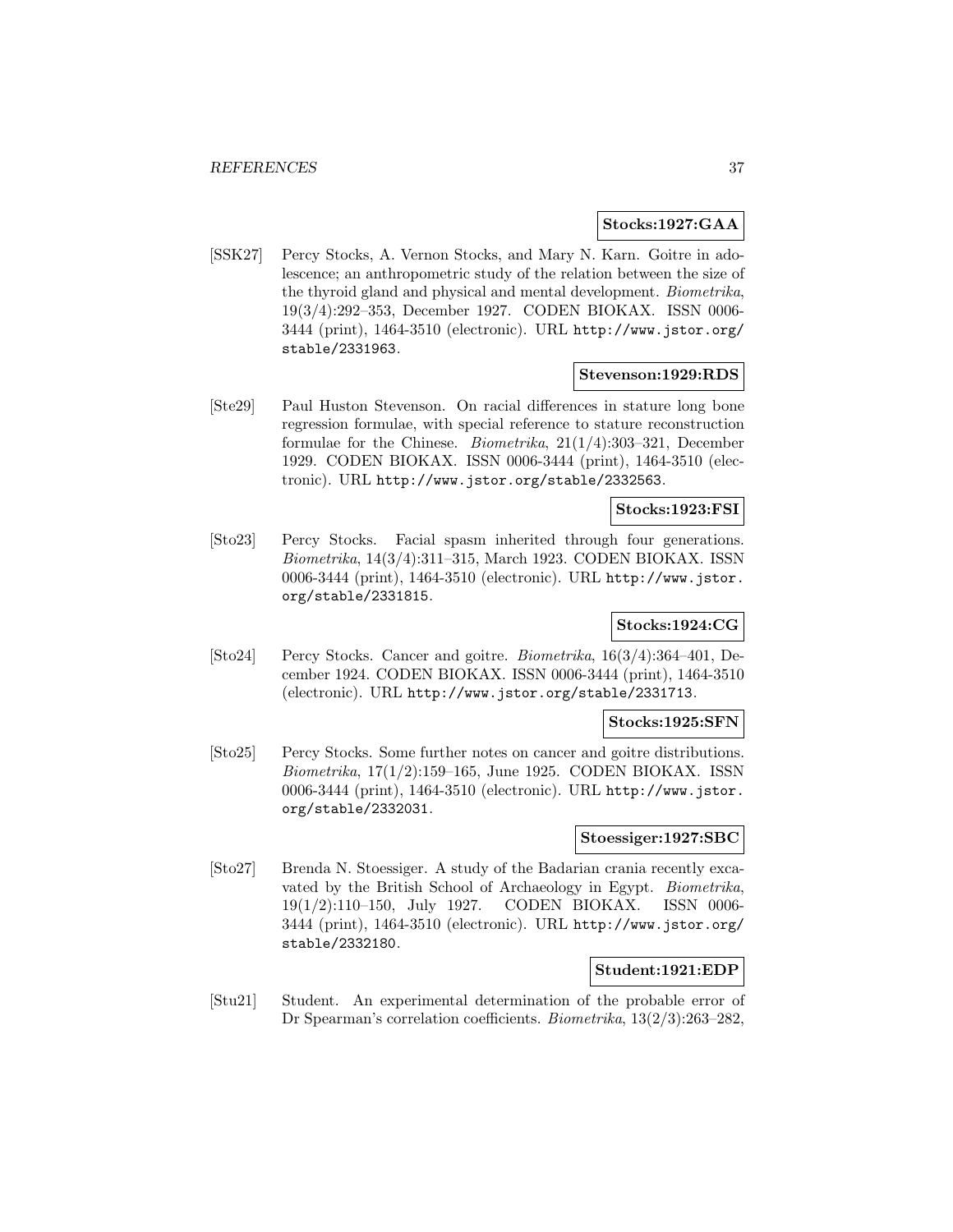July 1921. CODEN BIOKAX. ISSN 0006-3444 (print), 1464-3510 (electronic). URL http://www.jstor.org/stable/2331754.

#### **Student:1927:ERA**

[Stu27] Student. Errors of routine analysis. Biometrika, 19(1/2):151–164, July 1927. CODEN BIOKAX. ISSN 0006-3444 (print), 1464-3510 (electronic). URL http://www.jstor.org/stable/2332181.

# **Sun:1928:EFD**

[Sun28] C. P. Sun. On the examination of final digits by experiments in artificial sampling. *Biometrika*,  $20A(1/2):64-68$ , July 1928. CODEN BIOKAX. ISSN 0006-3444 (print), 1464-3510 (electronic). URL http://www.jstor.org/stable/2331941.

# **Tappan:1927:PMC**

[Tap27] M. Tappan. On partial multiple correlation coefficients in a universe of manifold characteristics. Biometrika, 19(1/2):39–44, July 1927. CODEN BIOKAX. ISSN 0006-3444 (print), 1464-3510 (electronic). URL http://www.jstor.org/stable/2332175.

#### **Tchouproff:1921:MEM**

[Tch21] Al. A. Tchouproff. On the mathematical expectation of the moments of frequency distributions. Biometrika, 13(2/3):283–295, July 1921. CODEN BIOKAX. ISSN 0006-3444 (print), 1464-3510 (electronic). URL http://www.jstor.org/stable/2331755.

### **Thomson:1923:HOA**

[Tho23] Godfrey H. Thomson. On hierarchical order among correlation coefficients. *Biometrika*,  $15(1/2):150-160$ , August 1923. CODEN BIOKAX. ISSN 0006-3444 (print), 1464-3510 (electronic). URL http://www.jstor.org/stable/2331895.

#### **Tildesley:1921:FSB**

[Til21] M. L. Tildesley. A first study of the Burmese skull. Biometrika, 13(2/3):176–262, July 1921. CODEN BIOKAX. ISSN 0006- 3444 (print), 1464-3510 (electronic). URL http://www.jstor.org/ stable/2331753.

#### **Tildesley:1923:STB**

[Til23] M. L. Tildesley. Sir Thomas Browne: His skull, portraits, and ancestry. Biometrika, 15(1/2):1–76, August 1923. CODEN BIOKAX. ISSN 0006-3444 (print), 1464-3510 (electronic). URL http://www. jstor.org/stable/2331889.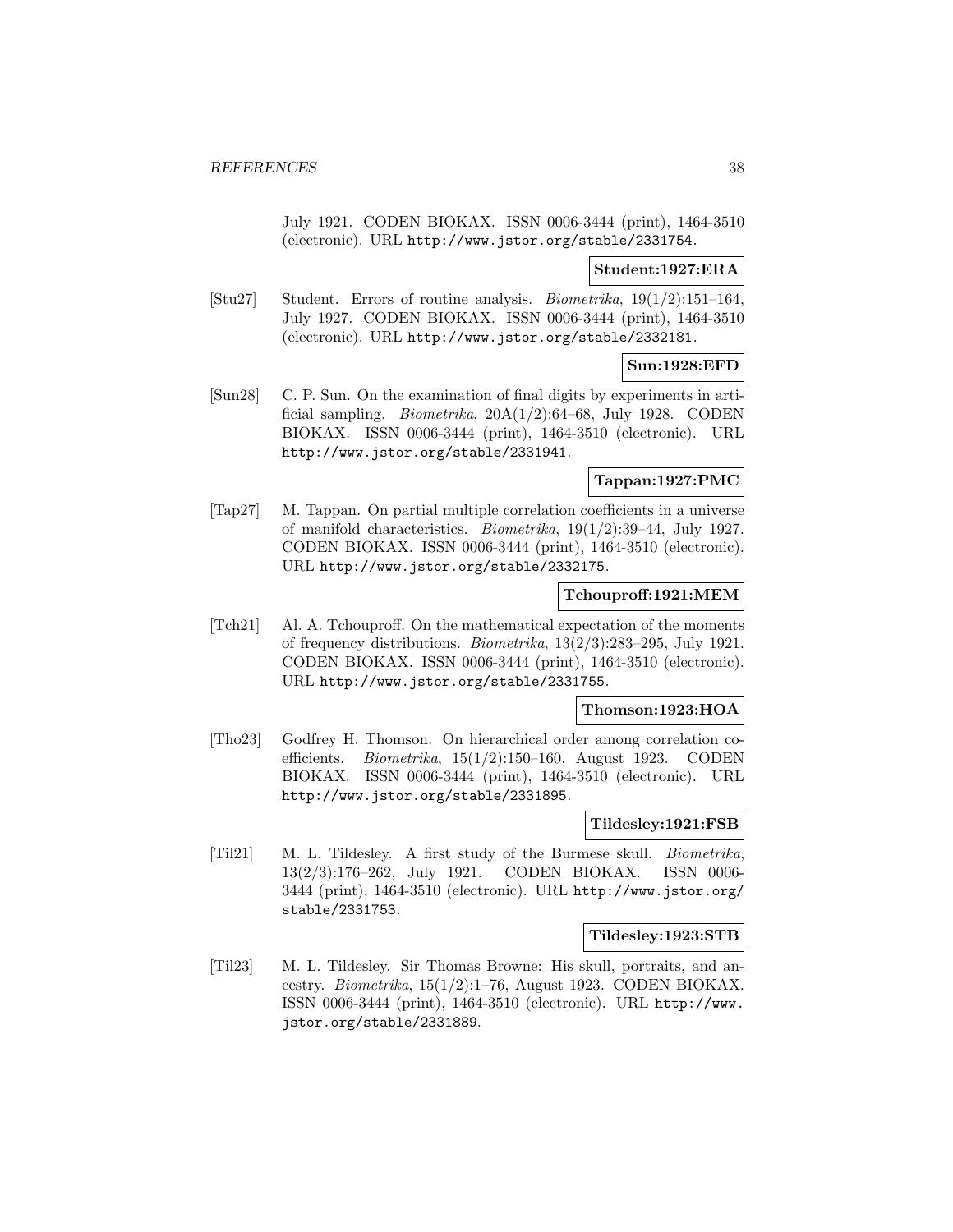**Tildesley:1927:DCC**

[Til27] Miriam L. Tildesley. Determination of the cranial capacity of the Negro from measurements on the skull or the living head. Biometrika, 19(1/2):200–206, July 1927. CODEN BIOKAX. ISSN 0006-3444 (print), 1464-3510 (electronic). URL http://www.jstor. org/stable/2332183.

# **Tippett:1925:EIR**

[Tip25] L. H. C. Tippett. On the extreme individuals and the range of samples taken from a normal population. Biometrika, 17(3/4):364–387, December 1925. CODEN BIOKAX. ISSN 0006-3444 (print), 1464- 3510 (electronic). URL http://www.jstor.org/stable/2332087.

# **Tocher:1928:IMY**

[Toc28] J. F. Tocher. An investigation of the milk yield of dairy cows: Being a statistical analysis of the data of the Scottish milk records association for the years 1908, 1909, 1911, 1912, 1920 and 1923. Biometrika, 20B(2):105–240, September 1928. CODEN BIOKAX. ISSN 0006- 3444 (print), 1464-3510 (electronic). URL http://www.jstor.org/ stable/2331949.

# **Trustam:1928:SKR**

[Tru28] Charles F. Trustam. The seven Kings of Rome. Biometrika, 20A(3/4):424, December 1928. CODEN BIOKAX. ISSN 0006- 3444 (print), 1464-3510 (electronic). URL http://www.jstor.org/ stable/2332121.

# **Usher:1920:HEA**

[Ush20] C. H. Usher. Histological examination of an adult human Albino's eyeball, with a note on mesoblastic pigmentation in foetal eyes. Biometrika, 13(1):46–56, October 1920. CODEN BIOKAX. ISSN 0006-3444 (print), 1464-3510 (electronic). URL http://www.jstor. org/stable/2331723.

# **Usher:1924:PCD**

[Ush24] C. H. Usher. A pedigree of congenital dislocation of lenses. Biometrika, 16(3/4):273–282, December 1924. CODEN BIOKAX. ISSN 0006-3444 (print), 1464-3510 (electronic). URL http://www. jstor.org/stable/2331708.

# **Warren:1922:IFR**

[War22] Ernest Warren. Inheritance in the foxglove, and the result of selective breeding. *Biometrika*,  $14(1/2):103-126$ , July 1922. CODEN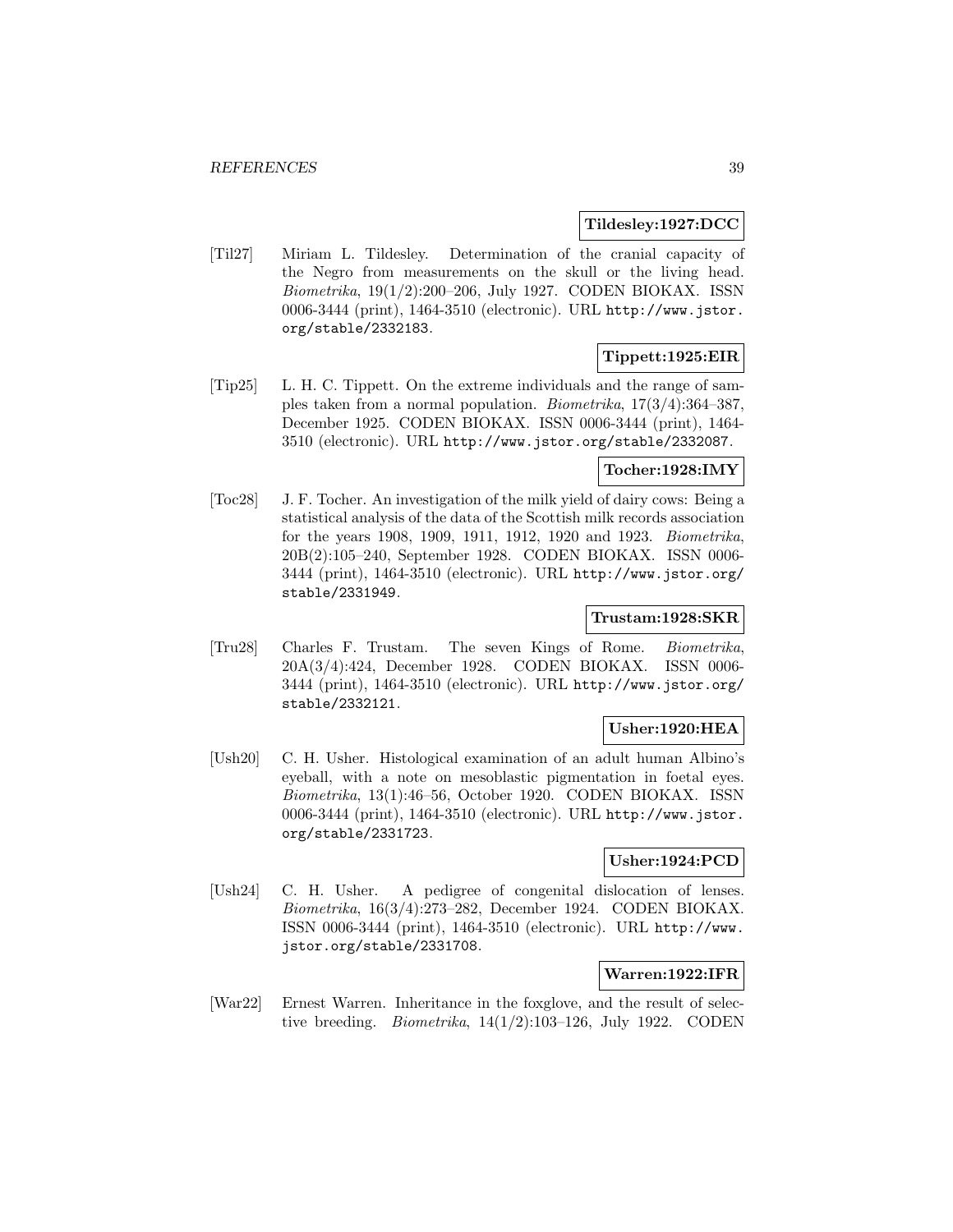BIOKAX. ISSN 0006-3444 (print), 1464-3510 (electronic). URL http://www.jstor.org/stable/2331857.

# **Warren:1924:IHD**

[War24] Ernest Warren. On an interspecific hybrid of digitalis. Biometrika, 16(3/4):205–238, December 1924. CODEN BIOKAX. ISSN 0006- 3444 (print), 1464-3510 (electronic). URL http://www.jstor.org/ stable/2331704.

# **Westergaard:1925:MPV**

[Wes25] Harald Westergaard. Modern problems in vital statistics. Biometrika, 17(3/4):355–363, December 1925. CODEN BIOKAX. ISSN 0006- 3444 (print), 1464-3510 (electronic). URL http://www.jstor.org/ stable/2332086.

# **Wicksell:1925:CPM**

[Wic25] S. D. Wicksell. The corpuscle problem: A mathematical study of a biometric problem. *Biometrika*,  $17(1/2)$ :84–99, June 1925. CO-DEN BIOKAX. ISSN 0006-3444 (print), 1464-3510 (electronic). URL http://www.jstor.org/stable/2332027.

# **Wicksell:1926:CPS**

[Wic26] S. D. Wicksell. The corpuscle problem: Second memoir: Case of ellipsoidal corpuscles. Biometrika, 18(1/2):151–172, July 1926. CO-DEN BIOKAX. ISSN 0006-3444 (print), 1464-3510 (electronic). URL http://www.jstor.org/stable/2332500.

# **Wishart:1925:DLV**

[Wis25a] John Wishart. Determination of  $\int_0^\theta \cos^{n+1} \theta \, d\theta$  for large values of n, and its application to the probability integral of symmetrical frequency curves. Biometrika, 17(1/2):68–78, June 1925. CODEN BIOKAX. ISSN 0006-3444 (print), 1464-3510 (electronic). URL http://www.jstor.org/stable/2332025.

# **Wishart:1925:FCI**

[Wis25b] John Wishart. Further consideration of the integral  $\int_0^\theta \cos^{n+1} \theta \, d\theta$ for large values of *n. Biometrika*,  $17(3/4):469-472$ , December 1925. CODEN BIOKAX. ISSN 0006-3444 (print), 1464-3510 (electronic). URL http://www.jstor.org/stable/2332091.

# **Wishart:1926:RGF**

[Wis26] John Wishart. On Romanovsky's generalised frequency curves. Biometrika, 18(1/2):221–228, July 1926. CODEN BIOKAX. ISSN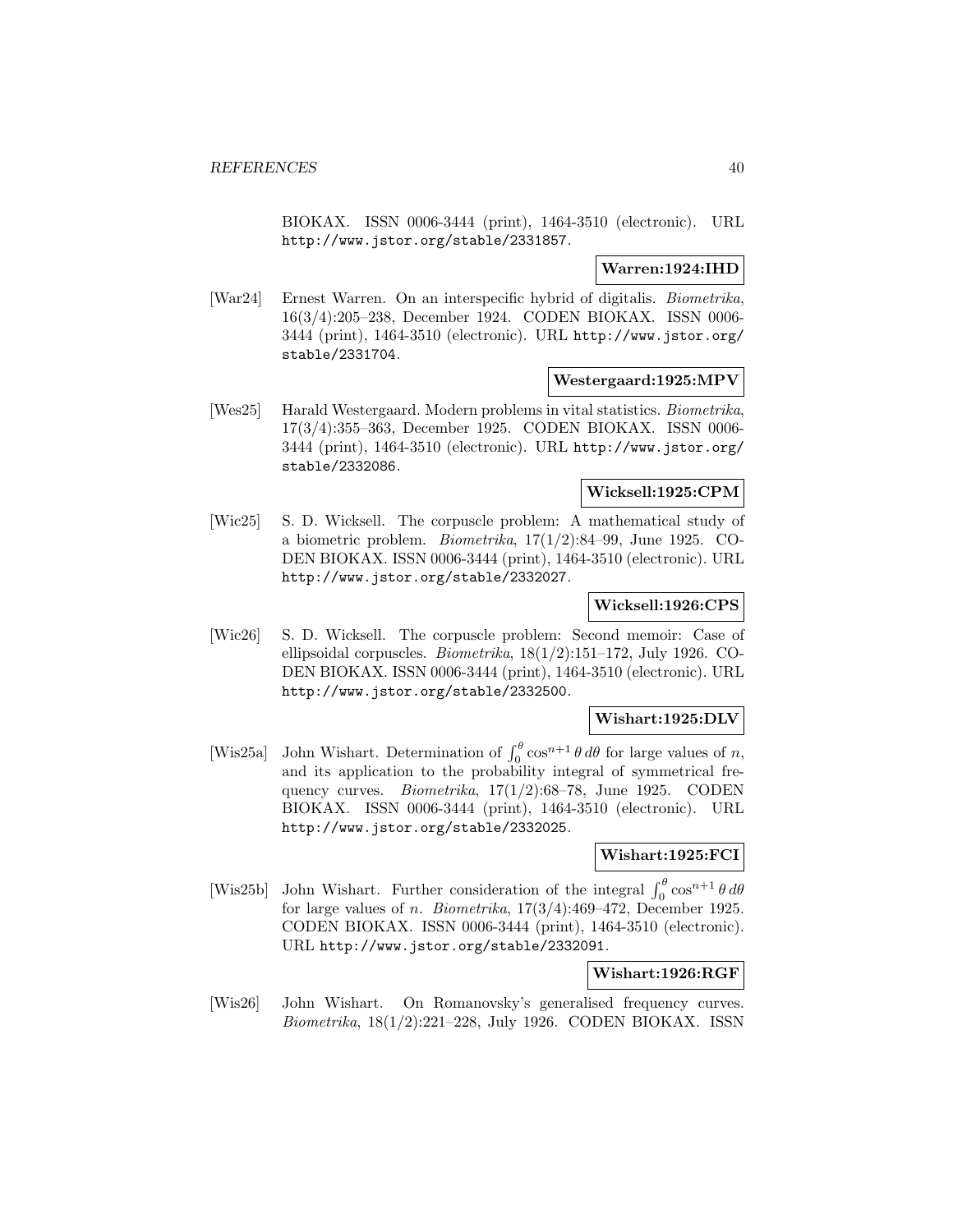0006-3444 (print), 1464-3510 (electronic). URL http://www.jstor. org/stable/2332504.

# **Wishart:1927:AQC**

[Wis27] John Wishart. On the approximate quadrature of certain skew curves, with an account of the researches of Thomas Bayes. Biometrika, 19(1/2):1–38, July 1927. CODEN BIOKAX. ISSN 0006- 3444 (print), 1464-3510 (electronic). URL http://www.jstor.org/ stable/2332174.

# **Wishart:1928:NPD**

[Wis28a] J. Wishart. Note on the paper by Dr. J. Wishart in the present volume (XXa). Biometrika, 20A(3/4):424, December 1928. CODEN BIOKAX. ISSN 0006-3444 (print), 1464-3510 (electronic). URL http://www.jstor.org/stable/2332120.

# **Wishart:1928:GPM**

[Wis28b] John Wishart. The generalised product moment distribution in samples from a normal multivariate population. *Biometrika*,  $20A(1/2)$ : 32–52, July 1928. CODEN BIOKAX. ISSN 0006-3444 (print), 1464- 3510 (electronic). URL http://www.jstor.org/stable/2331939.

# **Woo:1928:DSH**

[Woo28] T. L. Woo. Dextrality and sinistrality of hand and eye: Second memoir. Biometrika, 20A(1/2):79–148, July 1928. CODEN BIOKAX. ISSN 0006-3444 (print), 1464-3510 (electronic). URL http://www. jstor.org/stable/2331943.

# **Woo:1929:TAS**

[Woo29] T. L. Woo. Tables for ascertaining the significance or non-significance of association measured by the correlation ratio. Biometrika, 21 (1/4):1–66, December 1929. CODEN BIOKAX. ISSN 0006- 3444 (print), 1464-3510 (electronic). URL http://www.jstor.org/ stable/2332551.

# **Woo:1927:DSH**

[WP27] T. L. Woo and Karl Pearson. Dextrality and sinistrality of hand and eye. Biometrika, 19(1/2):165–199, July 1927. CODEN BIOKAX. ISSN 0006-3444 (print), 1464-3510 (electronic). URL http://www. jstor.org/stable/2332182.